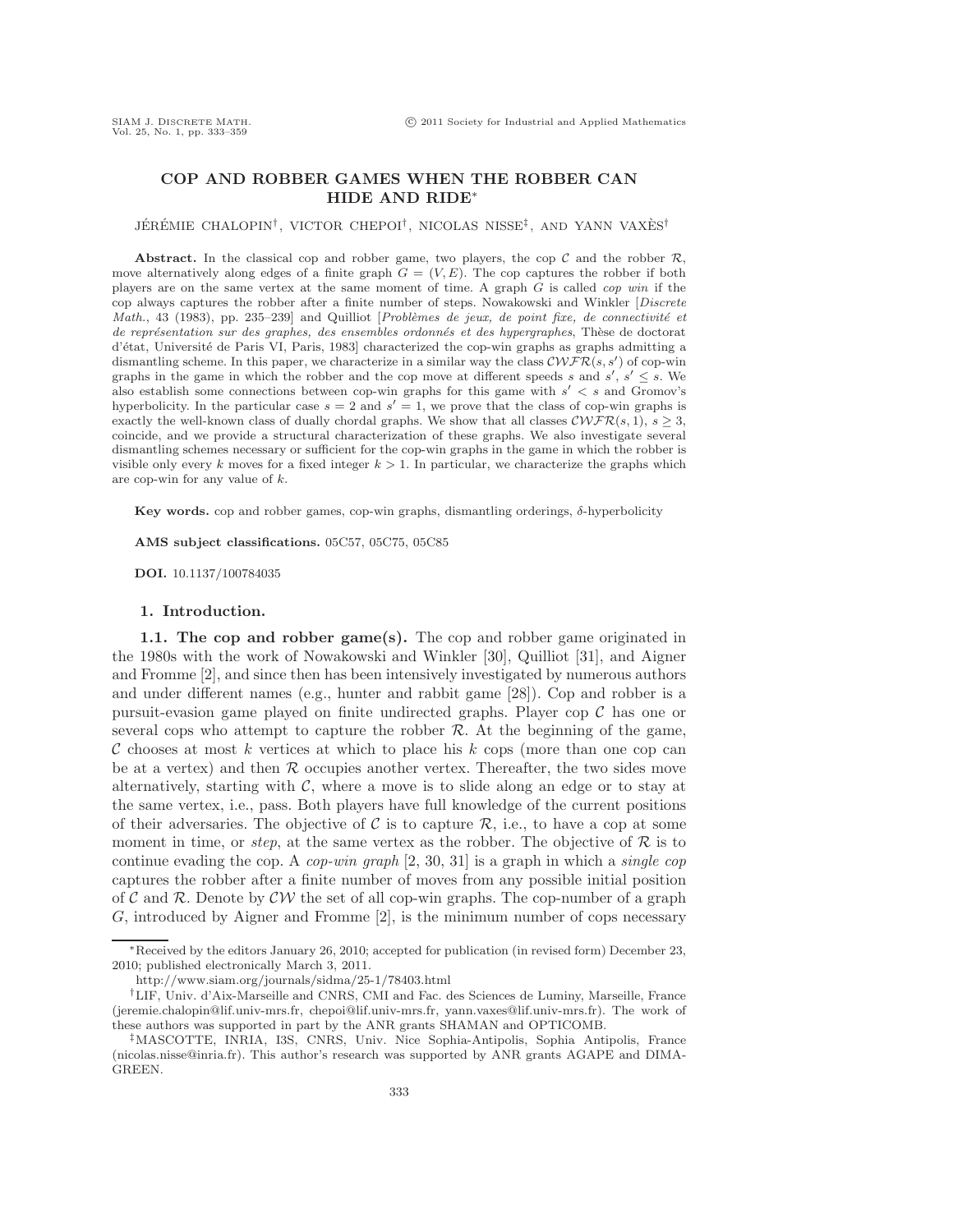to capture the robber in G. Different combinatorial (lower and upper) bounds on the cop number for different classes of graphs were given in [2, 5, 9, 17, 21, 24, 32, 33, 34] (see [4] for a survey and the annotated bibliography [20]).

In this paper, we investigate cop-win graphs for two basic variants of the classical cop and robber game (for continuous analogues of these games, see [20]). In the *cop and fast robber game*, introduced by Fomin et al. [19] and further investigated in [3, 22], the cop is moving at unit speed, while the speed of the robber is an integer  $s \geq 1$ or is unbounded  $(s \in \mathbb{N} \cup \{\infty\})$ ; i.e., at his turn, R moves along a path of length at most s which does not contain vertices occupied by C. Let  $\mathcal{C}\mathcal{WFR}(s)$  denote the class of all graphs in which a single cop having speed 1 captures a robber having speed s. Obviously,  $\mathcal{C}\mathcal{W}\mathcal{F}\mathcal{R}(1) = \mathcal{C}\mathcal{W}$ . In a more general version, we will suppose  $\mathcal{R}$  moves with speed s and C moves with speed  $s' \leq s$  (if  $s' > s$ , then the cop can always capture the robber by strictly decreasing at each move his distance to the robber). We will denote the class of cop-win graphs for this version of the game by  $\mathcal{C}\mathcal{WFR}(s, s')$ . A *witness version* of the cop and robber game was recently introduced by Clarke [18]. In this game, the robber has unit speed and moves by having perfect information about cop positions. On the other hand, the cop no longer has full information about the robber's position but receives it only occasionally, say, every  $k$  units of time, in which case, we say that  $\mathcal R$  is *visible* to  $\mathcal C$ , otherwise,  $\mathcal R$  is *invisible* (this kind of constraint occurs, for instance, in the "Scotland Yard" game [13]). Following [18], we call a graph  $G$   $k$ *winnable* if a single cop can guarantee a win with such witness information and denote by  $\mathcal{CWW}(k)$  the class of all k-winnable graphs. Notice that  $\mathcal{CWFR}(s) \subseteq \mathcal{CWW}(s)$ because the first game can be viewed as a particular version of the second game in which  $\mathcal C$  moves only at the turns when he receives the information about  $\mathcal R$ .

**1.2. Cop-win graphs.** Cop-win graphs (in CW) have been characterized by Nowakowski and Winkler [30] and Quillot [32] (see also [2]) as dismantlable graphs. Let  $G = (V, E)$  be a graph and u, v two vertices of G such that any neighbor of v (including v itself) is also a neighbor of u. Then there is a retraction of G to  $G - \{v\}$ mapping v to u. Following [26], we call this retraction a *fold*, and we say that v is *dominated* by u. A graph G is *dismantlable* if it can be reduced, by a sequence of folds, to a single vertex. In other words, an *n*-vertex graph  $G$  is dismantlable if its vertices can be ordered  $v_1,\ldots,v_n$  so that for each vertex  $v_i, 1 \leq i \leq n$ , there exists another vertex  $v_j$  with  $j > i$ , such that  $N_1(v_i) \cap X_i \subseteq N_1(v_j)$ , where  $X_i :=$  $\{v_i, v_{i+1}, \ldots, v_n\}$  and  $N_1(v)$  denotes the closed neighborhood of v. For a simple proof that dismantlable graphs are the cop-win graphs, see pp. 20 and 68 of the book [26]. An alternative (more algorithmic) proof of this result is given in [28]. Dismantlable graphs include bridged graphs (graphs in which all isometric cycles have length 3) and Helly graphs (absolute retracts) [7, 26] which occur in several contexts in discrete mathematics. Apart from the cop and robber games, dismantlable graphs are used to model physical processes like phase transition [12], while bridged graphs occur as 1-skeletons of systolic complexes in the intrinsic geometry of simplicial complexes [15, 25, 27]. Dismantlable graphs are closed under retracts and direct products, i.e., constitute a variety [30].

**1.3. Our results.** In this paper, we characterize the graphs of the class of graphs  $\mathcal{C}\mathcal{WFR}(s, s')$  for all speeds s, s' in the same vein as cop-win graphs by using a specific dismantling order. Our characterization allows us to decide in polynomial time if a graph G belongs to any of considered classes  $\mathcal{CWFR}(s, s')$ . In the particular case  $s' = 1$ , we show that  $\mathcal{CWFR}(2)$  is exactly the well-known class of dually chordal graphs. Then we show that the classes  $\mathcal{CWFR}(s)$  coincide for all  $s \geq 3$  and that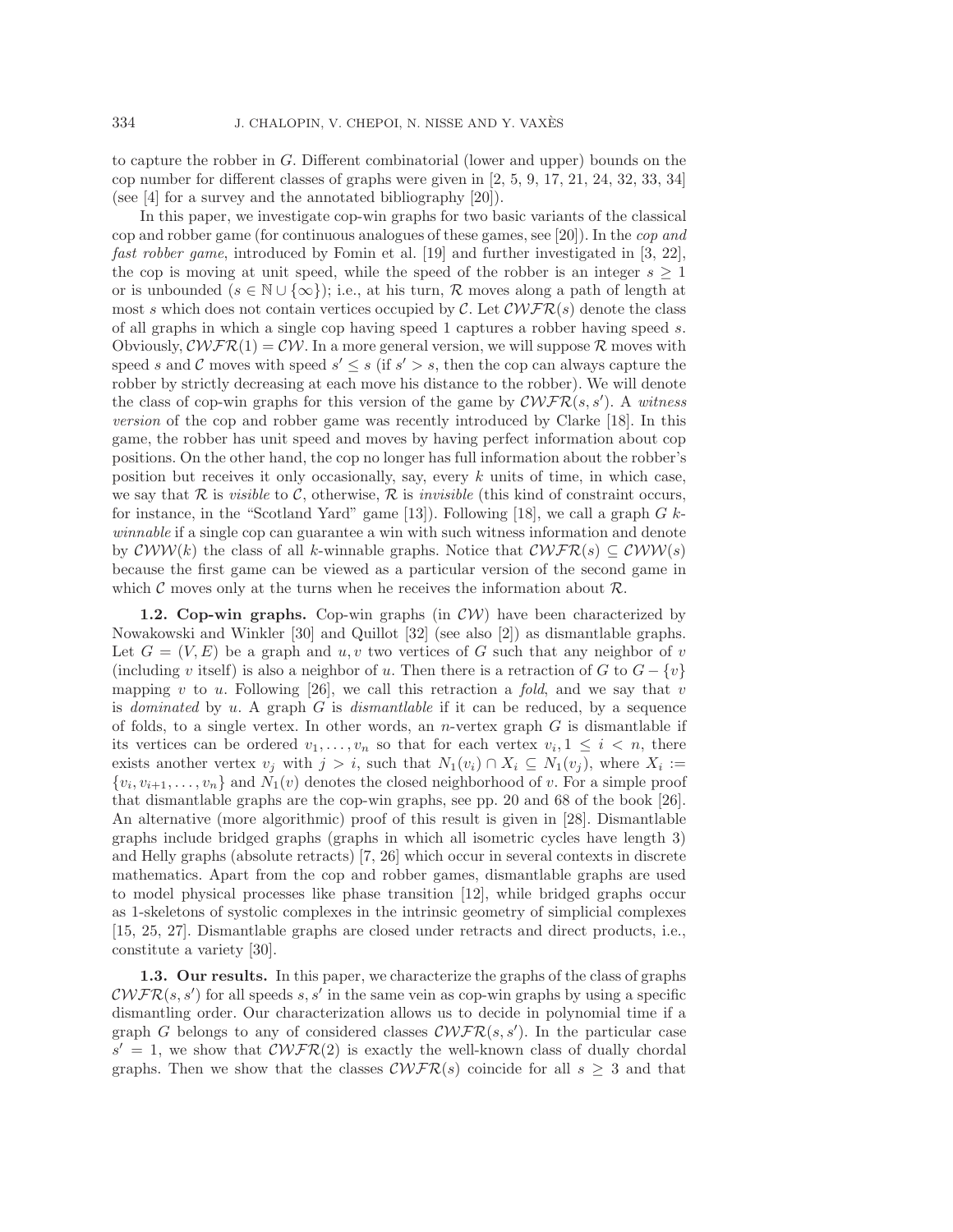the graphs G of these classes have the following structure: the block-decomposition of G can be rooted in such a way that any block has a dominating vertex and that for each nonroot block, this dominating vertex can be chosen to be the articulation point separating the block from the root. We also establish some connections between the graphs of  $\mathcal{C}\mathcal{W}\mathcal{F}\mathcal{R}(s, s')$  with  $s' < s$  and Gromov's hyperbolicity. More precisely, we prove that any  $\delta$ -hyperbolic graph belongs to the class  $\mathcal{CWFR}(2r, r+2\delta)$  for any  $r > 0$  and that, for any  $s \geq 2s'$ , the graphs in  $\mathcal{CWFR}(s, s')$  are  $(s-1)$ -hyperbolic. We also establish that Helly graphs and bridged graphs belonging to  $\mathcal{CWFR}(s, s')$ are  $s^2$ -hyperbolic, and we conjecture that, in fact, all graphs of  $\mathcal{CWFR}(s, s')$ , where s'  $\leq$  s, are δ-hyperbolic, where δ depends only of s.

In the second part of our paper, we characterize the graphs that are s-winnable for all s (i.e., graphs in  $\cap_{s>1}$ CWW(s)) using a similar decomposition as for the graphs from the classes  $\mathcal{C}\mathcal{WFR}(s), s \geq 3$ . On the other hand, we show that for each s,  $\mathcal{C}WW(s) \setminus \mathcal{C}WW(s+1)$  is nonempty, contrary to the classes  $\mathcal{C}WFR(s)$ . We show that all graphs of  $\mathcal{CWW}(2)$ , i.e., the 2-winnable graphs, have a special dismantling order (called bidismantling), which, however, does not ensure that a graph belongs to  $\mathcal{C}WW(2)$ . We present a stronger version of bidismantling and show that it is sufficient for ensuring that a graph is 2-winnable. We extend bidismantling to any  $k \geq 3$  and prove that for all odd k, bidismantling is sufficient to ensure that  $G \in \mathcal{C}WW(k)$ . We also formulate several open questions.

**1.4. Preliminaries.** For a graph  $G = (V, E)$  and a subset X of its vertices,  $G(X)$  is the subgraph of G induced by X. We will write  $G - \{x\}$  and  $G - \{x, y\}$ instead of  $G(V \setminus \{x\})$  and  $G(V \setminus \{x, y\})$ . The *distance*  $d(u, v) := d_G(u, v)$  between two vertices u and v of G is the length (number of edges) of a shortest  $(u, v)$ -path. An induced subgraph H of G is *isometric* if the distance between any pair of vertices in H is the same as that in G. The *ball*  $N_r(x)$  of center x and radius  $r \geq 0$  consists of all vertices of G at distance at most r from x. In particular, the unit ball  $N_1(x)$ comprises x and the neighborhood  $N(x)$ . The *punctured ball*  $N_r(x, G - \{y\})$  of center x, radius r, and puncture y is the set of all vertices of G which can be connected to x by a path of length at most r avoiding the vertex  $y$ ; i.e., this is the ball of radius r centered at x in the graph  $G - \{y\}$ . A *retraction*  $\varphi$  of a graph  $H = (W, F)$  is an idempotent nonexpansive mapping of H into itself, that is,  $\varphi^2 = \varphi : W \to W$  with  $d(\varphi(x), \varphi(y)) \leq d(x, y)$  for all  $x, y \in W$ . The subgraph of H induced by the image of H under  $\varphi$  is referred to as a *retract* of H.

A *strategy* for the cop is a function  $\sigma$  which takes as an input the first i moves of both players and outputs the  $(i + 1)$ th move  $c_{i+1}$  of the cop. Note that a strategy is defined independently of the initial position of the cop. A cop's strategy  $\sigma$  is *winning* if for any sequence of moves of the robber, the cop, following  $\sigma$ , captures the robber after a finite sequence of moves. Note that if the cop has a winning strategy  $\sigma$  in a graph G, then there exists a winning strategy  $\sigma'$  for the cop that depends only on the last positions of the two players (such a strategy is called *positional*); thus, necessarily,  $\sigma'$  is a memoryless strategy. This is because cop and robber games are parity games (by considering the directed graph of configurations), and parity games always admit positional strategies for the winning player [29]. A strategy for the cop is called *parsimonious* if at his turn, the cop captures the robber (in one move) whenever he can. For example, in the cop and fast robber game, in his move, the cop following a parsimonious strategy always captures a robber located at distance at most s' from his current position. Clearly, in the games investigated in this paper, if the cop has a (positional) winning strategy, then he also has a parsimonious (positional) winning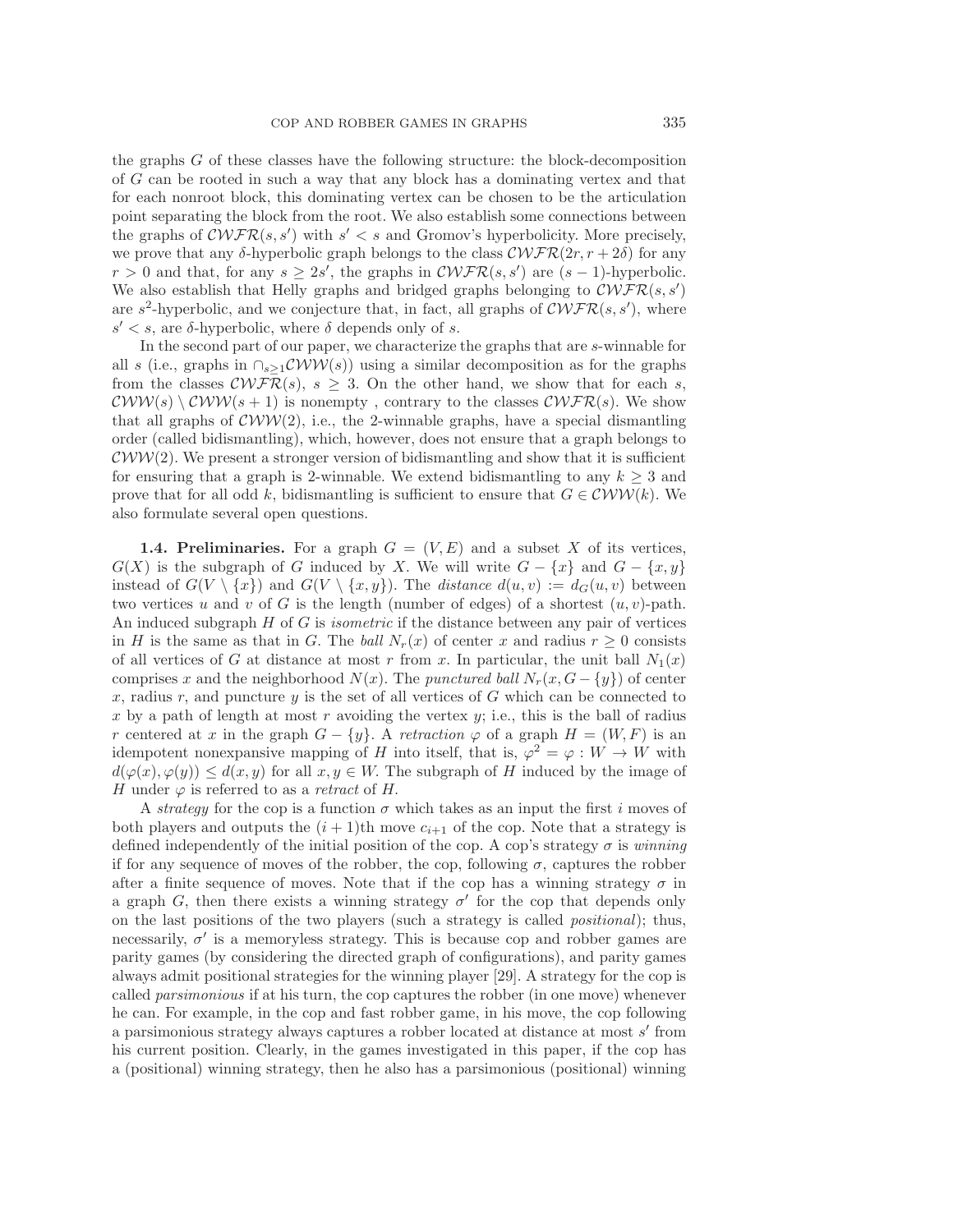strategy. An *itinerary* of the robber  $R$  is any sequence of admissible moves of  $R$  from the beginning and until the eventual end of the game.

**2. Cop-win graphs for game with fast robber: Class** *CWFR***(***s, s-* **).** In this section, first we characterize the graphs of  $\mathcal{CWFR}(s, s')$  via a specific dismantling scheme, allowing for their recognition in polynomial time. Then we show that any δ-hyperbolic graph belongs to the class  $\mathcal{CWFR}(2r, r+2δ)$  for any  $r \geq 1$ . We conjecture that the converse is true, i.e., any graph from  $\mathcal{C}\mathcal{WFR}(s, s')$  ( $s' < s$ ) is  $\delta$ -hyperbolic for some value of  $\delta$  depending of s, and we confirm this conjecture in particular cases.

**2.1.** Graphs of  $\mathcal{C}\mathcal{WFR}(s, s')$ . For technical convenience, we will consider a slightly more general version of the game: given a subset of vertices  $X$  of a graph  $G = (V, E)$ , the X-restricted game with cop and robber having speeds s' and s, respectively, is a variant in which  $\mathcal C$  and  $\mathcal R$  can pass through any vertex of G but can stand only at vertices of  $X$  (i.e., the beginning and the end of each move are in  $X$ ). A subset of vertices X of a graph  $G = (V, E)$  is  $(s, s')$ -*winnable* if the cop captures the robber in the X-restricted game. We call a sequence of vertices  $S_r = (a_1, \ldots, a_p, \ldots)$ of a graph  $G = (V, E)$  X-valid for a robber with speed s (respectively, for a cop with speed s') if, for any k, we have  $a_k \in X$  and  $d(a_{k-1}, a_k) \leq s$  (respectively,  $d(a_{k-1}, a_k) \leq s'$ ). We will say that a subset of vertices X of a graph  $G = (V, E)$  is  $(s, s')$ -dismantlable if the vertices of X can be ordered  $v_1, \ldots, v_m$  in such a way that for each vertex  $v_i, 1 \leq i < m$ , there exists another vertex  $v_j$  with  $j > i$ , such that  $N_s(v_i, G - \{v_j\}) \cap X_i \subseteq N_{s'}(v_j)$ , where  $X_i := \{v_i, v_{i+1}, \ldots, v_m\}$ . A graph  $G = (V, E)$ is  $(s, s')$ -dismantlable if its vertex-set V is  $(s, s')$ -dismantlable. In the following, we say that a vertex  $v_i$  is *eliminated after* (respectively, *before*) a vertex  $v_j$  if  $i > j$ (respectively,  $i < j$ ). Additionally, if  $i < j$  and  $N_s(v_i, G - \{v_j\}) \cap X_i \subseteq N_{s'}(v_j)$ , then we will say  $v_i$  *is eliminated* by  $v_j$  or that  $v_j$  *eliminates*  $v_i$ . Notice that a vertex  $v_j$ eliminating a given vertex  $v_i$  is not necessarily unique.

THEOREM 2.1. *For any*  $s, s' \in \mathbb{N} \cup \{\infty\}, s' \leq s$ , a graph  $G = (V, E)$  *belongs to the class*  $\mathcal{C}\mathcal{WFR}(s, s')$  *iff*  $G$  *is*  $(s, s')$ -*dismantlable.* 

*Proof.* First, suppose that G is  $(s, s')$ -dismantlable, and let  $v_1, \ldots, v_n$  be an  $(s, s')$ dismantling ordering of G. By induction on  $n - i$ , we will show that for each set  $X_i =$  $\{v_i,\ldots,v_n\}$  the cop captures the robber in the  $X_i$ -restricted game. This is obviously true for  $X_n = \{v_n\}$ . Suppose that our assertion is true for all sets  $X_n, \ldots, X_{i+1}$ , and we will show that it still holds for  $X_i$ . Let  $N_s(v_i, G - \{v_j\}) \cap X_i \subseteq N_{s'}(v_j)$  for a vertex  $v_i \in X_i$ . Consider a parsimonious positional winning strategy  $\sigma_{i+1}$  for the cop in the  $X_{i+1}$ -restricted game. We build a parsimonious winning strategy  $\sigma_i$  for the cop in the  $X_i$ -restricted game: the intuitive idea is that if the cop sees the robber at  $v_i$ , he plays as in the  $X_{i+1}$ -restricted game when the robber is in  $v_j$ . Let  $\sigma_i$  be the following strategy for the  $X_i$ -restricted game: for any positions  $c \in X_i$  of the cop and  $r \in X_i$  of the robber, set  $\sigma_i(c,r) = r$  if  $d(c,r) \leq s'$ , otherwise  $\sigma_i(c,r) = \sigma_{i+1}(c,r)$  if  $c, r \neq v_i, \sigma_i(c, v_i) = \sigma_{i+1}(c, v_j)$  if  $c \notin \{v_i, v_j\}$ , and  $\sigma_i(v_i, r) = v_j$  if  $r \neq v_i$  (in fact, if the cop plays  $\sigma_i$ , he will never move to  $v_i$  except to capture the robber there). By construction,  $\sigma_i$  is parsimonious; in particular,  $\sigma_i(v_j, v_i) = v_i$ , because  $d(v_i, v_j) \leq s'$ . We now prove that  $\sigma_i$  is winning.

Consider any  $X_i$ -valid sequence  $S_r = (r_1, \ldots, r_p, \ldots)$  of moves of the robber and any itinerary  $(\pi_1,\ldots,\pi_p,\ldots)$  of R extending  $S_r$ , where  $\pi_p$  is a simple path of length at most s from  $r_p$  to  $r_{p+1}$  along which the robber moves. Let  $S'_r = (r'_1, \ldots r'_p, \ldots)$  be the sequence obtained by setting  $r'_k = r_k$  if  $r_k \neq v_i$  and  $r'_k = v_j$  if  $r_k = v_i$ . For each p, set  $\pi'_p = \pi_p$  if  $v_i \notin \{r_p, r_{p+1}\}$ . If  $v_i = r_{p+1}$  (resp.,  $v_i = r_p$  ), set  $\pi'_p$  to be a shortest path from  $r_p$  to  $v_j$  (resp., from  $v_j$  to  $r_{p+1}$ ) if  $\pi_p$  does not contain  $v_j$  and set  $\pi'_p$  to be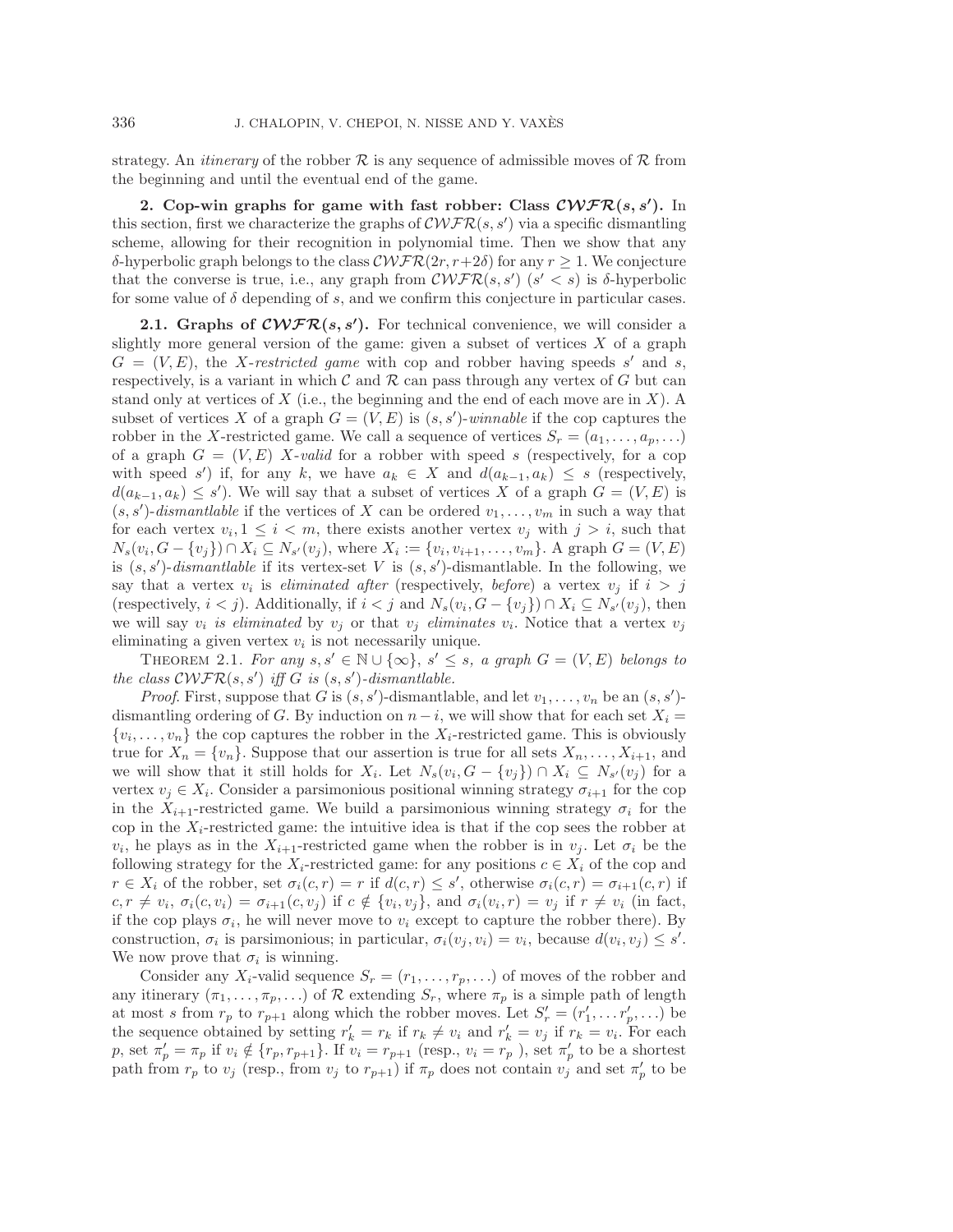the subpath of  $\pi_p$  between  $r_p$  and  $v_j$  (resp., between  $v_j$  and  $r_{p+1}$ ) otherwise. Since  $N_s(v_i, G - \{v_j\}) \cap X_i \subseteq N_{s'}(v_j)$ , we infer that  $S'_r$  is an  $X_{i+1}$ -valid sequence of moves for the robber. By the induction hypothesis, for any initial location of  $\mathcal C$  in  $X_{i+1}$ , the strategy  $\sigma_{i+1}$  allows the cop to capture the robber which moves according to  $S'_r$  in the  $X_{i+1}$ -restricted game. Let  $c'_{m+1}$  be the position of the cop after his last move and  $S'_{c} = (c'_{1}, \ldots, c'_{m+1})$  be the sequence of positions of the cop in the  $X_{i+1}$ -restricted game against  $S'_r$  using  $\sigma_{i+1}$ . Let  $S_c = (c_1, \ldots, c_p, \ldots)$  be the sequence of positions of the cop in the  $X_i$ -restricted game against  $S_r$  using  $\sigma_i$ . From the definition of  $S'_r$  and  $\sigma_i$ ,  $S_c$  and  $S_c'$  coincide at least until step m, i.e.,  $c_k' = c_k$  for  $k = 1, \ldots, m$ . Moreover, if  $c'_{m+1} \neq c_{m+1}$ , then  $c_{m+1} = r_m = v_i$  and  $c'_{m+1} = r'_m = v_j$ . In the  $X_{i+1}$ -restricted version of the game, the robber is captured either (i) because after his last move, his position  $r'_m$  is at distance at most s' from cop's current position  $c'_m$  or (ii) because his itinerary  $\pi'_m$  from  $r'_m$  to  $r'_{m+1}$  passes via  $c'_{m+1}$ .

In case (i), since  $d(r'_m, c'_m) \leq s'$  and the strategy  $\sigma_{i+1}$  is parsimonious, we conclude that  $c'_{m+1} = r'_m$ . If  $c'_{m+1} = r'_m \neq v_j$ , then from the definition of  $S'_r$  and  $\sigma_i$ , we conclude that  $c_{m+1} = c'_{m+1} = r'_m = r_m$ , whence  $c_{m+1} = r_m$  and  $C$  captures  $R$  using  $\sigma_i$ . Now suppose that  $c'_{m+1} = r'_m = v_j$ . If  $r_m = v_j$ , then  $d(c_m, r_m) \le s'$  because  $c_m = c'_m$ , and thus C captures R at  $v_j$  using  $\sigma_i$ . On the other hand, if  $r_m = v_i$ , either  $c_{m+1} = v_i$ and we are done, or  $c_{m+1} = v_j$  and since  $N_s(v_i, G - \{v_j\}) \cap X_i \subseteq N_{s'}(v_j)$ , the robber is captured in the next move of the cop, i.e.,  $c_{m+2} = r_{m+1}$  holds.

In case (ii), either the path  $\pi'_m$  from  $r'_m$  to  $r'_{m+1}$  is a subpath of  $\pi_m$  or  $v_i \in$  ${r_m, r_{m+1}}$  and  $\pi_m$  does not go via  $v_j$ . In the first case, note that  $c_{m+1} = c'_{m+1}$ , otherwise  $c_{m+1} = v_i = r_m$  by construction of  $\sigma_i$ , and thus the robber has been captured before. Therefore the itinerary  $\pi_m$  of the robber in the  $X_i$ -game traverses the position  $c_{m+1}$  of the cop and we are done. Now suppose that  $\pi_m$  does not go via  $v_j$  and  $v_i \in \{r_m, r_{m+1}\}.$  Note that in this case,  $c_{m+1} = c'_{m+1}$  holds; otherwise,  $c'_{m+1} = r'_m = v_j$  and  $c_{m+1} = r_m = v_i$ , and therefore the robber is caught at step  $m + 1$ . If  $c_{m+1}$  belongs to  $\pi_m$ , then we are done as in the first case. So suppose that  $c_{m+1} \notin \pi_m$ . If  $r_{m+1} = v_i$ , then  $r_m \in N_s(v_i, G - \{v_j\}) \subseteq N_{s'}(v_j)$ . Since,  $\pi'_m$ is a shortest path and  $c'_{m+1}$  belongs to this path,  $d(c'_{m+1}, v_j) \leq s'$ , and thus either  $c_{m+2} = v_i = r_{m+1}$  if  $d(c'_{m+1}, v_i) \leq s'$ , or  $c_{m+2} = v_j$  since  $\sigma_{i+1}$  is parsimonious. In the latter case, since  $N_s(v_i, G - \{v_j\}) \subseteq N_{s'}(v_j), r_{m+1} = v_i$ , and  $c_{m+2} = v_j$ , the robber will be captured in the next move. Finally, suppose that  $r_m = v_i$ . Then  $r'_m = v_j$ . Since  $\pi_m$  is a path of length at most s avoiding  $v_j$ , we conclude that  $r_{m+1} \in N_s(v_i, G - \{v_j\}) \subseteq N_{s'}(v_j)$ . Since  $\pi'_m$  is a shortest path from  $v_j$  to  $r_{m+1}$ containing the vertex  $c'_{m+1} = c_{m+1}$ , we have  $d(c_{m+1}, r_{m+1}) \leq d(v_j, r_{m+1}) \leq s'$ . Therefore the cop captures the robber in  $r_{m+1}$  in his next move, i.e.,  $c_{m+2} = r_{m+1}$ . This shows that an  $(s, s')$ -dismantlable graph G belongs to  $\mathcal{CWFR}(s, s')$ .

Conversely, suppose that for an X-restricted game played on a graph  $G = (V, E)$ there is a positional winning strategy  $\sigma$  for the cop. We assert that X is  $(s, s')$ dismantlable. This is obviously true if X contains a vertex y such that  $d(y, x) \leq s'$ for any  $x \in X$ . So suppose that X does not contain such a vertex y. Consider an X-valid sequence of moves of the robber having a maximum number of steps before the capture of the robber. Let  $u \in X$  be the position occupied by the cop before the capture of R, and let  $v \in X$  be the position of the robber at this step. Since wherever the robber moved next in X (including remaining in v or passing via  $u$ ), the cop would capture him, necessarily  $N_s(v, G - \{u\}) \cap X \subseteq N_{s'}(u)$  holds. Set  $X' := X \setminus \{v\}.$ 

We assert that  $X'$  is  $(s, s')$ -winnable as well. In this proof, we use a strategy that is not positional but uses one bit of memory. A strategy using one-bit memory can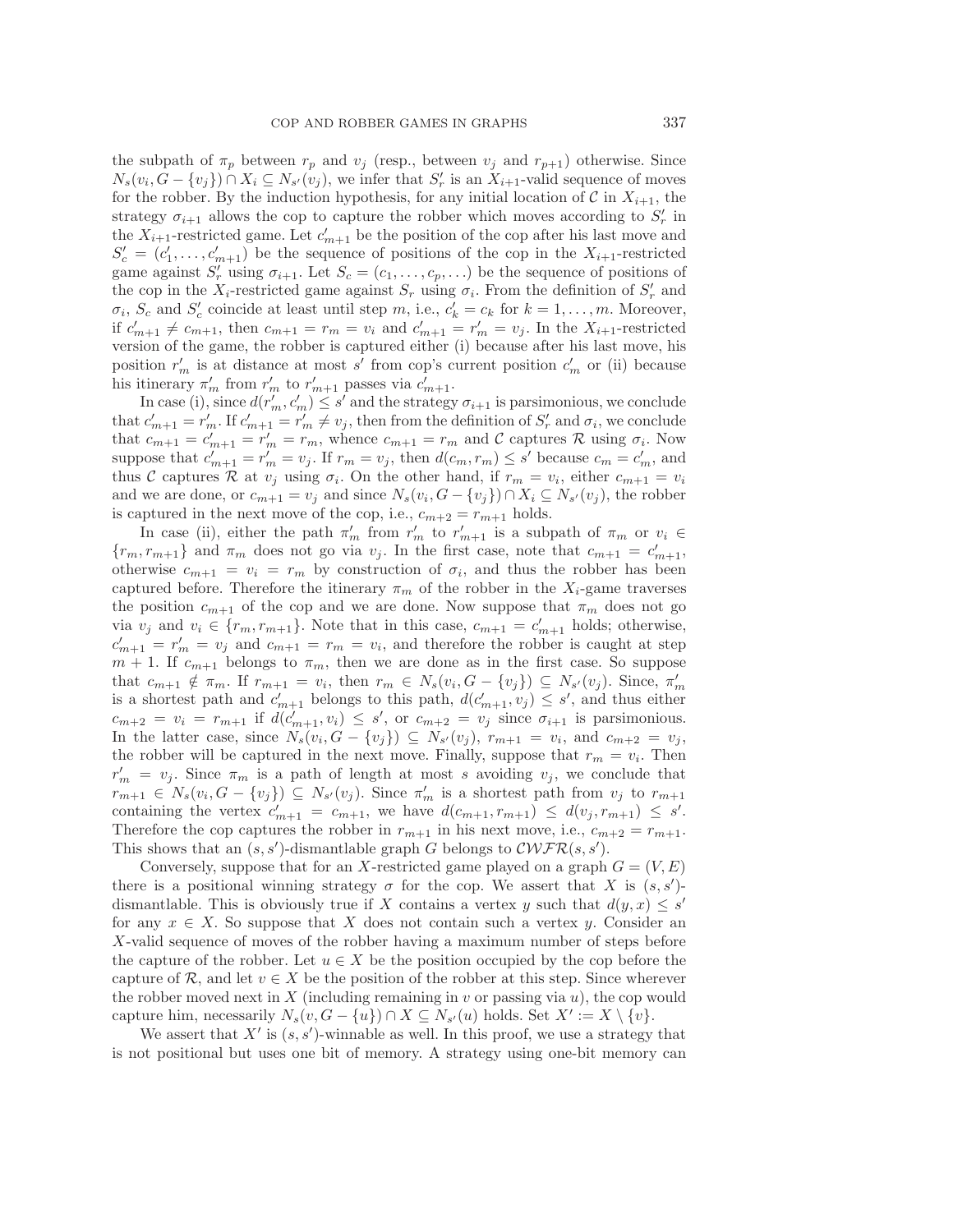be presented as follows: it is a function which takes as input the current positions of the two players and a boolean (the current value of the memory) and that outputs the next position of the cop and a boolean (the new value of the memory). Using the positional winning strategy  $\sigma$ , we define  $\sigma'(c, r, m)$  for any positions  $c \in X'$  of the cop and  $r \in X'$  of the robber and for any value of the memory  $m \in \{0,1\}$ . The intuitive idea for defining  $\sigma'$  is that the cop plays using  $\sigma$  except when he is in u and his memory contains 1; in this case, he uses  $\sigma$  as if he was in v. If  $m = 0$  or  $c \neq u$ , then we distinguish two cases: if  $\sigma(c, r) = v$ , then  $\sigma'(c, r, m) = (u, 1)$  (this is a valid move since  $N_{s'}(v) \cap X \subseteq N_{s'}(u)$  and  $\sigma'(c, r, m) = (\sigma(c, r), 0)$  otherwise. If  $m = 1$  and  $c = u$ , we distinguish two cases: if  $\sigma(v, r) = v$ , then  $\sigma'(u, r, 1) = (u, 1)$  and  $\sigma'(u,r,1) = (\sigma(v,r),0)$  otherwise (this is a valid move since  $N_{s'}(v) \cap X \subseteq N_{s'}(u)$ ). Let  $S_r = (r_1, \ldots, r_p, \ldots)$  be any X'-valid sequence of moves of the robber. Since  $X' \subset X$ ,  $S_r$  is also an X-valid sequence of moves of the robber. Let  $S_c := (c_1, \ldots, c_p, \ldots)$  be the corresponding X-valid sequence of moves of the cop following  $\sigma$  against  $S_r$  in X, and let  $S'_c = (c'_1, \ldots, c'_p, \ldots)$  be the X'-valid sequence of moves of the cop following  $\sigma'$  against  $S_r$ . Note that the sequences of moves  $S_c$  and  $S_c'$  differ only if  $c_k = v$  and  $c'_{k} = u$ . Finally, since the cop follows a winning strategy for X, there is a step j such that  $c_j = r_j \in X \setminus \{v\}$  (note that  $r_j \neq v$  because we supposed that  $S_r \subseteq X'$ ). Since  $c_j \neq v$ , we also have  $c'_j = r_j$ , thus C captures R in the X'-restricted game. Starting from a positional strategy for the X-restricted game, we have constructed a winning strategy using memory for the  $X'$ -restricted game. As mentioned in the introduction, it implies that there exists a positional winning strategy for the  $X'$ -restricted game.

Applying induction on the number of vertices of the cop-winning set  $X$ , we conclude that X is  $(s, s')$ -dismantlable. Applying this assertion to the vertex set V of cop-win graph  $G = (V, E)$  from the class  $\mathcal{CWFR}(s, s')$ , we will conclude that G is  $(s, s')$ -dismantlable.  $\Box$ 

COROLLARY 2.2. *Given a graph*  $G = (V, E)$  *and the integers*  $s, s' \in \mathbb{N} \cup \{\infty\},$  $s' \leq s$ , one can recognize in polynomial time if G belongs to  $\mathcal{C}\mathcal{WFR}(s, s')$ .

*Proof.* By Theorem 2.1,  $G \in \mathcal{CWFR}(s, s')$  iff G is  $(s, s')$ -dismantlable. Moreover, from the last part of the proof of Theorem 2.1 we conclude that if a set X is  $(s, s')$ winnable and  $u, v \in X$  such that  $N_s(v, G - \{u\}) \cap X \subseteq N_{s'}(u)$  holds, then the set  $X' = X \setminus \{v\}$  is  $(s, s')$ -winnable as well. Therefore it suffices to run the following algorithm. Start with  $X := V$  and as long as possible find in X two vertices  $u, v$ satisfying the inclusion  $N_s(v, G - \{u\}) \cap X \subseteq N_{s'}(u)$ , and set  $X := X \setminus \{v\}$ . If the algorithm ends up with a set X containing at least two vertices, then  $G$  is not  $(s, s')$ winnable, otherwise if X contains a single vertex, then  $G$  is  $(s, s')$ -dismantlable, and therefore  $G \in \mathcal{C}\mathcal{WFR}(s, s').$ П

**2.2. Graphs of** *CWFR***(***s, s-* **) and hyperbolicity.** Introduced by Gromov [23],  $\delta$ -hyperbolicity of a metric space measures, to some extent, the deviation of a metric from a tree metric. A graph G is  $\delta$ -*hyperbolic* if for any four vertices u, v, x, y of G, the two larger of the three distance sums  $d(u, v) + d(x, y)$ ,  $d(u, x) + d(v, y)$ ,  $d(u, y) + d(v, x)$  differ by at most  $2\delta \geq 0$ . Every 4-point metric d has a canonical representation in the rectilinear plane as illustrated in Figure 2.1(a). The three distance sums are ordered from small to large, thus implying  $\xi \leq \eta$ . Then  $\eta$  is half the difference of the largest and the smallest sum, while  $\xi$  is half the largest minus the medium sum. Hence, a graph G is  $\delta$ -hyperbolic iff  $\xi$  does not exceed  $\delta$  for any four vertices  $u, v, w, x$  of G. Many classes of graphs are known to have bounded hyperbolicity [7, 16]. Our next result, based on Theorem 2.1 and a result of [16], establishes that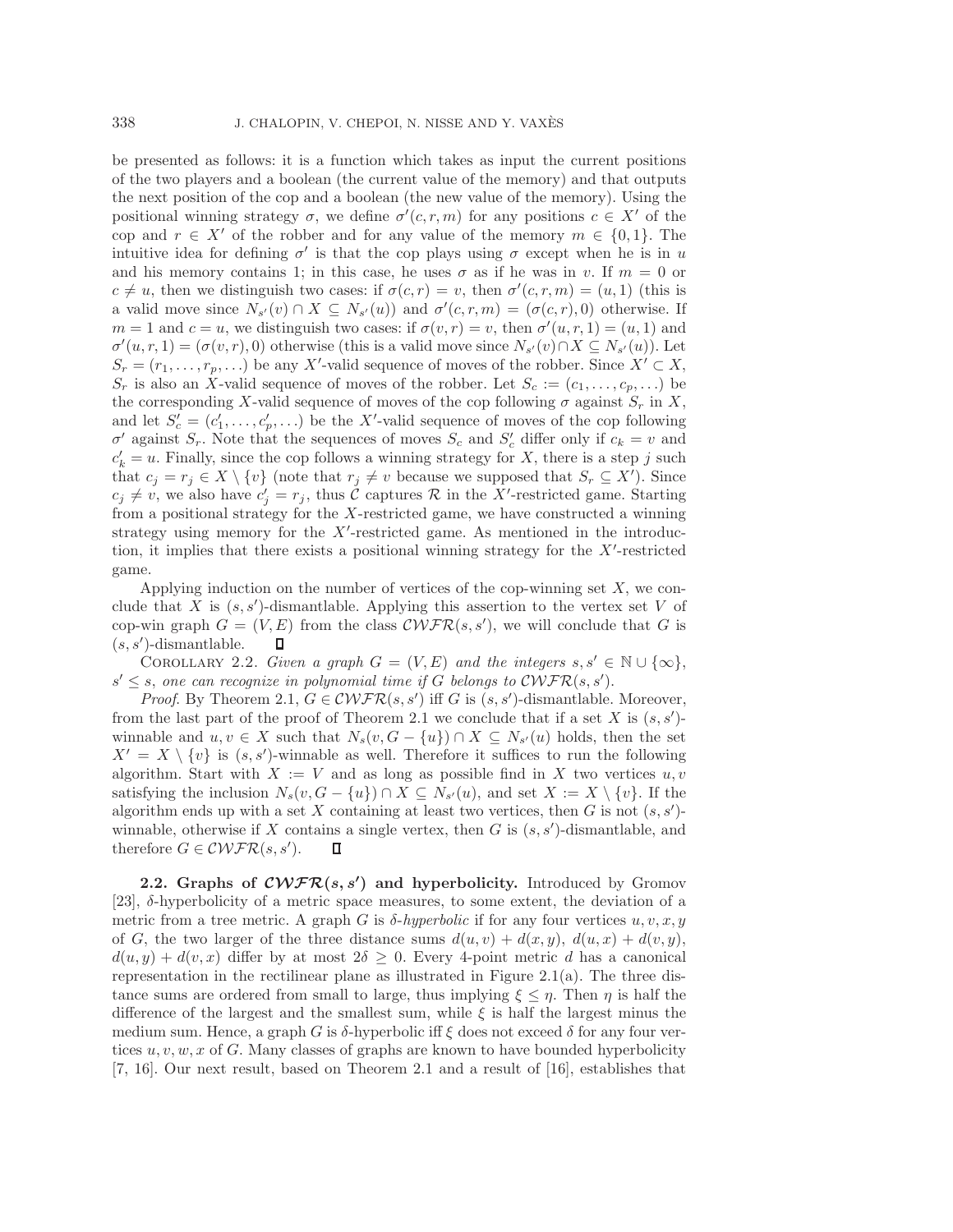

Fig. 2.1. (a) *Realization of a* 4*-point metric in the rectilinear plane.* (b) *Proof of Proposition* 2.7 *(case of bridged graphs).*

in a δ-hyperbolic graph a "slow" cop captures a faster robber with  $s' > s/2 + 2\delta$  (in the same vein, Benjamini [8] showed that in the competition of two growing clusters in a  $\delta$ -hyperbolic graph, one growing faster than the other, the faster cluster does not necessarily surround the slower one).

PROPOSITION 2.3. *Given*  $r \geq 2\delta \geq 0$ , *any*  $\delta$ -*hyperbolic graph*  $G = (V, E)$  *is*  $(2r, r + 2\delta)$ -dismantlable, and therefore  $G \in \mathcal{CWFR}(2r, r + 2\delta)$ .

*Proof.* The second assertion follows from Theorem 2.1. To prove the  $(2r, r + 2\delta)$ dismantlability of  $G$ , we will employ Lemma 2 of [16]. According to this result, in a δ-hyperbolic graph G for any subset of vertices X there exist two vertices x ∈ X and  $c \in V$  such that  $d(c, y) \leq r + 2\delta$  for any vertex  $y \in X \cap N_{2r}(x)$ , i.e.,  $N_{2r}(x) \cap X \subseteq$  $N_{r+2\delta}(c)$ . The proof of [16] shows that the vertices x and c can be selected in the following way: pick any vertex z of G as a basepoint, construct a breadth-first search tree T of G rooted at z, and then pick x to be the furthest from z vertex of X and c to be vertex located at distance  $r + 2\delta$  from x on the unique path between x and z in T. Using this result, we will establish a slightly stronger version of dismantlability of a  $\delta$ hyperbolic graph G, in which the inclusion  $N_s(v_i, G - \{v_j\}) \cap X_i \subseteq N_{s'}(v_j)$  is replaced by  $N_s(v_i) \cap X_i \subseteq N_{s'}(v_j)$  with  $s := 2r$  and  $s' := r + 2\delta$ . We recursively construct the ordering of V. By a previous result, there exist two vertices  $v_1 \in X_1 := V$  and  $c \in X_2 := V \setminus \{v_1\}$  such that  $N_{2r}(v_1) \cap X_1 \subseteq N_{r+2\delta}(c)$ . At step  $i \geq 1$ , suppose by the induction hypothesis that V is the disjoint union of the sets  $V_i = \{v_1, \ldots, v_i\}$ and  $X_{i+1} = V \setminus V_i$ , so that, for any  $j \leq i$ , there exists a vertex  $c \in X_{j+1}$  such that  $N_{2r}(v_j) \cap X_j \subseteq N_{r+2\delta}(c)$  with  $X_j = \{v_j,\ldots,v_i\} \cup X_{i+1}$ . We assert that this ordering can be extended. Applying the previous result to the set  $X := X_{i+1}$ , we can define two vertices  $v_{i+1} \in X_{i+1}$  and  $c \neq v_{i+1}$  such that  $N_{2r}(v_{i+1}) \cap X_{i+1} \subseteq N_{r+2\delta}(c)$ . The choice of the vertices  $x \in X$  and  $c \in V$  provided by [16] and the definition of the sets  $X_1, X_2, \ldots$  ensure that if a vertex of G is closer to the root than another vertex, then the first vertex will be labeled later than the second one. Since  $c$  is closer to  $z$  than  $v_{i+1}$ , necessarily c belongs to the set  $X_{i+1} \setminus \{v_{i+1}\}.$ Л

Dismantlable graphs do not have bounded hyperbolicity because they are universal in the following sense. As we noticed in the introduction, any finite Helly graph is dismantlable. On the other hand, it is well known that an arbitrary connected graph can be isometrically embedded into a Helly graph (see, for example, [7, 31]). However, dismantlable graphs without some short induced cycles are 1-hyperbolic.

COROLLARY 2.4. *Any dismantlable graph*  $G = (V, E)$  *without induced* 4-,5-, and 6*-cycles is* 1*-hyperbolic, and therefore*  $G \in \mathcal{CWFR}(2r, r+2)$  *for any*  $r > 0$ .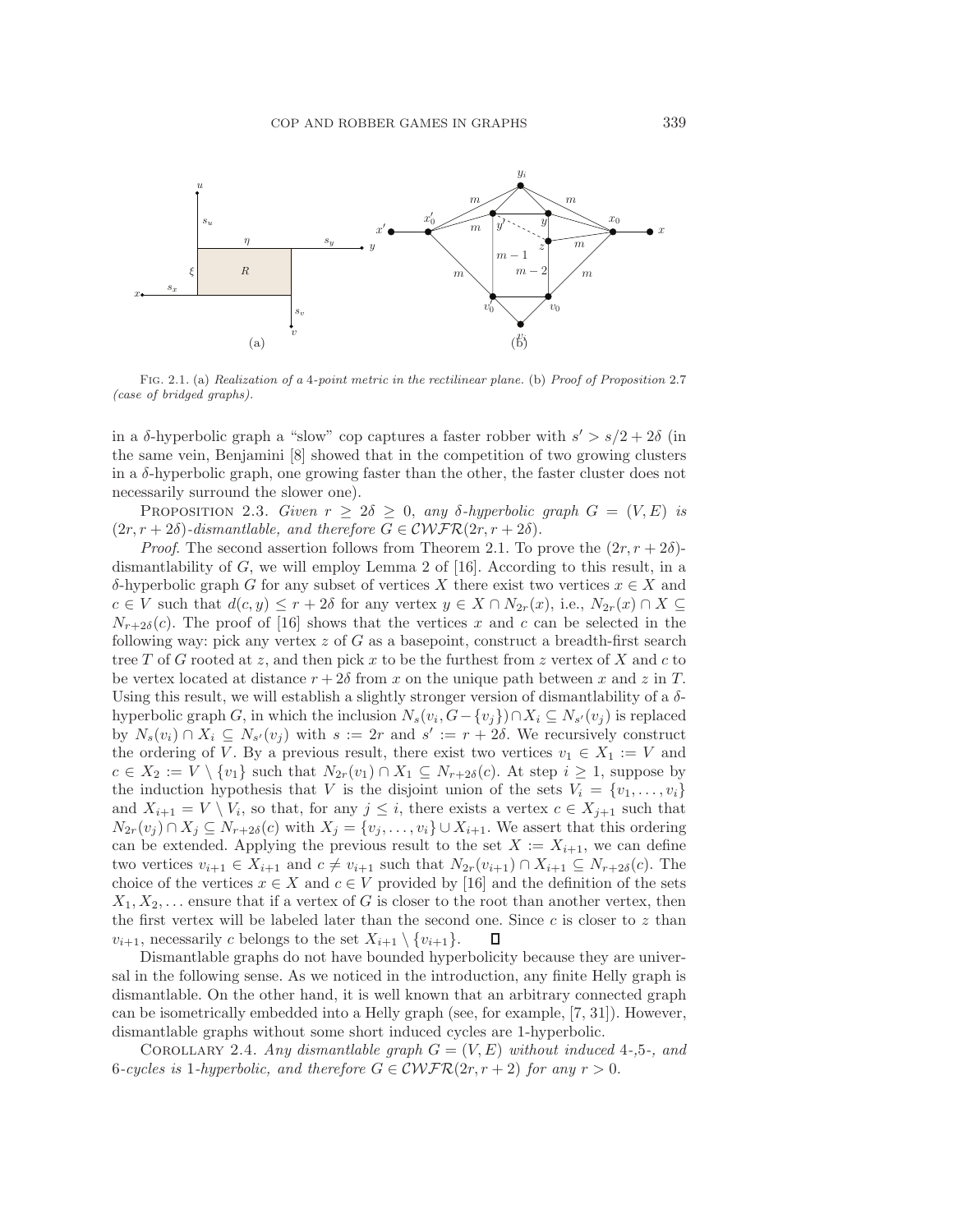*Proof*. A dismantlable graph G not containing induced 4- and 5-cycles does not contain 4-wheels and 5-wheels as well (a k-*wheel* is a cycle of length k plus a vertex adjacent to all vertices of this cycle); therefore  $G$  is bridged by a result of [1]. Since G does not contain 6-wheels as well, G is 1-hyperbolic by Proposition 11 of [16]. The second assertion immediately follows from Proposition 2.3.  $\Box$ 

Open question 1. *Is it true that the converse of Proposition* 2.3 *holds? More precisely, is it true that if*  $G \in \mathcal{C}\mathcal{WFR}(s, s')$   $(s' < s)$ , then the graph  $G$  *is*  $\delta(s)$ *hyperbolic, where*  $\delta(s)$  *depends only of*  $s$ ?

We give some evidences for this conjecture by showing that for  $s \geq 2s'$  all graphs  $G \in \mathcal{C}\mathcal{WFR}(s, s')$  are  $(s-1)$ -hyperbolic. On the other hand, since  $\mathcal{C}\mathcal{WFR}(s, s') \subset$  $\mathcal{C}\mathcal{WFR}(s, s' + 1)$ , to answer our question for  $s' < s < 2s'$  it suffices to show its truth for the particular case  $s' = s - 1$ . We give a positive answer to our question for Helly and bridged graphs by showing that if such a graph G belongs to the class  $\mathcal{C}\mathcal{WFR}(s, s-1)$ , then G is s<sup>2</sup>-hyperbolic. In the following results, for an  $(s, s')$ dismantling order  $v_1, \ldots, v_n$  of a graph  $G \in \mathcal{CWFR}(s, s')$  and a vertex v of G, we will denote by  $\alpha(v)$  the rank of v in this order (i.e.,  $\alpha(v) = i$  if  $v = v_i$ ). For two vertices u, v with  $\alpha(u) < \alpha(v)$  and a shortest  $(u, v)$ -path  $P(u, v)$ , an s-net  $R(u, v)$  of  $P(u, v)$  is a sequence  $(u = x_0, x_1, \ldots, x_k, x_{k+1} = v)$  of vertices of  $P(u, v)$  such that  $d(x_i, x_{i+1}) = s$  for any  $i = 0, \ldots, k-1$  and  $0 < d(x_k, x_{k+1}) \leq s$ .

PROPOSITION 2.5. *If*  $G \in \mathcal{CWFR}(s, s-1)$  *and*  $u, v$  *are two vertices of*  $G$  *such that*  $\alpha(u) < \alpha(v)$  *and*  $d(u, v) > s^2$ , *then for any shortest*  $(u, v)$ -path  $P(u, v)$ , *the vertex*  $x_1$  *of its* s-net  $R(u, v) = (u = x_0, x_1, \ldots, x_k, x_{k+1} = v)$  satisfies the condition  $\alpha(u) < \alpha(x_1)$ .

*Proof.* Suppose by way of contradiction that  $\alpha(u) > \alpha(x_1)$ . Let  $x_i$   $(1 \leq i \leq k)$ be a vertex of  $R(u, v)$  having a locally minimal index  $\alpha(x_i)$ , i.e.,  $\alpha(x_{i-1}) > \alpha(x_i)$  $\alpha(x_{i+1})$ . Let  $y_i$  be a vertex eliminating  $x_i$  in the  $(s, s-1)$ -dominating order. We assert that  $d(y_i, x_{i-1}) \leq s-1$  and  $d(y_i, x_{i+1}) \leq s-1$ . Indeed, if  $y_i$  does not belong to the portion of the path  $P(u, v)$  comprised between  $x_{i-1}$  and  $x_{i+1}$ , then  $x_{i-1}, x_{i+1} \in$  $X_{\alpha(x_i)} \cap N_s(x_i, G - \{y_i\})$ , and therefore  $x_{i-1}, x_{i+1} \in N_{s-1}(y_i)$  by the dismantling condition. Now suppose that  $y_i$  belongs to one of the segments of  $P(u, v)$ , say, to the subpath between  $x_{i-1}, x_i$ . Since  $y_i \neq x_i$ , we conclude that  $d(x_{i-1}, y_i) \leq s - 1$ . On the other hand, since  $x_{i+1} \in X_{\alpha(x_i)} \cap N_s(x_i, G - \{y_i\})$ , by the dismantling condition we conclude that  $d(y_i, x_{i+1})$  ≤ s−1. Hence, indeed  $d(y_i, x_{i-1})$  ≤ s−1,  $d(y_i, x_{i+1})$  ≤ s−1, whence  $d(x_{i-1}, x_{i+1}) \leq 2s - 2$ . Since  $d(x_{i-1}, x_{i+1}) = 2s$  for any  $1 \leq i \leq k - 1$ , we conclude that  $i = k$ . Therefore the indices of the vertices of  $R(u, v)$  satisfy the inequalities  $\alpha(u) = \alpha(x_0) > \cdots > \alpha(x_{k-1}) > \alpha(x_k) < \alpha(x_{k+1}) = \alpha(v)$ .

Denote by  $R_k$  the sequence of vertices  $(x_0 = u, x_1, \ldots, x_{k-1}, y_k, x_{k+1} = v)$  obtained from the s-net  $R(u, v)$  by replacing the vertex  $x_k$  by  $y_k$ . We say that  $R_k$  is obtained from  $R(u, v)$  by an *exchange*. Call two consecutive vertices of  $R_k$  a *link*;  $R_k$ has k−1 links of length s and two links of length at most s−1. If  $\alpha(y_k) < \alpha(x_{k-1})$ , then we exchange  $y_k$  in the same way as we did with  $x_k$ . After several such exchanges, we will obtain a new sequence  $(x_0 = u, x_1, \ldots, x_{k-1}, z_k, v)$  (denote it also by  $R_k$ ) having  $k-1$  links of length s and two links of length  $\leq s-1$ , so that  $\alpha(x_{k-1}) < \alpha(z_k)$ . Since  $\alpha(x_{k-2}) > \alpha(x_{k-1}),$  using the  $(s, s-1)$ -dismantling order we can exchange in  $R_k$  the vertex  $x_{k-1}$  by a vertex  $y_{k-1}$  to get an ordered set (denote it by  $R_{k-1}$ ) having first  $k-3$ links of length s and last 3 links of length  $\leq s - 1$ . Suppose that after several such exchanges we obtained the ordered set  $R_{i+1} = (u = x_0, x_1, \ldots, x_i, z_{i+1}, \ldots, z_k, v)$ , having first i links of length s and last  $k + 1 - i$  links of length  $\leq s - 1$ , and such that  $x_i$  is a local minimum of  $R_{i+1}$  with respect to  $\alpha$ . Now exchanging  $x_i$  with a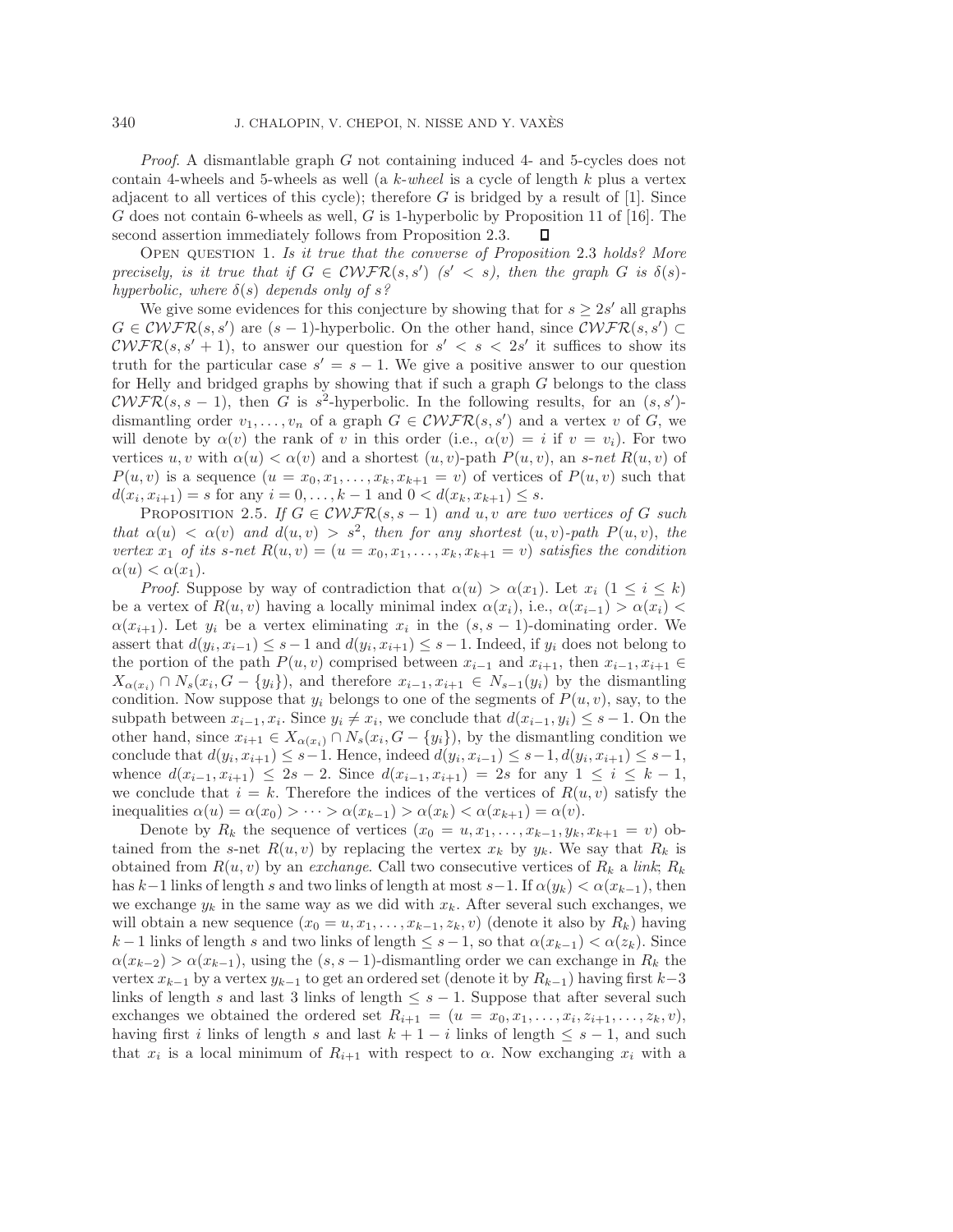new vertex  $z_i$  and then repeatedly exchanging each local minimum in the new part of the current sequence, after a finite number of exchanges we will obtain a sequence  $R_i = (u, x_1, \ldots, x_{i-1}, z'_i, \ldots, z'_k, v)$  with  $i-1$  links of length s and  $k+2-i$  links of length  $\leq$  s − 1 such that  $x_{i-1}$  is the unique local minimum of  $R_i$ . Therefore, after a finite number of such exchanges we will obtain a sequence  $R_1 = (u, z_1, z_2, \ldots, z_k, v)$  consisting of  $k+1$  links of length  $\leq s-1$  each and such that  $\alpha(u) < \alpha(z_i)$  for any  $i = 1, \ldots, k$ . By the triangle inequality,  $d(u, v) \leq d(u, z_1) + d(z_1, z_2) + \cdots + d(z_k, v) \leq (k+1)(s-1)$ . On the other hand, from the definition of  $R(u, v)$  we conclude that  $d(u, v) = ks + \gamma$ , where  $0 < \gamma = d(x_k, v) \leq s$ . Hence  $(k + 1)(s - 1) \geq ks + \gamma$ , yielding  $k \leq s - \gamma - 1$ . But then  $d(u, v) = ks + \gamma \leq (s - \gamma - 1)s + \gamma = s^2 - s\gamma - s + \gamma < s^2$ , contrary to the assumption that  $d(u, v) \geq s^2$ . This contradiction shows that indeed  $\alpha(x_1) > \alpha(u)$ . П

We call a graph  $G \in \mathcal{CWFR}(s, s-1)$   $(s, s-1)^*$ -dismantlable if for any  $(s, s-1)$ dismantling order  $v_1, \ldots v_n$  of G, for each vertex  $v_i, 1 \leq i \leq n$ , there exists another vertex  $v_j$  *adjacent* to  $v_i$  such that  $N_s(v_i, G - \{v_j\}) \cap X_i \subseteq N_{s-1}(v_j)$ , where  $X_i :=$  $\{v_i, v_{i+1}, \ldots, v_n\}$  and  $X_n = \{v_n\}$ . The difference between  $(s, s-1)$ -dismantlability and  $(s, s-1)^*$ -dismantlability is that in the second case the vertex  $v_i$  dominating  $v_i$ is necessarily adjacent to  $v_i$  but not necessarily eliminated after  $v_i$ .

PROPOSITION 2.6. *If*  $G \in \mathcal{CWFR}(s, s-1)$  *is*  $(s, s-1)^*$ *-dismantlable, then* G *is* s<sup>2</sup>*-hyperbolic.*

*Proof.* Pick any quadruplet of vertices  $u, v, x, y$  of  $G$ , consider its representation as in Figure 2.1(a) where  $\xi \leq \eta$ , and proceed by induction on the total distance sum  $S(u, v, x, y) = d(u, v) + d(u, x) + d(u, y) + d(v, x) + d(v, y) + d(x, y)$ . From Figure 2.1(a) we immediately conclude that if one of the distances between the vertices  $u, v, x, y$  is at most  $s^2$ , then  $\xi \leq s^2$  and we are done. So suppose that the distance between any two vertices of our quadruplet is at least  $s^2$ . Consider any  $(s, s - 1)$ dismantling order  $v_1, \ldots, v_n$  of G and suppose that u is the vertex of our quadruplet occurring first in this order. Pick three shortest paths  $P(u, v), P(u, x)$ , and  $P(u, y)$ between the vertex u and the three other vertices of the quadruplet. Denote by  $v_1, x_1$ , and  $y_1$  the vertices of the paths  $P(u, v), P(u, x)$ , and  $P(u, y)$ , respectively, located at distance s from  $u$ . From Proposition 2.5 we infer that  $u$  is eliminated before each of the vertices  $v_1, x_1, y_1$ . Let u' be a neighbor of u eliminating u in the  $(s, s-1)$ <sup>\*</sup>-dismantling order associated with the  $(s, s-1)$ -dismantling order  $v_1, \ldots, v_n$ . From the  $(s, s-1)^*$ dismantling condition we infer that each of the distances  $d(u', v_1), d(u', x_1), d(u', y_1)$ is at most  $s - 1$ . Since u is adjacent to u' and u is at distance s from  $v_1, x_1, y_1$ , necessarily  $d(u', v_1), d(u', x_1), d(u', y_1)$  are all equal to  $s - 1$ . Therefore, if we replace in our quadruplet the vertex  $u$  by  $u'$ , we will obtain a quadruplet with a smaller total distance sum:  $S(u', v, x, y) = S(u, v, x, y) - 3$ . Therefore, by the induction hypothesis, the two largest of the distance sums  $d(u', v) + d(x, y), d(u', x) + d(v, y), d(u', y) + d(v, x)$ differ by at most  $2s^2$ . On the other hand,  $d(u, v) + d(x, y) = d(u', v) + d(x, y) + 1$ ,  $d(u, x) + d(v, y) = d(u', x) + d(v, y) + 1$ , and  $d(u, y) + d(v, x) = d(u', y) + d(v, x) + 1$ , whence the two largest distance sums of the quadruplet  $u, v, x, y$  also differ by at most  $2s<sup>2</sup>$ . Hence G is  $s<sup>2</sup>$ -hyperbolic. п

A graph G is called a *Helly graph* if its family of balls satisfies the Helly property: any collection of pairwise intersecting balls has a common vertex. A graph  $G$  is called a *bridged graph* if all isometric cycles of G have length three. Equivalently, G is a bridged graph if all balls around convex sets are convex (a subset  $S$  of vertices is convex if together with any two vertices  $u, v$ , the set S contains the *interval*  $I(u, v)$  =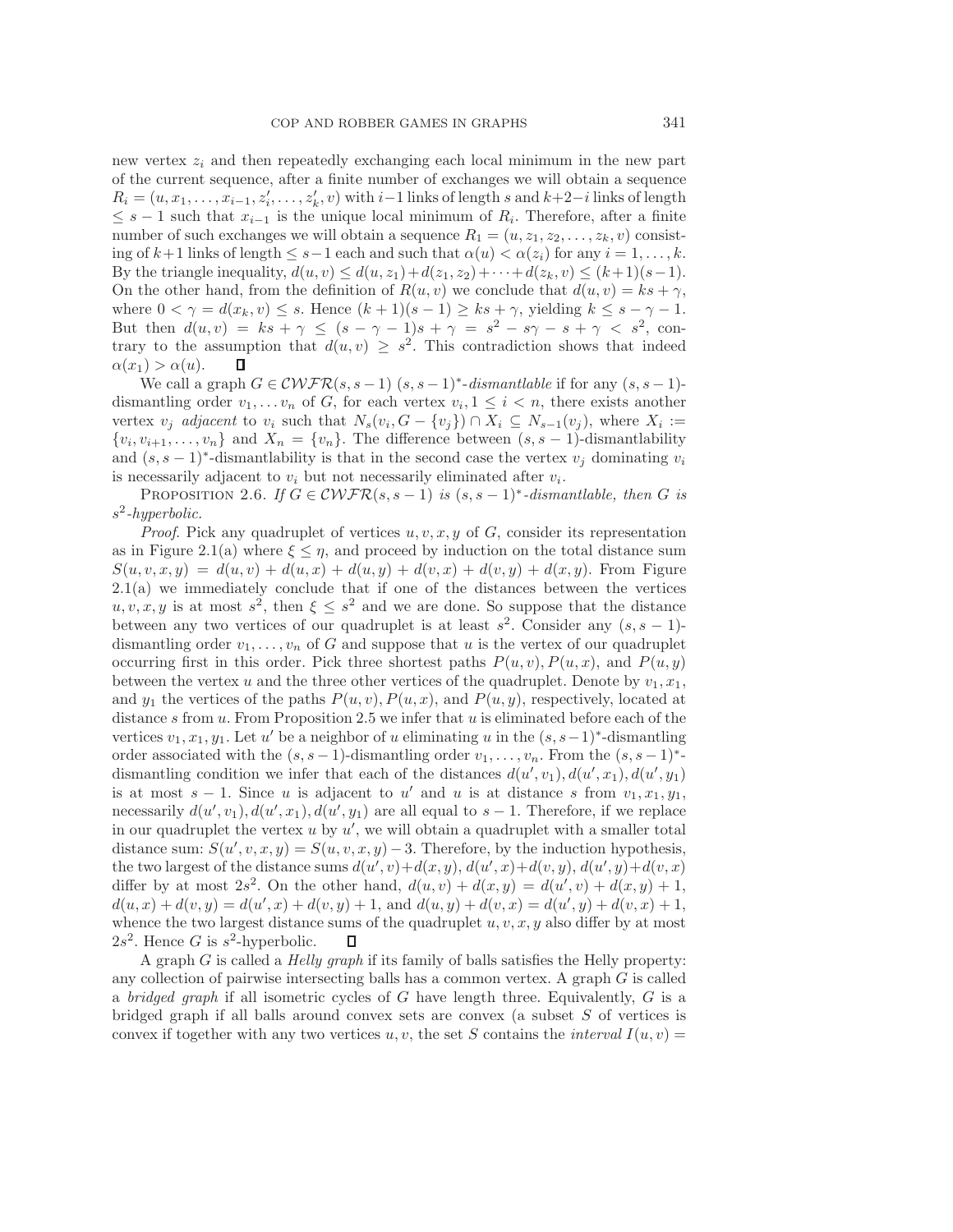${x \in V : d(u, v) = d(u, x) + d(x, v)}$  between u and v). For a comprehensive survey of results and bibliography on Helly and bridged graphs, see [7].

PROPOSITION 2.7. *If*  $G \in \mathcal{CWFR}(s, s-1)$  *is a Helly or a bridged graph, then* G *is*  $(s, s - 1)^*$ *-dismantlable, and therefore* G *is*  $s^2$ *-hyperbolic.* 

*Proof*. The second assertion immediately follows from Proposition 2.6. Thus, we need only to prove that any Helly or bridged graph in  $\mathcal{C}\mathcal{WFR}(s, s-1)$  is  $(s, s-1)^*$ dismantlable. First, let G be an  $(s, s - 1)$ -dismantlable Helly graph. Let  $v_i$  be the ith vertex in an  $(s, s - 1)$ -dismantling order, and let  $y_i$  be a vertex eliminating  $v_i$ . Suppose that  $k := d(v_i, y_i) \geq 2$ . We assert that we can always eliminate  $v_i$  with a vertex  $y_i'$  adjacent to  $y_i$  and located at distance  $k-1$  from  $v_i$ . Then repeating the same reasoning with  $y_i'$  instead of  $y_i$ , we will eventually arrive at a vertex of  $I(v_i, y_i)$ adjacent to  $v_i$  which still eliminates  $v_i$ . Set  $A := (X_i \cap N_s(v_i)) \setminus \{v_i, y_i\}$ . For each vertex  $x \in A$ , consider the ball  $N_{s-1}(x)$  of radius  $s-1$  centered at x. Consider also the balls  $N_{k-1}(v_i)$  and  $N_1(y_i)$ . We assert that the balls of the resulting collection pairwise intersect. Indeed, any two balls centered at vertices of  $A$  intersect in  $y_i$ . The ball  $N_1(y_i)$  intersects any ball centered at A in  $y_i$ . The ball  $N_{k-1}(v_i)$  intersects any ball centered at a vertex  $x \in A$  because  $d(v_i, x) \leq s \leq k - 1 + s - 1$ . Finally,  $N_{k-1}(v_i)$ and  $N_1(y_i)$  intersect because  $d(v_i, y_i) = k = k-1+1$ . By the Helly property, the balls of this collection intersect in a vertex  $y_i'$ . Since  $y_i'$  is at distance at most  $k-1$  from  $v_i$  and at distance at most 1 from  $y_i$ , from the equality  $d(v_i, y_i) = k$  we immediately deduce that  $y_i'$  is a neighbor of  $y_i$  located at distance  $k-1$  from  $v_i$ . This establishes the  $(s, s-1)$ <sup>\*</sup>-dismantling property for Helly graphs in  $\mathcal{CWFR}(s, s-1)$ .

Now suppose that G is a bridged graph, and let the vertices  $v_i, y_i$  and the set  $A$  be defined as in the previous case. Since  $G$  is bridged, the convexity of the ball  $N_{k-1}(v_i)$  implies that the set C of neighbors of  $y_i$  in the interval  $I(v_i, y_i)$  induces a complete subgraph. Pick any vertex  $x \in A$ . Clearly,  $d(x, y_i) \leq s - 1$  and  $d(x, v_i) \leq s$ . If  $d(x, v_i) \leq s - 1$ , then  $v_i, y_i \in N_{s-1}(x)$ , and from the convexity of the ball  $N_{s-1}(x)$ we conclude that  $I(v_i, y_i) \subset N_{s-1}(x)$ . Hence, in this case,  $d(x, y) \leq s - 1$  for any  $y \in I(v_i, y_i)$ , in particular, for any vertex of C. Analogously, if  $d(x, y_i) < s - 1$ , then  $d(x, y) \leq s - 1$  for any vertex  $y \in C$ . Therefore the choice of the vertex  $y_i$  in C depends only of the vertices of the set  $A_0 = \{x \in A : d(x, v_i) = s \text{ and } d(x, y_i) = s - 1\}.$ 

Pick any vertex  $x \in A_0$ . If  $I(x, y_i) \cap I(y_i, v_i) \neq \{y_i\}$ , then  $y_i$  has a neighbor  $y'$  in this intersection located at distance  $s - 2$  from x. Since  $y' \in C$  and C is a complete subgraph, then  $d(y, x) \leq s - 1$  for any  $y \in C$ . Therefore we can discard all such vertices of  $A_0$  from our future analysis and suppose without loss of generality that  $I(x, y_i) \cap I(y_i, v_i) = \{y_i\}$  for any  $x \in A_0$ . For  $x \in A_0$ , let  $x_0$  be a furthest from x vertex of  $I(x, y_i) \cap I(x, v_i)$ . Let  $v_0$  be a furthest from  $v_i$  vertex of  $I(v_i, x_0) \cap I(v_i, y_i)$ . Since  $I(x, y_i) \cap I(y_i, v_i) = \{y_i\}$  and G is bridged, the vertices  $y_i, x_0, v_0$  define an equilateral metric triangle sensu [6, 7]:  $d(y_i, x_0) = d(x_0, v_0) = d(v_0, y_i) =: m$ . Moreover, any vertex of  $I(v_0, y_i)$  is located at distance m from  $x_0$  and therefore at distance s – 1 from x, showing, in particular, that  $N_{s-1}(x) \cap C \neq \emptyset$  for any  $x \in A_0$ . From the definition of  $x_0$  and  $v_0$  we conclude that  $m + d(x_0, x) = s - 1, d(x, x_0) + m + d(v_0, v_i) = s$ , and  $d(v_i, v_0) + m \leq s - 1$ . Whence  $d(v_i, v_0) = 1$ , yielding  $d(v_i, y_i) = m + 1$ .

Pick in C a vertex y belonging to a maximum number of balls  $N_{s-1}(x)$  centered at  $x \in A_0$ . Suppose by way of contradiction that  $A_0$  contains a vertex x' such that  $y \notin N_{s-1}(x')$  (for an illustration, see Figure 2.1(b)). Since  $d(x', y_i) = s - 1$  and y is adjacent to  $y_i$ , we have  $d(x', y) = s$ . Let y' be a vertex of C belonging to  $N_{s-1}(x')$ (such a vertex  $y'$  exists because of the remark in above paragraph). Let  $v'_0$  be the neighbor of  $v_i$  defined with respect to  $x'$  in the same way as  $v_0$  was defined for x.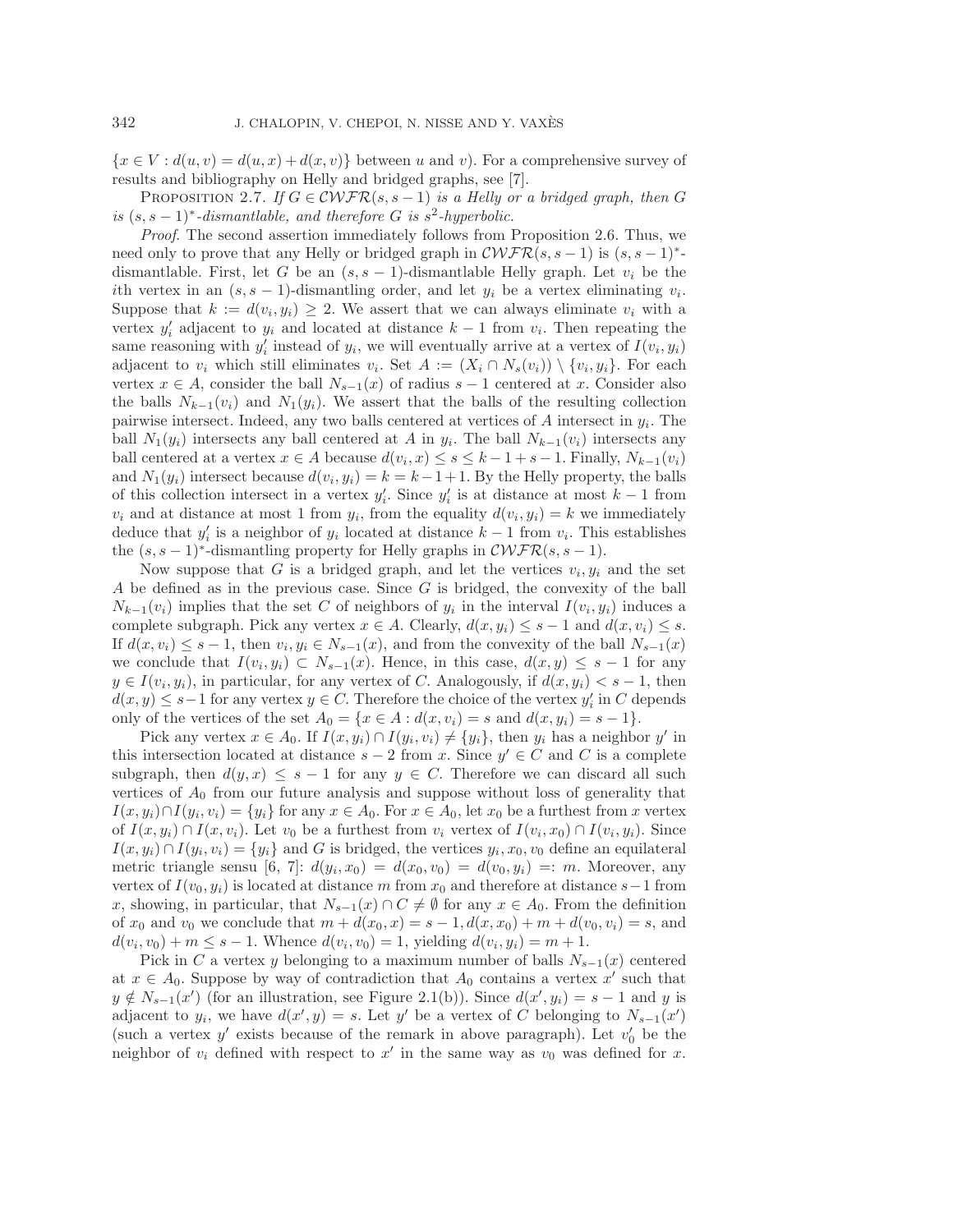Then all vertices of  $I(v'_0, y')$  are located at distance  $s-1$  from x'. We can suppose that there exists a vertex  $x \in A_0$  such that  $y \in N_{s-1}(x)$  but  $y' \notin N_{s-1}(x)$ , otherwise we will obtain a contradiction with the choice of y. Since the balls  $N_{s-1}(x)$  and  $N_{s-1}(x')$ are convex, the intervals  $I(v_0, y_i)$  and  $I(v'_0, y_i)$  belong to these balls, respectively, whence  $d(v_0, y) = d(v'_0, y') = m - 1$  but  $d(v_0, y') = d(v'_0, y) = m$ . Let z be a neighbor of y in  $I(v_0, y)$ . Since  $z, y' \in I(y, v'_0)$  and G is bridged, the vertices z and y' are adjacent. Hence  $y' \in I(v_0, y_i)$ , yielding  $d(x, y') = s - 1$ , contrary to our assumption that  $y' \notin N_{s-1}(x)$ . This contradiction shows that C contains a vertex belonging to all balls  $N_{s-1}(x)$  centered at vertices of  $A_0$ , thus establishing the  $(s, s-1)$ <sup>\*</sup>-dismantling property for bridged graphs in  $\mathcal{CWFR}(s, s-1)$ .  $\Box$ 

PROPOSITION 2.8. If  $s \geq 2s'$ , then any graph G of  $\mathcal{CWFR}(s, s')$  is  $(s-1)$ *hyperbolic.*

*Proof.* First we prove that if  $d(u, v) \geq s$  and  $\alpha(u) < \alpha(v)$ , then the vertex  $x_1$  of the s-net  $R(u, v)$  of any shortest  $(u, v)$ -path satisfies the inequality  $\alpha(x_1) > \alpha(u)$ . Suppose by way of contradiction that  $\alpha(u) > \alpha(x_1)$ . Then as in proof of Proposition 2.5 we conclude that  $x_k$  is the unique local minimum of  $\alpha$  on  $R(u, v)$  :  $\alpha(x_{k-1}) > \alpha(x_k)$  $\alpha(x_{k+1})$ . Let  $y_k$  be a vertex eliminating  $x_k$  in the  $(s, s')$ -dominating order. If  $y_k$  does not belong to the segment of  $P(u, v)$  between  $x_{k-1}$  and  $x_k$ , then  $d(x_{k-1}, x_{k+1}) \leq$  $d(x_{k-1}, y_k) + d(y_k, x_{k+1}) \leq 2s'$ , contrary to the assumption that  $d(x_{k-1}, x_{k+1}) > s \geq$ 2s'. So  $y_k$  belongs to the subpath of  $P(u, v)$  between  $x_{k-1}$  and  $x_{k+1}$ . If  $y_k$  belongs to the subpath comprised between  $x_k$  and  $x_{k+1}$ , then the dismantling condition implies that  $d(y_k, x_{k-1}) \leq s'$ , which is impossible because  $d(y_k, x_{k-1}) = d(y_k, x_k) + s > 2s'$ . The same contradiction is obtained if  $y_k$  belongs to the second half of the subpath between  $x_{k-1}$  and  $x_k$ . Finally, if  $y_k$  belongs to the first half of this subpath, then  $d(y_k, x_{k+1}) \leq s'$  by the dismantling condition, contradicting the fact that the location of  $y_k$  on this subpath of  $P(u, v)$  implies that  $d(y_k, x_{k+1}) > s'$ . This shows that indeed  $\alpha(x_1) > \alpha(u)$ .

To establish  $(s-1)$ -hyperbolicity of G, as in the proof of Proposition 2.6, we pick any quadruplet of vertices  $u, v, x, y$  of G and proceed by induction on the total distance sum  $S(u, v, x, y) = d(u, v) + d(u, x) + d(u, y) + d(v, x) + d(v, y) + d(x, y)$ . Again, we can suppose that the distance between any two vertices of this quadruplet is at least  $s$ , otherwise we are done. Let  $u$  be the vertex of our quadruplet occurring first in some  $(s, s')$ -dismantling order of G. Pick three shortest paths  $P(u, v), P(u, x)$ , and  $P(u, y)$ and denote by  $v_1, x_1$ , and  $y_1$  their respective vertices located at distance s from u. From the first part of our proof we infer that u is eliminated before  $v_1, x_1$ , and  $y_1$ . Let u' be a vertex eliminating u. From the  $(s, s')$ -dismantling condition we infer that  $d(u, u') \leq s'$ . Moreover, either  $d(u', v_1) \leq s'$  or  $v_1 \notin N_s(u, G - \{u'\})$ . Since  $d(u, v_1) = s \geq 2s'$ , in both cases we conclude that u' belongs to a shortest  $(u, v_1)$ -path of G. Analogously, we conclude that u' lie on a shortest  $(u, x_1)$ -path and on a shortest  $(u, y_1)$ -path. Therefore, if we replace in our quadruplet  $u$  by  $u'$ , we will get a quadruplet with total distance sum  $S(u', v, x, y) = S(u, v, x, y) - 3d(u, u') < S(u, v, x, y)$ . By the induction hypothesis, the two largest distance sums of this quadruplet differ by at most  $2(s - 1)$ . On the other hand, since  $d(u, v) + d(x, y) = d(u', v) + d(x, y) + d(u, u'), d(u, x) + d(v, y) =$  $d(u',x) + d(v,y) + d(u,u')$  and  $d(u,y) + d(v,x) = d(u',y) + d(v,x) + d(u,u')$ , the two largest distance sums of the quadruplet u, v, x, y also differ by at most  $2(s-1)$ . Hence G is  $(s-1)$ -hyperbolic. Л

**3. Cop-win graphs for game with fast robber: Class** *CWFR***(***s***).** In this section, we specify the dismantling scheme provided by Theorem 2.1 in order to characterize the graphs in which one cop with speed 1 captures a robber with speed  $s \geq 2$ .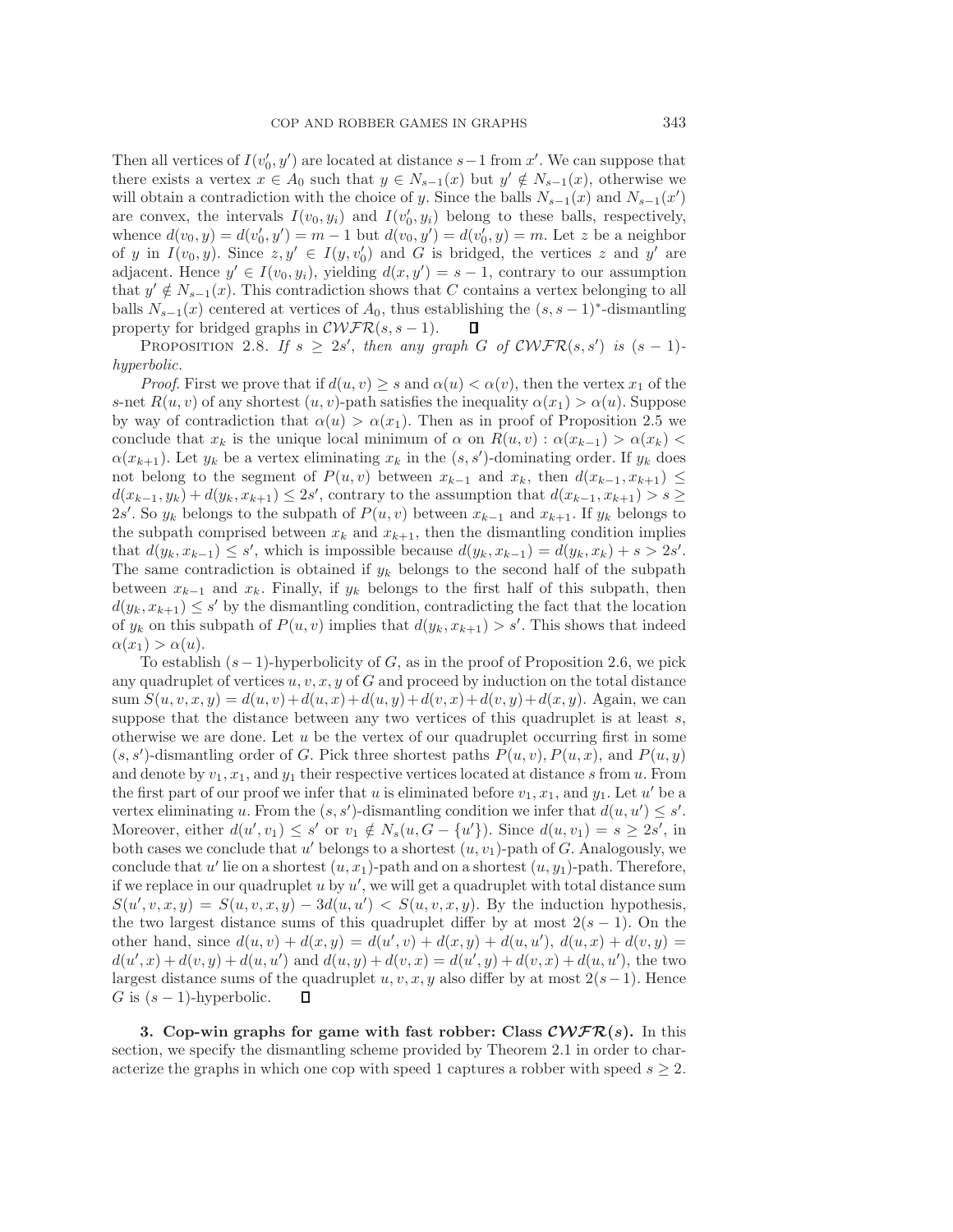First we show that the graphs from  $\mathcal{C}\mathcal{WFR}(2)$  are precisely the dually chordal graphs [11]. Then we show that for  $s \geq 3$  the classes  $\mathcal{CWFR}(s)$  coincide with  $\mathcal{CWFR}(\infty)$ , and we provide a structural characterization of these graphs.

**3.1.**  $\mathcal{C}\mathcal{WFR}(2)$  and dually chordal graphs. We start by showing that when  $s' = 1$  and  $s \geq 1$ , then the dismantling order in Theorem 2.1 can be defined using the subgraphs  $G_i = G(X_i)$ .

PROPOSITION 3.1. *A graph G is*  $(s, 1)$ *-dismantlable and can be ordered*  $v_1, \ldots, v_n$ *in such a way that for each vertex*  $v_i \neq v_n$  there exists a vertex  $v_j$ ,  $j > i$ , with  $N_s(v_i, G_i - \{v_i\}) \subseteq N_1(v_i, G_i).$ 

*Proof.* First, note that for any  $i \leq j$ ,  $N_1(v_j, G) \cap X_i = N_1(v_j, G_i)$ . Thus, if a graph G is  $(s, 1)$ -dismantlable, then any  $(s, 1)$ -dismantling order satisfies the requirement  $N_s(v_i, G_i - \{v_j\}) \subseteq N_1(v_j, G_i)$ . Conversely, consider an order  $v_1, \ldots, v_n$  on the vertices of G satisfying this condition. If  $s = 1$ , then  $N_1(v_i, G_i - \{v_j\}) = N_1(v_i, G - \{v_j\}) \cap X_i$ , and thus our assertion is obviously true. We now suppose that  $s \geq 2$ . By induction on i, we will show that  $N_s(v_i, G - \{v_i\}) \cap X_i \subseteq N_1(v_i)$ . For  $i = 1, G_i = G$  and thus the property holds. Consider i such that for any  $i' < i$ , the property is satisfied. Pick any vertex  $u \in N_s(v_i, G_i - \{v_j\}) \cap X_i$ . If the distance in  $G_i - \{v_j\}$  between  $v_i$  and u is at most s, then  $u \in N_s(v_i, G_i - \{v_j\}) \subseteq N_1(v_j)$  and we are done. Otherwise, it means that  $d_{G_i - \{v_j\}}(u, v_i) > s$  while  $d_{G - \{v_j\}}(u, v_i) \leq s$ . Since the distance between u and  $v_i$  in  $G_k - \{v_j\}$  can only increase with k, there exists an index  $i_0 < i$  such that the distance between  $v_i$  and u in the graph  $G_{i_0} - \{v_j\}$  is at most s and in the graph  $G_{i_0+1} - \{v_i\}$  is larger than s. Consider a shortest path  $\pi$  between  $v_i$  and u in  $G_{i_0} - \{v_j\}$ . From the choice of  $i_0$ , necessarily  $v_{i_0}$  is a vertex of  $\pi$ . Since the length of  $\pi$  is at most s, we deduce that  $d_{G_{i_0}}(u, v_{i_0}) \leq s$  and  $d_{G_{i_0}}(v_i, v_{i_0}) \leq s$ . By the induction hypothesis, there exists  $j_0 > i_0$  such that  $N_s(v_{i_0}, G_{i_0} - \{v_{j_0}\}) \cap X_{i_0} \subseteq N_1(v_{j_0})$ . If  $j_0 \neq j$ , then  $v_{j_0}$  cannot belong to  $\pi$  because otherwise  $v_{i_0}$  is adjacent to  $v_{j_0}$  and some  $w \in N_1(v_{j_0})$  in  $\pi$ , contradicting the fact that  $\pi$  is a shortest path. Hence, if  $j_0 \neq j$ , then  $v_{j_0} \notin V(\pi)$  and there exists a path  $(u, v_{j_0}, v_i)$  of length 2 between u and  $v_i$  in  $G_{i_0+1} - \{v_j\}$ , a contradiction with the definition of  $i_0$ . Hence  $j_0 = j$ , and, by our induction hypothesis,  $u \in N_s(v_{i_0}, G_{i_0} - \{v_j\}) \subseteq N_1(v_j)$ , and we are done. Д

Analogously to Theorem 3 of Clarke [18] for the witness version of the game, it can be easily shown that, for any s, the class  $\mathcal{CWFR}(s)$  is closed under retracts.

PROPOSITION 3.2. If  $G \in \mathcal{C}\mathcal{WFR}(s)$  and  $G'$  is a retract of G, then  $G' \in$  $CWFR(s)$ .

Recall that a graph G is called *dually chordal* [11] if its clique hypergraph or, equivalently, its ball hypergraph (i.e., the hypergraphs whose hyperedges are, respectively, the maximal cliques or the balls of  $G$ ) is a hypertree; i.e., it satisfies the Helly property and its line graph is chordal (see Berge's book on hypergraphs [10] for these two definitions). Dually chordal graphs are equivalently defined as the graphs G having a spanning tree  $T$  such that any maximal clique or any ball of  $G$  induces a subtree of T. Finally, dually chordal graphs are exactly the graphs  $G = (V, E)$  admitting a maximum neighborhood ordering (mno) of its vertices. A vertex  $u \in N_1(v)$  is a *maximum neighbor* of v if for all  $w \in N_1(v)$  the inclusion  $N_1(w) \subseteq N_1(u)$  holds. The ordering  $\{v_1,\ldots,v_n\}$  is an *mno* of G [11] if for all  $i < n$ , the vertex  $v_i$  has a maximum neighbor in the subgraph  $G_i$  induced by the vertices  $X_i = \{v_i, v_{i+1}, \ldots, v_n\}$ . Dually chordal graphs comprise strongly chordal graphs, doubly chordal, and interval graphs as subclasses and can be recognized in linear time. Any graph  $H$  can be transformed into a dually chordal graph by adding a new vertex  $c$  adjacent to all vertices of  $H$ .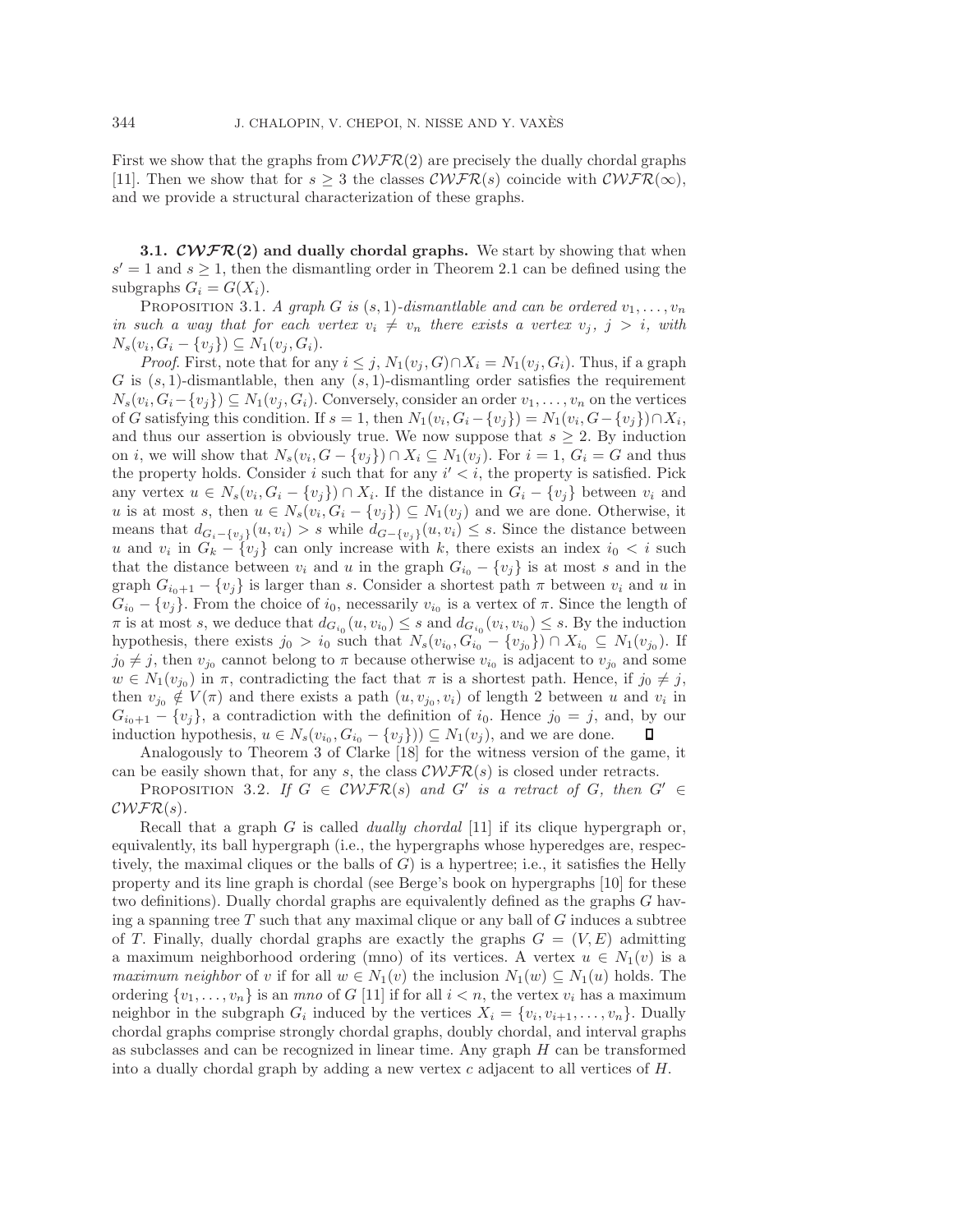THEOREM 3.3. For a graph  $G = (V, E)$ , the following conditions are equivalent: (i)  $G \in \mathcal{C}\mathcal{WFR}(2)$ ; (ii) G *is* (2, 1)*-dismantlable;* (iii) G *admits an mno ordering*; (iv) G *is dually chordal.*

*Proof.* Since  $\mathcal{C}\mathcal{WFR}(2) = \mathcal{C}\mathcal{WFR}(2,1)$ , the equivalence (i) $\Leftrightarrow$ (ii) follows from Theorem 2.1. The equivalence (iii) $\Leftrightarrow$  (iv) is a result of [11]. Notice that u is a maximum neighbor of v in G iff  $N_2(v) = N_1(u)$ . Therefore,  $\{v_1, \ldots, v_n\}$  is an mno of G iff for all  $i < n$ ,  $N_2(v_i, G_i) = N_1(v_i, G_i)$  for some  $v_i, j > i$ . Hence any mno ordering is a  $(2, 1)$ dismantling ordering, establishing (iii)⇒(ii). Finally, by induction on the number of vertices of G, we will show that any  $(2, 1)$ -dismantling ordering  $\{v_1, \ldots, v_n\}$  of the vertex set of G is an mno; thus (ii)⇒(iii). Suppose that  $N_2(v_1, G - \{u\}) \subset N_1(u)$  for some  $u := v_j, j > 1$ . Then u is adjacent to  $v_1$  and to all neighbors of  $v_1$ . Since for any neighbor  $w \neq u$  of  $v_1$  the ball  $N_1(w)$  is contained in the punctured ball  $N_2(v_1, G - \{u\}),$ we conclude that  $N_1(w) \subseteq N_1(u)$ ; i.e., u is a maximum neighbor of  $v_1$ . The graph  $G'$ obtained from  $G$  by removing the vertex  $v_1$  is a retract and therefore an isometric subgraph of G. Thus for any vertex  $v_i, i \geq 1$ , by Proposition 3.1, the intersection of a ball (or of a punctured ball) of G centered at  $v_i$  with the set  $X_2 = \{v_2, \ldots, v_n\}$ coincides with the corresponding ball (or punctured ball) of the graph  $G' = G(X_2)$ centered at the same vertex  $v_i$ . Therefore  $\{v_2,\ldots,v_n\}$  is a  $(2,1)$ -dismantling ordering of the graph G'. By the induction assumption,  $\{v_2, \ldots, v_n\}$  is an mno of G'. Since  $v_1$ has a maximum neighbor in  $\{v_2,\ldots,v_n\}$ , we conclude that  $\{v_1,v_2,\ldots v_n\}$  is an mno of G. Д

**3.2.**  $\mathcal{C}\mathcal{WFR}(k)$ ,  $k \geq 3$ , and big brother graphs. A *block* of a graph G is a maximal by inclusion vertex two-connected subgraph of G (possibly reduced to a single edge). Two blocks of G are either disjoint or share a single vertex, called an *articulation point.* Any graph  $G = (V, E)$  admits a block-decomposition in the form of a rooted tree T: each vertex of T is a block of G, pick any block  $B_1$  as a root of T, label it, and make it adjacent in  $T$  to all blocks intersecting it, then label those blocks and make them adjacent to all nonlabeled blocks which intersect them, etc. A block B of G is *dominated* if it contains a vertex u (called the *big brother* of B) which is adjacent to all vertices of B. A graph G is a *big brother graph* if its block-decomposition can be represented in the form of a rooted tree  $T$  is such a way that (1) each block of G is dominated, and (2) for each block B distinct from the root  $B_1$ , the articulation point between  $B$  and its father-block dominates  $B$ . Equivalently,  $G$  is a big brother graph if its blocks can be ordered  $B_1, \ldots, B_r$  such that  $B_1$  is dominated and, for any  $i > 1$ , the block  $B_i$  is a leaf in the block-decomposition of  $\cup_{j < i} B_j$  and is dominated by the articulation point connecting  $B_i$  to  $\cup_{j\leq i}B_j$  (we will call such a decomposition a *bb-decomposition* of  $G$ ; see, e.g., Figure 3.1(a).

THEOREM 3.4. For a graph  $G = (V, E)$  the following conditions are equivalent: (i)  $G \in \mathcal{C}\mathcal{WFR}(3)$ ; (i') G is (3,1)*-dismantlable*; (ii)  $G \in \mathcal{C}\mathcal{WFR}(\infty)$ ; (ii') G is  $(\infty, 1)$ *-dismantlable;* (iii) G *is a big brother graph. In particular, the classes of graphs*  $\mathcal{C}\mathcal{WFR}(s), s \geq 3$ , *coincide.* 

*Proof.* The equivalences (i) $\Leftrightarrow$ (i') and (ii) $\Leftrightarrow$ (ii') are particular cases of Theorem 2.1. Next we will establish (iii) $\Rightarrow$ (i) and (ii), i.e., that any big brother graph G belongs to  $\mathcal{C}\mathcal{WFR}(s)$  for all  $s \geq 3$ . Let  $B_1, \ldots, B_r$  be a bb-decomposition of G. We consider the following strategy for the cop. At the beginning of the game, we locate the cop at the big brother of the root-block  $B_1$ . Now, at each subsequent step, the cop moves to the neighbor of his current position that is closest to the position of the robber. Notice the following invariant of the strategy: the position of the cop will always be at the articulation point of a block  $B$  on the path of  $T$  between the previous block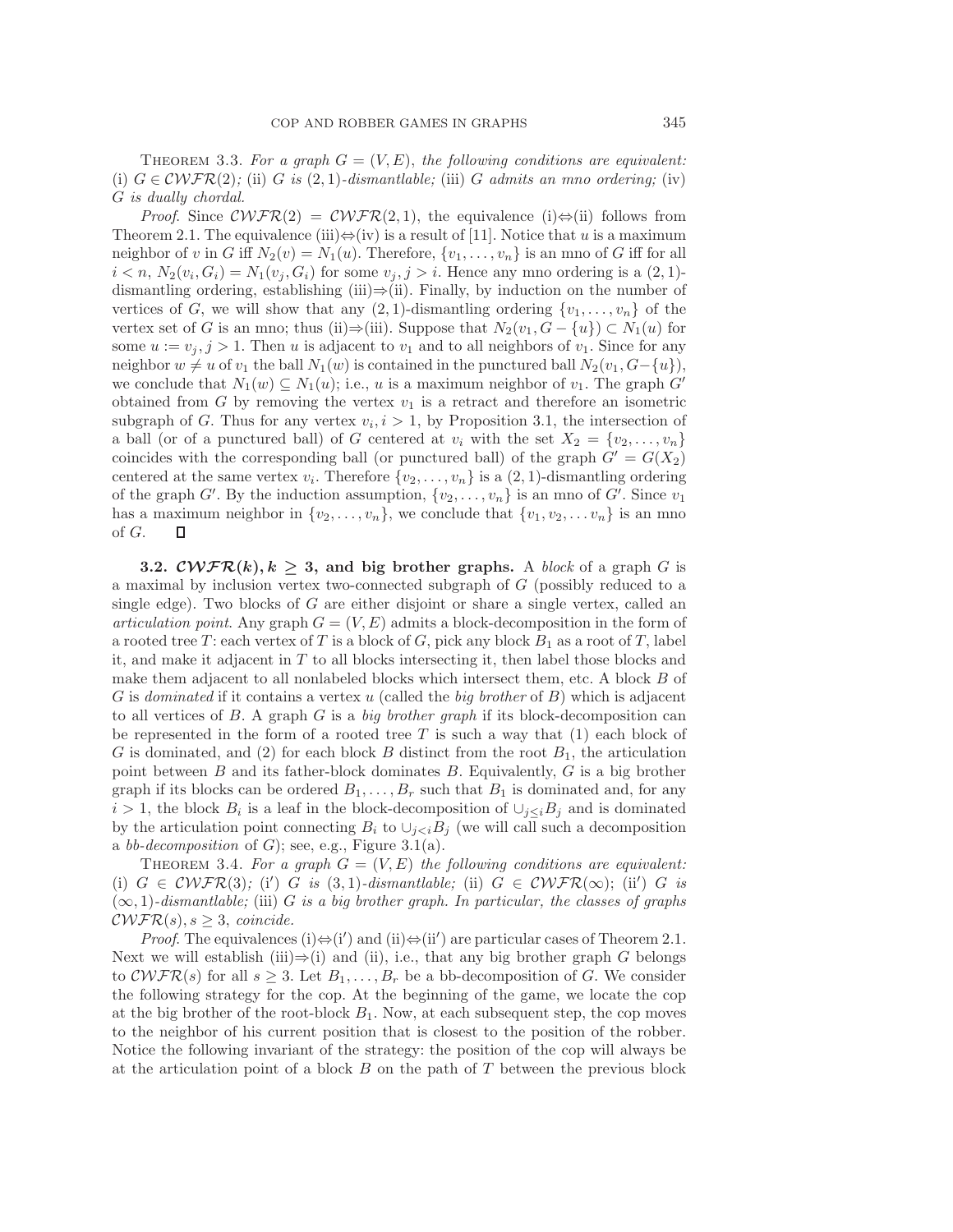

Fig. 3.1. (a) *A big brother graph.* (b) *A big two-brother graph.*

hosting C and the current block hosting  $\mathcal R$ . This means that since  $\mathcal R$  cannot traverse this articulation point without being captured, R is restricted to move only in the union of blocks in the subtree rooted at  $B$ . Now if before the move of the cop  $\mathcal C$  and R occupy their positions in the same block, then C captures R in the next move. Otherwise, the next move will increase the distance in T between the root and the block hosting C. Therefore after at most a diameter of T rounds,  $\mathcal{R}$  and C will be located in the same block, and thus the cop captures the robber in the next move. This shows that (iii) $\Rightarrow$ (i) and (ii).

The remaining part of the proof is devoted to the implication (i) and  $(i')\Rightarrow (iii)$ . Let  $G \in \mathcal{C}\mathcal{W} \mathcal{F} \mathcal{R}(3)$ . Notice first that for any articulation point u of G and any connected component C of  $G - \{u\}$ , the graph induced by  $C \cup \{u\}$  also belongs to  $\mathcal{C}\mathcal{WFR}(3)$ . Indeed,  $G(C \cup \{u\})$  is a retract of G (this retraction is obtained by mapping all vertices outside C to u), and  $\mathcal{C}\mathcal{W}\mathcal{F}\mathcal{R}(3)$  is closed under retracts by Proposition 3.2. To prove that a graph  $G = (V, E) \in \mathcal{C}WFR(3)$  is a big brother graph, we will proceed by induction on the number of vertices of G. If G has one or two vertices, the result is obviously true. For the inductive step, we distinguish two cases, depending if  $G$  is two-connected or not.

*Case* 1. G is not two-connected. Since each block of G has fewer vertices than G, by the induction hypothesis each block is a big brother graph. First suppose that the block-decomposition of  $G$  has a leaf  $B$  such that the articulation point  $a$ of B separating B from the rest of G is a big brother of B. Let  $G'$  be the subgraph of G induced by all blocks of G except B, i.e.,  $G' = G(V \setminus (B \setminus \{a\}))$ . Since  $G' \in \mathcal{C}WFR(3)$  by what has been shown above, from the induction hypothesis we infer that  $G'$  is a big brother graph. Consequently, there exists a bb-decomposition  $B_1, \ldots, B_r$  of G'. Then  $B_1, \ldots, B_r, B$  is a bb-decomposition of G, and thus G is a big brother graph. Suppose now that for any leaf in the block-decomposition of  $G$ , the articulation point of the corresponding block does not dominate it. Pick two leaves  $B_1$  and  $B_2$  in the block-decomposition of G and consider their unique articulation points  $a_1$  and  $a_2$  ( $a_i$  disconnects  $B_i$  from the rest of G). We claim that in this case, a robber that moves at speed 3 can always escape, which will contradict the assumption that  $G \in \mathcal{C}WFR(3)$ . Let  $b_i$  be the dominating vertex of the block  $B_i$ ,  $i = 1, 2$ (by assumption,  $b_i \neq a_i$ ). Consider now a vertex  $c_i \in B_i \setminus \{b_i\}$  which can be connected with  $a_i$  by a 2-path  $(c_i, g_i, a_i)$  avoiding  $b_i$  (such a vertex exists because  $B_i$ is two-connected and, by assumption,  $a_i$  is not a dominating vertex of  $B_i$ ). Let  $\pi$ be a shortest path from  $a_1$  to  $a_2$  in G, and let  $h_1$  and  $h_2$  be the neighbors in  $\pi$ of  $a_1$  and  $a_2$ , respectively. Note that  $h_i$  does not belong to  $B_i$ ; thus  $a_i$  is the only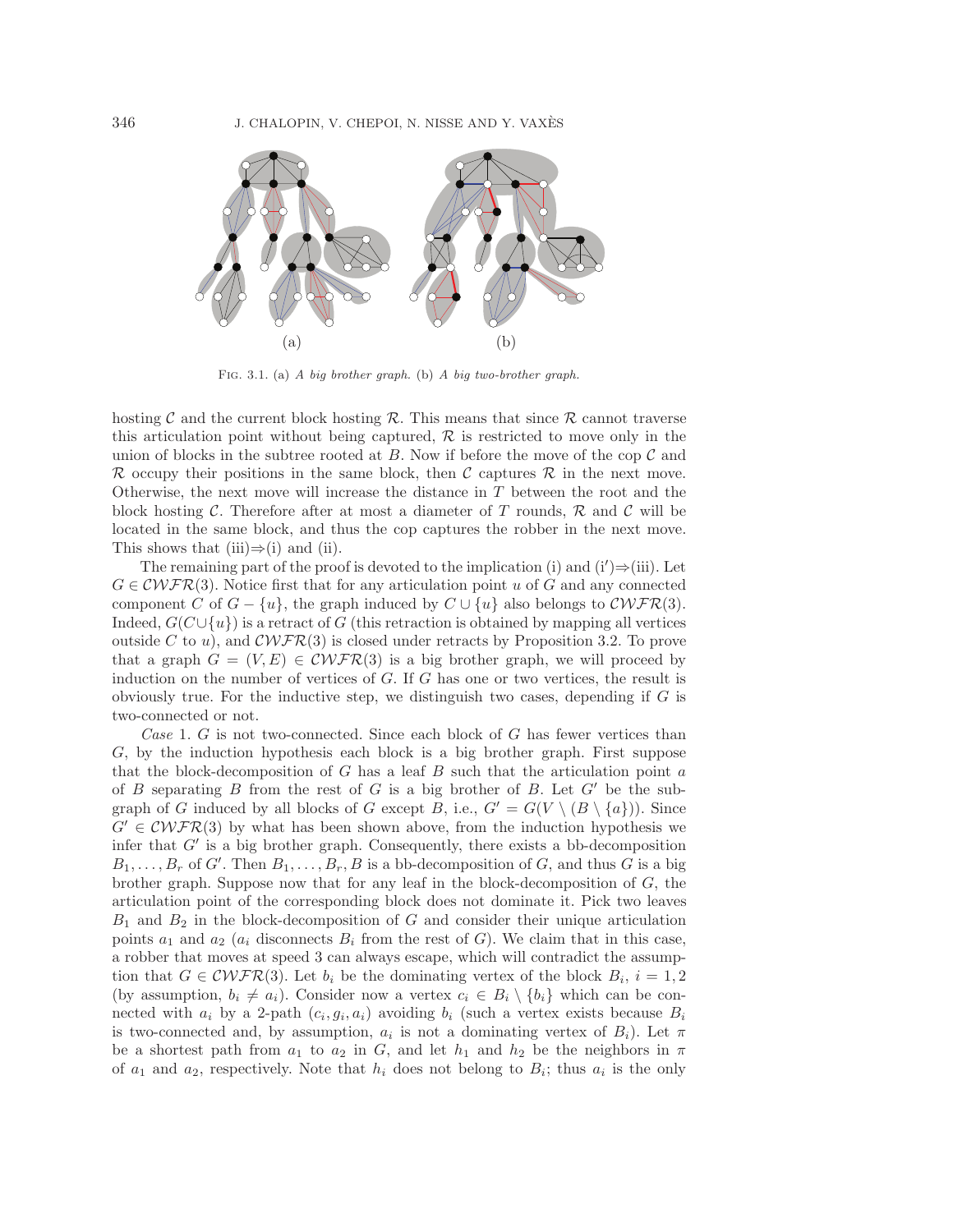neighbor of  $h_i$  in  $B_i$ . We now describe a strategy that enables the robber to escape. Initially, if the cop is not in  $B_1$ , then the robber starts in  $c_1$ ; otherwise, he starts in c<sub>2</sub>. Then the robber stays in  $c_i$ , as long as the cop is at distance  $\geq 2$  from  $c_i$ . When the cop moves to a neighboring vertex of  $c_i$ , then the robber goes to  $h_i$  (either via the path  $(c_i, b_i, a_i, h_i)$  or via the path  $(c_i, g_i, a_i, h_i)$  and then, no matter how the cop moves, he goes to  $c_{3-i}$  using the shortest path  $\pi$ . Now notice that when  $\mathcal R$  is in  $h_i$ , C is in  $B_i \setminus \{a_i\}$ , and thus he cannot capture the robber. When the robber is moving from  $h_i$  to  $c_{3-i}$ , he uses a shortest path  $\pi$  of G: the cop cannot capture him either because he is initially at distance 2 from the robber and moves slower than the robber. Hence, the cop cannot capture the robber, contrary to the assumption that  $G \in \mathcal{C}\mathcal{WFR}(3)$ .

*Case* 2. G is two-connected. We must show that G has a dominating vertex. Consider a  $(3, 1)$ -dismantling order  $v_1, \ldots, v_n$  of the vertices of G. Let u be a vertex such that  $N_3(v_1, G - \{u\}) \subseteq N_1(u)$ . Since u is a maximum neighbor of  $v_1$ , the isometric subgraph  $G' := G(V \setminus \{v_1\})$  of G also belongs to  $\mathcal{CWFR}(3)$  because  $v_2, \ldots, v_n$  is a  $(3, 1)$ -dismantling ordering of G'. By the induction hypothesis, G' is a big brother graph. Again, we distinguish two subcases, depending on the two-connectivity of  $G'$ . First suppose that  $G'$  is two-connected. Since  $G'$  is a big brother graph, it contains a dominating vertex t. If t is adjacent to  $v_1$ , then t dominates G and we are done. Otherwise, consider a neighbor  $w \neq u$  of  $v_1$ . Any vertex  $x \neq u$  of G can be connected to  $v_1$  by the path  $(v_1, w, t, x)$  of length 3 avoiding u; thus x belongs to the punctured ball  $N_3(v_1, G - \{u\})$ . As a consequence, x is a neighbor of u; thus u dominates G. Now suppose that  $G'$  is not two-connected. We assert that u is the only articulation point of G'. Assume by way of contradiction that  $w \neq u$  is an articulation point of  $G'$ , and let x and y be two vertices of  $G'$  such that all paths connecting x to y go through w. In G, x and y can be connected by two vertex-disjoint paths  $\pi_1$  and  $\pi_2$ . Assume without loss of generality that  $w \notin \pi_1$ . Since  $\pi_1$  cannot be a path of G', the vertex  $v_1$  belongs to  $\pi_1$ . Let  $\pi_1 = (x, x_1, \ldots, x_k, v_1, y_l, \ldots, y_1)$ . Since  $x_k, y_l \in$  $N_1(v_1) \subseteq N_3(v_1, G - \{u\}) \cup \{u\} \subseteq N_1(u)$ , necessarily  $x_k, y_l \in N_1(u)$ . If  $x_k = u$  or  $y_l = u$ , then  $(x, x_1, \ldots, x_k, y_l, \ldots, y_1)$  is a path between x and y in  $G' - \{w\}$ , which is impossible. Thus u is different from  $x_k$  and  $y_l$  but adjacent to these vertices. But then  $(x, x_1, \ldots, x_k, u, y_l, \ldots, y_1)$  is a path from x to y in  $G' - \{w\}$ , leading again to a contradiction. This shows that  $w$  cannot be an articulation point of  $G'$ . Since  $G'$ is not two-connected, we conclude that  $u$  is the only articulation point of  $G'$ . By the induction hypothesis, any block  $B$  of  $G'$  is dominated by some vertex  $b$ . Suppose that u does not dominate  $G'$ ; for instance, u is not adjacent to any vertex t of B. Since u is the unique articulation point of  $G'$  but is not an articulation point of  $G$ ,  $v_1$  necessarily has a neighbor  $w \neq u$  in B. Hence, there is a path  $(v_1, w, b, t)$  of length 3 in  $G - \{u\}$ , and thus t is a neighbor of u because  $t \in N_3(v_1, G - \{u\}) \subseteq N_1(u)$ . Thus u dominates  $G' = G - \{v_1\}$ , and, since  $v_1 \in N_1(u)$ , u dominates G as well. This concludes the analysis of Case 2 and the proof of the theorem. O

**4.** Cop-win graphs for game with witness: Class  $\bigcap_{k \geq 1} \mathcal{C} \mathcal{W} \mathcal{W}(k)$ . We now investigate the structure of k-winnable graphs. In an analogy with big brother graphs, we characterize here the graphs G that are k-winnable for all  $k \geq 1$ , i.e., the graphs from the intersection  $\bigcap_{k\geq 1} \mathcal{C} \mathcal{W} \mathcal{W}(k)$ .

**4.1. Game with witness: Preliminaries.** In the k-witness version of the game, the cop first selects his initial position and then the robber selects his initial position which is visible to the cop. As in the classical cop and robber game, the players move alternatively along an edge or pass. However, the robber is visible to the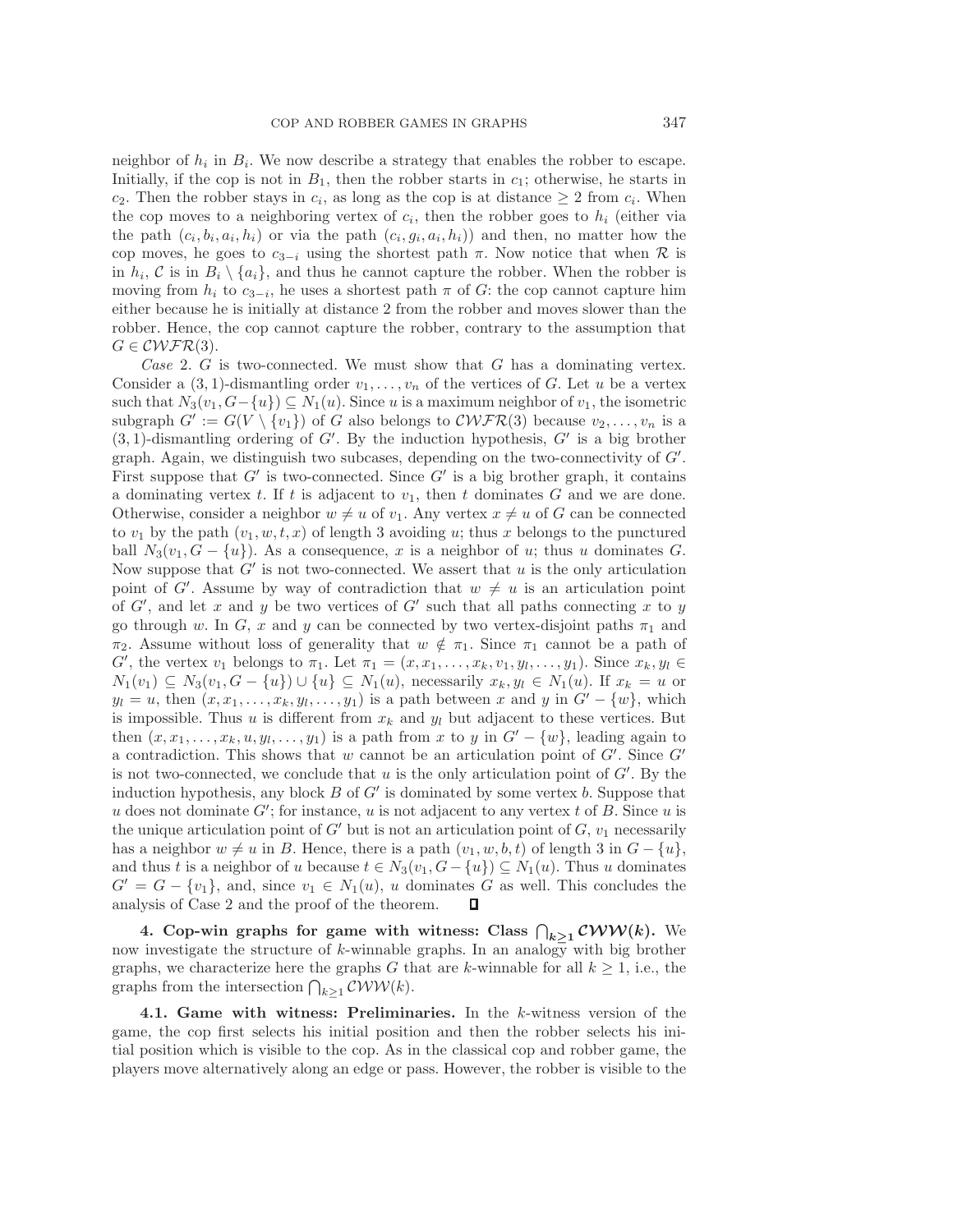cop only every  $k$  moves. After having seen the robber, the cop decides a sequence of his next k moves (the first move of such a sequence is called a *visible* move). The cop captures the robber if they both occupy the same vertex at the same step (even if the robber is invisible). In particular, the cop can capture the visible robber if after the robber shows up, they occupy two adjacent vertices of the graph. Since we are looking for winning strategies for the cop, we may assume that the robber knows the cop's strategy; i.e., after each visible move, the robber knows the next  $k - 1$  moves of the cop. In the k-witness version of the game, a *strategy* for the cop is a function  $\sigma$  which takes as an input the first  $i$  visible positions of the robber and the first  $ik$  moves of the cop and outputs the next k moves of the cop. A winning strategy is defined as before, and in any k-winnable graph, the cop has a positional winning strategy. We will call a *phase* of the game the movements of the two players comprised between two consecutive visible moves. We will call the behavior of the cop during several consecutive moves of the same phase  $\{a, b\}$ -*oscillating* if his moves alternate between the adjacent vertices a and b. In a k-winnable graph G, if  $\sigma$  is the cop's winning strategy, any itinerary  $S_r$  of the robber ends up in a vertex  $r_p$  at which the robber is captured. We will say that the itinerary  $S_r = (r_1, \ldots, r_p)$  is *maximal* if  $(r_1, \ldots, r_{p-1})$  cannot be extended to a longer itinerary for which the robber is not captured by the cop. Notice that the last vertex  $r_p$  in a maximal itinerary  $S_r$  corresponds to an invisible move iff it is a leaf of G. Indeed, otherwise let  $r_{p-1}$  be the previous position of the robber. If  $r_{p-1} \neq r_p$ , the robber could have stayed in  $r_{p-1}$  to avoid being captured. Thus  $r_{p-1} = r_p$  and if  $r_p$  has at least two neighbors, the robber can safely move to one of the neighbors of  $r_p$  not occupied by the cop and survive for an extra unit of time. We continue with two simple observations: the first shows that during a phase an invisible robber can always safely move around a cycle, while the second shows that a robber visiting one of the vertices  $a$  or  $b$  during one phase is always captured by an  $\{a, b\}$ -oscillating cop.

Lemma 4.1. *Suppose that in his move, the robber* R *occupies a vertex* v *of a cycle* C *of a graph* G *and is not visible after this move. Then* R *has a move (either staying at* v *or going to a neighbor of* v*) such that the cop does not capture the robber in his next move.*

*Proof.* Let u be a neighbor of v in C which is not occupied by the cop. Since the robber will not be visible after his next move, the strategy of the cop is defined a priori. Let  $z$  be the next vertex to be occupied by the cop. Then the robber can stay at v if  $v \neq z$  or can move to u if  $u \neq z$ .

Lemma 4.2. *If during one phase, the cop does* {a, b}*-oscillating moves and the robber moves to the vertex* a *or* b, *then the robber is captured either immediately or in the next move of the cop.*

*Proof.* Suppose that  $\mathcal R$  moves to a. If  $\mathcal C$  is located at a, then  $\mathcal R$  is captured immediately. If C is located at b and this is not the last vertex of the phase, then  $\mathcal C$ will move to a and will capture there the robber. Finally, if  $a$  and  $b$  are the positions of  $\mathcal R$  and  $\mathcal C$  at the end of the phase, then the robber will be visible at a and in the next visible move of  $C$  from  $b$  to  $a$ , the robber will be caught at  $a$ . Л

**4.2.** On the inclusion of  $\mathcal{C}WW(k+1)$  in  $\mathcal{C}WW(k)$ . Clarke [18] noticed that for any  $k \geq 2$ , the inclusion  $\mathcal{CWFR}(k) \subseteq \mathcal{CWW}(k)$  holds. Contrary to the classes considered in the previous section which collapses for  $k \geq 3$ , we present now, for each k, an example of a graph in  $\mathcal{C}WW(k) \setminus \mathcal{C}WW(k+1)$ .

PROPOSITION 4.3. For any  $k \geq 2$ , CWFR(k) is a proper subclass of CWW(k). *For any*  $k \geq 1$ , *there exists a graph contained in*  $\mathcal{C}WW(k) \setminus \mathcal{C}WW(k+1)$ .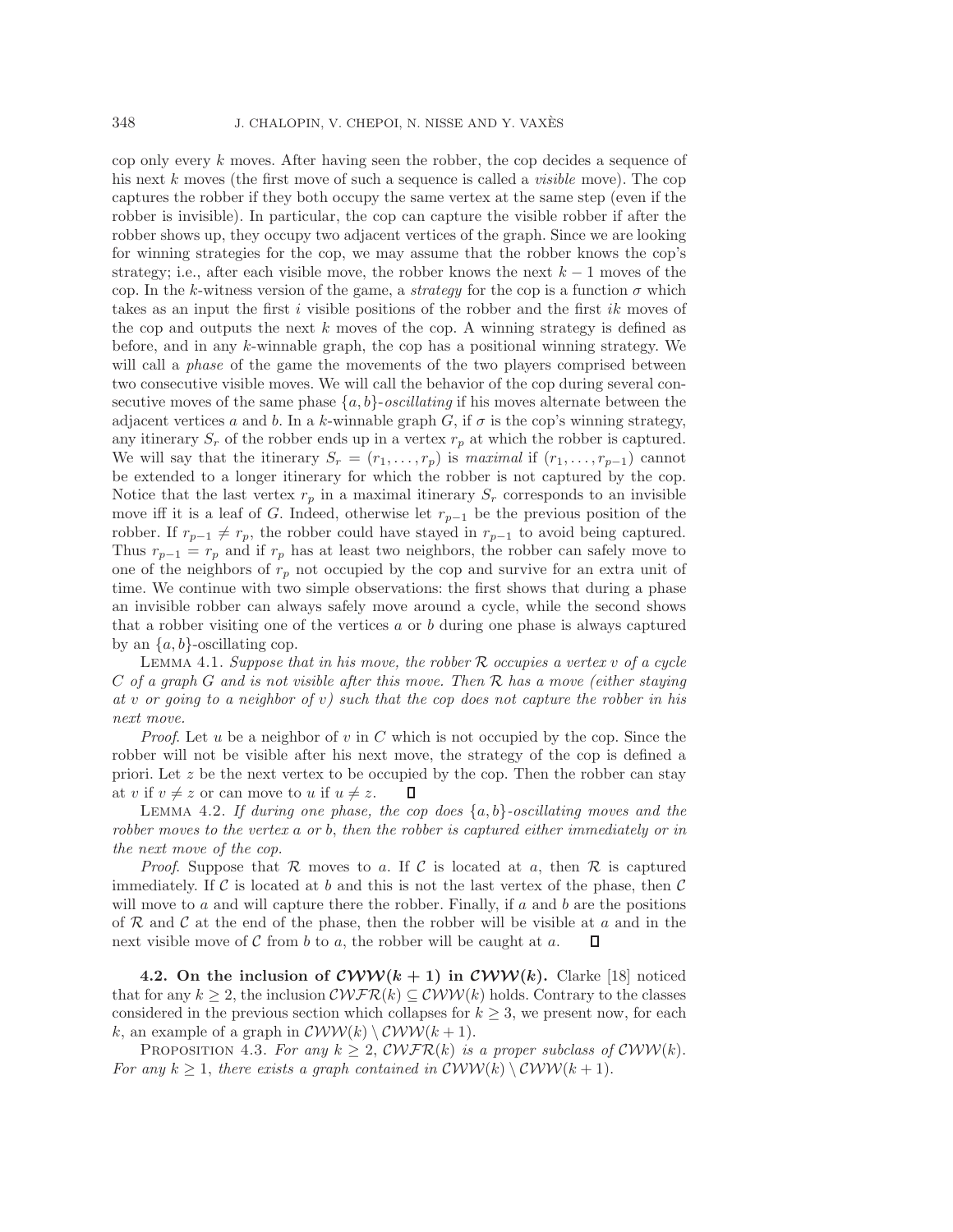*Proof.* To show that  $\mathcal{CWFR}(k) \subseteq \mathcal{CWW}(k)$  (mentioned also in [18]), it suffices to interpret the moves at speed  $k$  of the robber as if the cop moves only when the robber is visible (i.e., each kth move). Now let  $S_3$  be the 3-sun (see Figure 4.1(a)). Since no vertex of  $S_3$  has a maximum neighbor, the 3-sun is not dually chordal; thus  $S_3 \notin \mathcal{C}\mathcal{W}\mathcal{F}\mathcal{R}(2)$  by Theorem 3.3, whence  $S_3$  is not a big brother graph. On the other hand,  $S_3 \in \mathcal{CWW}(k)$  for any  $k \geq 2$ . Indeed, initially the cop is placed at a vertex  $u$  of degree 4. Then the robber shows himself at the unique vertex  $v$  which is not adjacent to u. Let x and y be the two neighbors of v in  $S_3$ . The strategy of the cop consists in oscillating between  $x$  and  $y$  until the robber becomes visible again. Suppose without loss of generality that the cop's sequence of moves is  $x, y, x, y, \ldots, y$ . Then from Lemma 4.2 we infer that  $R$  is jammed at vertex v. At the end, when the robber shows his position again, either he is at v or he moves to x. In both cases, he is caught by C in the next move. This shows that  $\mathcal{CWFR}(k)$  is a proper subclass of  $\mathcal{CWW}(k)$ .



Fig. 4.1. *Two graphs in* (a)  $CWW(k) \ CWFR(k)$ *,*  $k \geq 2$ *, and* (b)  $CWW(4) \ CWW(5)$ *.* 

Now we will establish the second assertion. Let  $k \geq 1$  and  $G_k$  be the graph defined as follows. The vertex set of  $G_k$  is  $\{x, y, u, v, u_1, \ldots, u_k, v_1, \ldots, v_k\}$ . The vertex x is adjacent to any vertex except  $v$ , while  $y$  is adjacent to any vertex except  $u$ . For any  $i < k$ , the pairs  $\{u_i, u_{i+1}\}, \{u_i, v_{i+1}\}, \{v_i, v_{i+1}\}, \{v_i, u_{i+1}\}\$  are edges of  $G_k$ . Finally, u is adjacent to  $x, u_1$ , and  $v_1$ , while v is adjacent to  $y, u_k$ , and  $v_k$  ( $G_4$  is depicted in Figure 4.1(b)). To prove that  $G_k \in \mathcal{CWW}(k)$ , consider the following strategy for one cop. Initially, C occupies x. To avoid being caught immediately,  $\mathcal{R}$  must show up at v. The cop occupies alternatively x and y in such a way that after k moves he is at y (if k is odd, then C passes his first move). Therefore, after k steps,  $R$  shows up at a vertex of  $N_k(v, G-\{x, y\}) \cup \{x\} \subseteq N_1(y)$ , and in the next move the cop caught him. On the other hand, we assert that in  $G_k$  a robber with witness  $k+1$  can evade against any strategy of the cop. Indeed, assume without loss of generality (in view of symmetry) that the initial position of the cop belongs to the set  $L = \{x, u, u_1, \ldots, u_{\lceil k/2 \rceil}, v_1, \ldots, v_{\lfloor k/2 \rfloor} \}.$ Then R chooses v (or  $v_1$  if  $k = 1$  and C is occupying  $u_k$ ) as his initial position. Let z be the vertex occupied by C after  $k+1$  steps. If  $z \in L$ , then by Lemma 4.1 the robber can move in the triangle  $\{v, v_k, y\}$  in order to avoid the cop during the  $k + 1$  steps and to finish at a vertex of the triangle that is not adjacent to z. If  $z \notin L$ , then the robber uses the  $k + 1$  steps to reach u (or  $u_1$  if  $k = 1$  and  $z = v_1$ ). At any step, there is some  $i \leq k$  such that the two vertices  $u_i$  and  $v_i$  allow R to decrease his distance to  $u$  (or to  $u_1$ ) by one; the robber chooses one of these vertices that is not occupied and will not be occupied by the cop after his move. Д

OPEN QUESTION 2. *Is it true that*  $\mathcal{C}WW(k+1) \subset \mathcal{C}WW(k)$ ?

**4.3.**  $\bigcap_{k \geq 1} \mathcal{CWW}(k)$  and big two-brother graphs. In an analogy to the big brother graphs, a graph G is called a *big two-brother graph* if G can be represented as an ordered union of subgraphs  $G_1, \ldots, G_r$  in the form of a tree T rooted at  $G_1$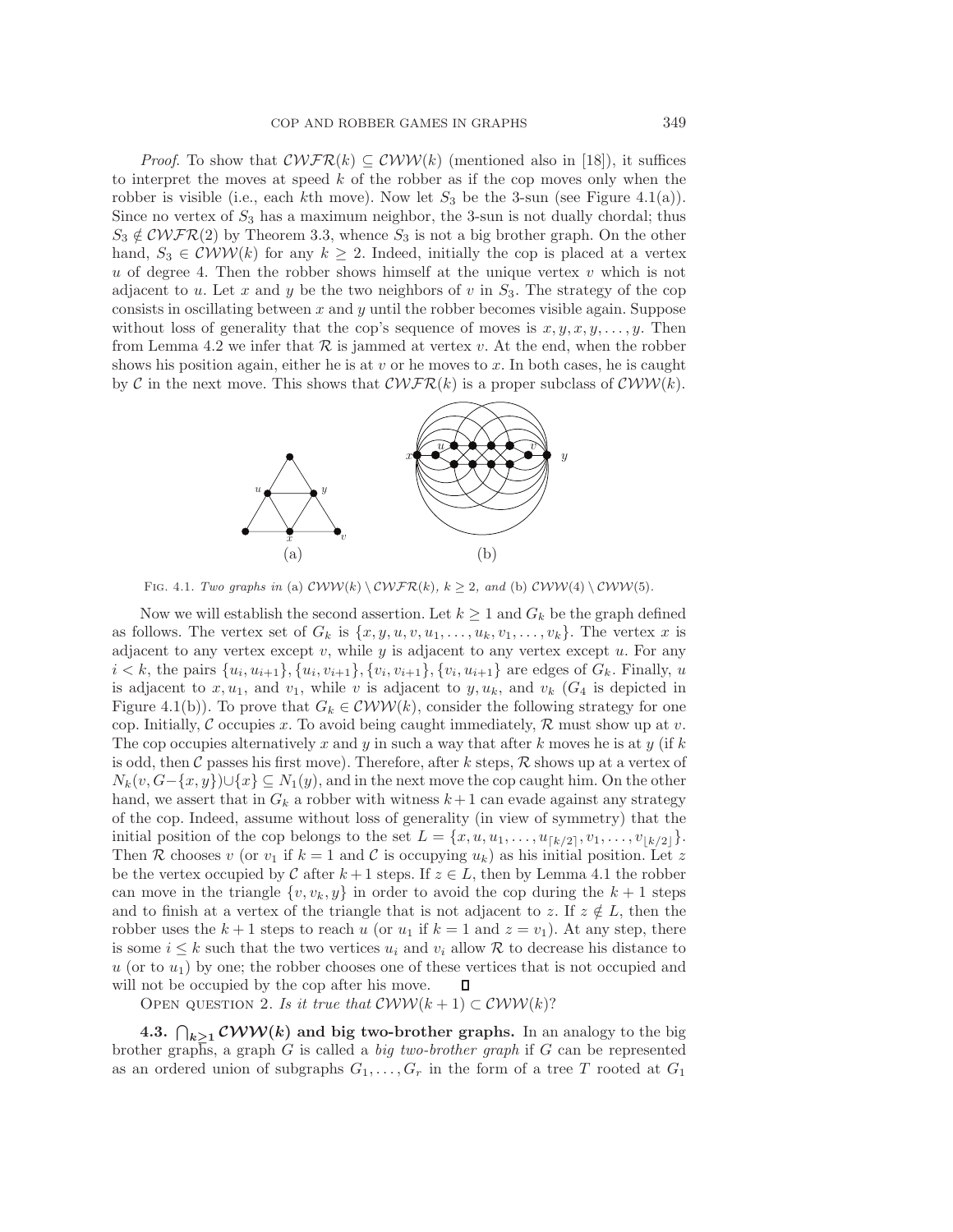such that (1)  $G_1$  has a dominating vertex, and (2) any  $G_i, i > 1$ , contains one or two adjacent vertices disconnecting  $G_i$  from its father and one of these two vertices dominates  $G_i$ . Equivalently, G is a big two-brother graph if G can be represented as a union of its subgraphs  $G_1, \ldots, G_r$  labeled in such a way that  $G_1$  has a dominating vertex, and for any  $i > 1$ , either the subgraph  $G_i$  intersects  $\cup_{j < i} G_j$  in two adjacent vertices  $x_i, y_i$  belonging to a common subgraph  $G_j, j < i$ , so that  $y_i$  dominates  $G_i$ , or  $G_i$  has a dominating vertex  $y_i$  and intersects  $\bigcup_{j in a single vertex  $x_i$  (that may$ coincide with  $y_i$ ; we will call such a decomposition  $G_1, \ldots, G_r$  a *btb-decomposition* of G (see Figure 3.1(b) for an example). The vertices  $y_i$  and  $x_i$  are the big and the small brothers of  $G_i$ . Let  $\mathcal{C}WW$  be the class of all big two-brother graphs. As for big brother graphs, one can associate a rooted tree T with the decomposition  $G_1, \ldots, G_r$ of a big two-brother graph G. Obviously any big brother graph G is a big two-brother graph because the required union is provided by the block decomposition of G and  $x_i = y_i$  is the articulation point of the block  $G_i = B_i$  relaying it with its father. The 2-trees and, more generally, the chordal graphs in which all minimal separators are vertices or edges are examples of big two-brother graphs which are not big brother graphs.

THEOREM 4.4. *A graph*  $G = (V, E)$  *is* k-winnable for all  $k \geq 1$  *iff* G *is a big*  $two\text{-}brother graph, i.e., \text{CWW} = \bigcap_{k \geq 1} \text{CWW}(k).$ 

*Proof.* First we show that any big two-brother graph G is k-winnable for any  $k \geq 1$ . Let  $G_1, \ldots, G_r$  be a btb-decomposition of G. We consider the following strategy for C. The cop starts the game in the big brother of the root graph  $G_1$ , and, more generally, at the beginning of each phase, we have the following property:  $\mathcal C$  is located in the big brother  $y_i$  of some subgraph  $G_i$  such that  $\mathcal R$  is located in a subgraph  $G_k$  that is a descendent of  $G_i$  in the decomposition tree T of G. If  $G_i = G_k$ , then C will capture R in the first move of the phase. Otherwise, let  $G_i$  be the son of  $G_i$  on the unique path of T between  $G_i$  and  $G_k$ . If  $G_i$  and  $G_j$  intersect in an articulation point  $x_j$ , then the cop moves from  $y_i$  to  $x_j$ , stays there during  $k-2$  steps, and then, at the last step of the phase, if  $x_j$  is not the big brother  $y_j$  of  $G_j$ , he moves to  $y_j$ . If  $G_i$  and  $G_j$  intersect in an edge  $x_jy_j$  where  $y_j$  is the big brother of  $G_j$ , then the cop moves from  $y_i$  to one of the vertices  $x_j, y_j$  and then oscillate between  $x_j$  and  $y_j$  in such a way that when  $\mathcal R$ becomes visible again, C occupies the vertex  $y_i$  (the decision to move first to  $x_i$  or to  $y_j$  depends only on the parity of k). During this phase, the robber cannot leave the subgraph induced by the descendants of  $G_i$ ; otherwise he has to go from  $G_i$  to  $G_i$ . In the first case, the cop stays during the whole phase in the unique vertex  $x_j$  which cannot be traversed by the robber. In the second case, the cop oscillates between  $x_j$ and  $y_i$ ; therefore, by Lemma 4.2 the robber cannot traverse  $\{x_i, y_j\}$ . Therefore, after this phase, the invariant is preserved and the distance in  $T$  between the root and the subgraph  $G_i$  hosting the cop has strictly increased. Thus after at most diameter of T phases,  $R$  and  $C$  will be located in the same subgraph  $G_k$ , and the cop captures the robber.

Conversely, let  $G \in \mathcal{CWW}(k)$  for any  $k \geq 1$ . If G has a vertex z of degree 1, then  $G' = G - \{z\}$  is a retract of G; thus  $G' \in \mathcal{CWW}(k)$  for any  $k \geq 1$ . Hence G' has a btb-decomposition  $G_1, \ldots, G_{r-1}$  by the induction hypothesis. If w is the unique neighbor of z, then setting  $G_r$  to be the edge zw and  $y_r = x_r := w$ , we will conclude that  $G$  is a big two-brother graph as well. So, we can suppose that  $G$  does not contain vertices of degree 1. Since  $G \in \mathcal{C}WW(n^2)$ , applying Proposition 4.5 below for  $k = n$ , where n is the number of vertices of  $G$ , we deduce that  $G$  contains a vertex  $v$  and two adjacent neighbors x, y of v such that  $N_n(v, G - \{x, y\}) \subseteq N_1(y)$ . This means that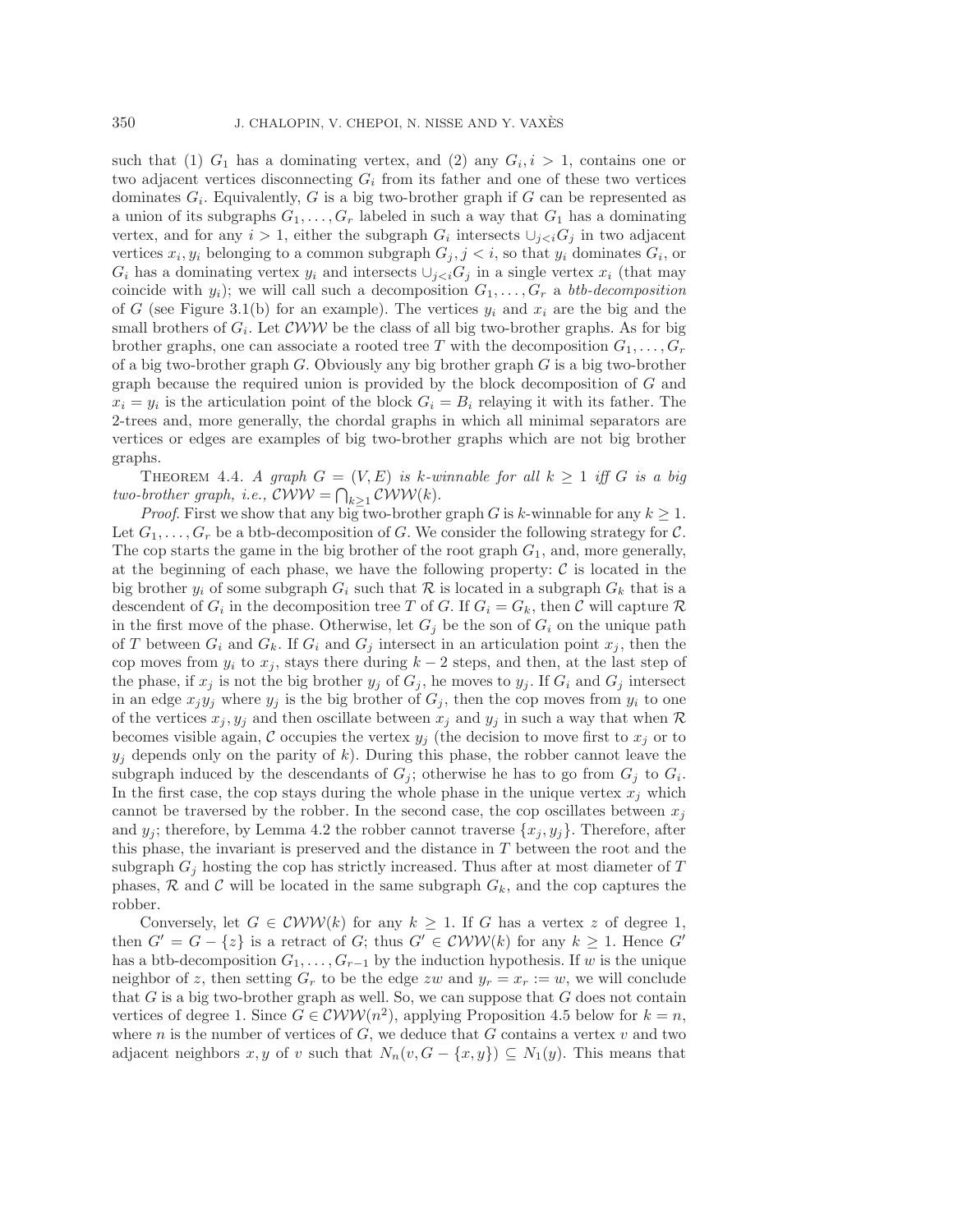the connected component C of  $G - \{x, y\}$  containing the vertex v is dominated by y. The graph  $G' := G(V \setminus C)$  is a retract of G; thus by Theorem 3 of [18]  $G' \in \mathcal{CWW}(k)$ for any  $k \geq 1$ . By the induction assumption, either G' is empty or G' has a btbdecomposition  $G_1, \ldots, G_{r-1}$ . If G' is empty, then, since y dominates C, we conclude that G has a btb-decomposition consisting of a single subgraph. Otherwise, setting  $G_r := G(C \cup \{x, y\}), y_r := y$ , and  $x_r := x$ , one can easily see that  $G_1, \ldots, G_{r-1}, G_r$ is a btb-decomposition of G. П

PROPOSITION 4.5. Let  $G \in \mathcal{CWW}(k^2)$  for  $k \geq 1$ . If the minimum degree of *a vertex of* G *is at least* 2*, then* G *contains a vertex* v *and an edge* xy *such that*  $N_k(v, G - \{x, y\}) \subseteq N_1(y)$ .

*Proof.* If G contains a dominating vertex y, then the result follows by taking as  $x$ any vertex of  $G$  different from  $y$ . Assume thus that  $G$  does not have any dominating vertex. Consider a parsimonious winning strategy of the cop and suppose that the robber uses a strategy to avoid being captured as long as possible. Since G does not contain leaves, the robber is caught immediately after having been visible, i.e., at step  $pk<sup>2</sup>+1$ . Since G does not have dominating vertices, the robber is visible at least twice, i.e.,  $p \geq 1$ . Let y be the vertex occupied by the cop when the robber becomes visible for the last time before his capture. Let  $v$  be the next-to-last visible vertex occupied by the robber, i.e., his position at step  $(p-1)k^2 + 1$ , and let  $c_0$  be the vertex occupied by the cop at that moment. Finally, let  $S_c^p = (c_0, c_1, \ldots, c_{k^2} = y)$  be the sequence of moves of the cop between the steps  $(p-1)\tilde{k}^2 + 1$  and  $pk^2 + 1$  (repetitions are allowed). Note that  $v \notin N_1(c_0)$ , otherwise the robber would have been caught immediately at step  $(p-1)k^2+1$ . We distinguish two cases depending on whether or not the cop  $occu$  at least once every two consecutive steps.

*Case* 1. There exists an index  $(p-1)k^2 + 1 \leq i < pk^2 - 1$  such that  $y \notin \{c_i, c_{i+1}\}.$ Let i be the largest index satisfying the condition of Case 1 and set  $x := c_{i+1}$ .

CLAIM 1. If G contains a cycle C and a vertex  $w \in C$  such that  $d(v, w)$  $d(c_1, w) - 1$ , then  $G - \{x, y\}$  has a connected component that is dominated by y.

*Proof.* Let w be a closest to v vertex satisfying the condition of the claim. We will show that if the assertion of the claim is not satisfied, then there exists a strategy allowing the robber to escape the cop during more steps, contradicting the choice of the strategy of  $\mathcal R$ . Suppose that at the beginning of the pth phase  $\mathcal R$  moves from v to w along a shortest  $(v, w)$ -path. Since  $d(v, w) < d(c_1, w)$ , R cannot be intercepted by  $\mathcal C$  during these moves. Suppose that the robber reaches the vertex  $w$  before the *i*th step when the cop arrives at  $c_i$ . Then by Lemma 4.1  $\mathcal R$  can safely move on C until C reaches  $c_i$ . Let z be the position of R when C reaches  $c_i$ . Then  $z \in N_1(y)$ , otherwise the robber could stay at z without being caught because starting with this step the cop moves only on vertices of  $N_1(y)$ . Suppose that there exists a vertex t at distance 2 from y in  $G - \{x\}$ . Let  $r \neq x$  be a common neighbor of t and y. The following sequence of moves is valid for the robber: when the cop is in  $c_i$ , the robber goes from z to y (or stays in y, if  $z = y$ ); once the cop has moved to  $x = c_{i+1}$ , the robber goes from y to r; finally, once the cop has moved to y, the robber goes from r to t. After this step, by definition of  $c_i$ , the cop only stays in  $N_1(y)$  and finishes in y. Hence, the robber can remain in t and will not be captured the next time he shows up, a contradiction. This concludes the proof of the claim. O

If the vertex v belongs to a cycle C, then setting  $w := v$  and applying Claim 1 we conclude that y dominates the connected component of  $G - \{x, y\}$  containing  $v$ , establishing the assertion of Proposition 4.5. So, suppose that  $v$  is an articulation point of  $G$  not contained in a cycle. Since the minimum degree of  $G$  is at least 2,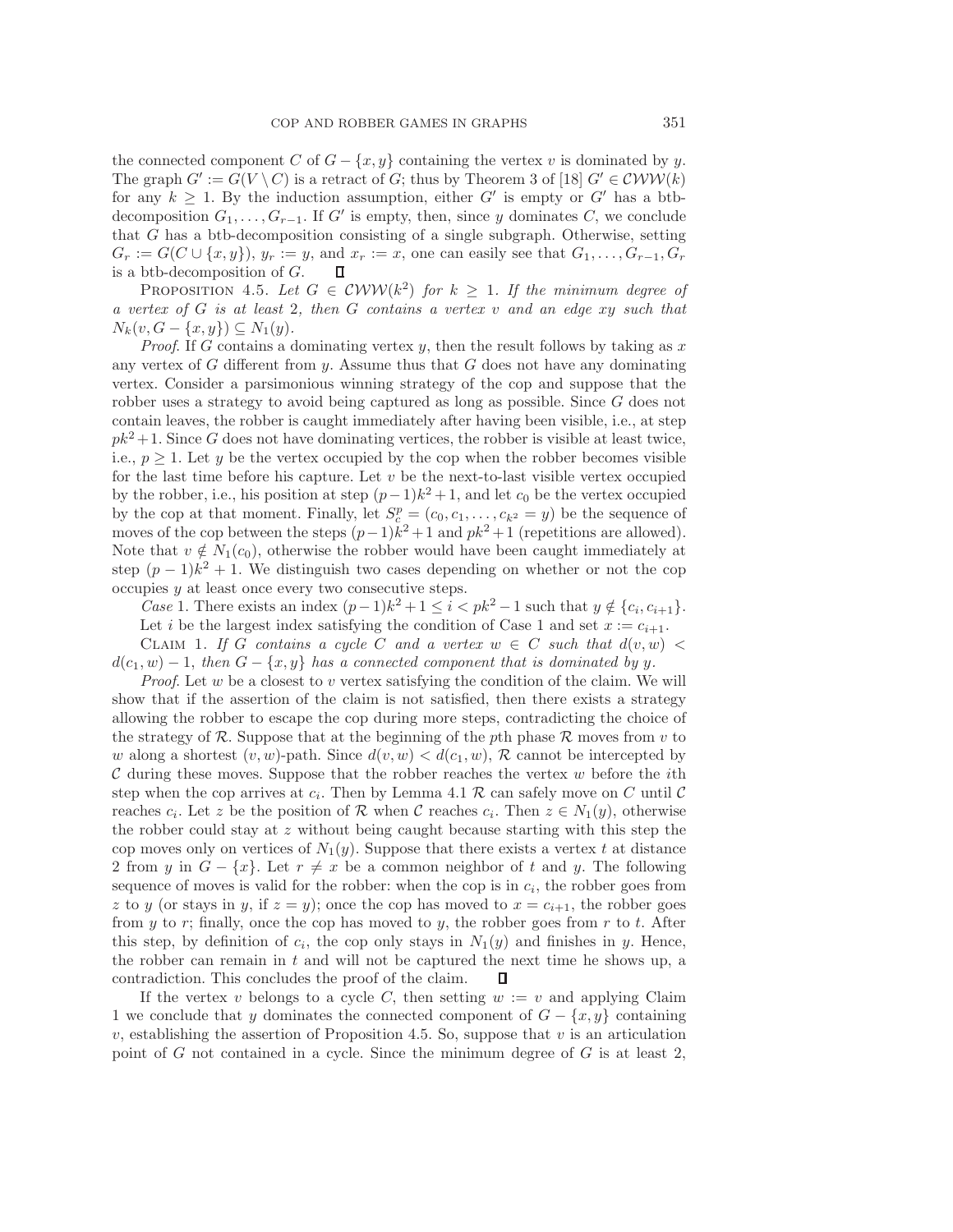$G - \{v\}$  has a connected component D that does not contain  $c_0$  (nor  $c_1$ ). Necessarily D contains a cycle C, otherwise we will find in  $D$  a vertex of degree 1 in  $G$ . Since any path from  $c_1$  to a vertex w of C passes via v and  $c_1$  is not adjacent to v, we obtain  $d(v, w) < d(c_1, w) - 1$ . The result then follows from the claim. This concludes the analysis of Case 1.

*Case* 2. For any  $(p-1)k^2 \leq i \leq pk^2$ ,  $y \in \{c_i, c_{i+1}\}\;$ , i.e., C occupies y at least once every 2 steps.

First, assume that there exists a vertex x (possibly  $x = y$ ) and  $(p-1)k^2 \leq i \leq$  $pk^2 - k$  such that  $c_i, \ldots, c_{i+k} \in \{y, x\}$ , i.e., that there are at least k consecutive steps when the cop remains at x or y. Then we claim that  $N_k(v, G - \{x, y\}) \subseteq N_1(y)$ . Indeed, pick  $z \in N_k(v, G - \{x, y\})$ , and let  $P = (v = p_1, \ldots, p_k = z)$  be a shortest path in  $G - \{x, y\}$  between v and z. Until the *i*th step of the phase, the robber may progress "slowly" along P: either by staying at his current position or moving to the next vertex of  $P$  toward  $z$ , depending on the moves of the cop. The cop starts oscillating between x and y at step i. Then during the next k steps, the robber can follow  $P$ until he reaches z (since the length of P is at most k). Therefore, if z is not a neighbor of y, then the robber can remain at z until step  $k^2p$  without being captured. Since by our assumption the robber is caught at step  $k^2p$ , necessarily  $z \in N_1(y)$ . Hence  $N_k(v, G - \{x, y\}) \in N_1(y)$ , and the assertion of Proposition 4.5 holds.

Therefore, we may assume that between the steps  $(p-1)k^2$  and  $pk^2$ , for all k consecutive steps, the cop occupies at least three distinct vertices (one of which is  $y$ ). We assert that  $N_k(v, G - \{y\}) \subseteq N_1(y)$ . Pick  $z \in N_k(v, G - \{y\})$ , and let P be a shortest path between v and z in  $G - \{y\}$ . Then for any vertex w of P, among any sequence of  $k$  moves of the cop, we can find three consecutive moves during which the cop does not occupy  $w$ . Therefore, for any sequence of  $k$  consecutive steps the robber can reduce by one his distance to z by moving on  $P$  toward  $z$  without being captured. Hence, he will reach z before step  $pk^2$ . If z is not adjacent to y, then staying at z the robber will not be captured, a contradiction. This concludes the proofs of Proposition 4.5 and Theorem 4.4. П

**5.** Cop-win graphs for game with witness: Classes  $\mathcal{C}WW(k)$ . In this section, we investigate the dismantling orders related to k-winnable graphs. We provide a dismantling order which must be satisfied by all graphs of  $\mathcal{CWW}(2)$ . We show that this order is not sufficient, but some of its reinforcement is. Then we continue with similar results about k-winnable graphs for odd values of  $k \geq 3$ .

**5.1. Class**  $\mathcal{CWW}(2)$ **.** We continue with the definition of a dismantling ordering which seems to be intimately related with the witness variant of the cop and robber game. Again, we will consider a slightly more general version of the game: given a subset of vertices X of a graph  $G = (V, E)$ , the X-restricted k-witness game of cop and robber is a variant in which  $R$  can pass through any vertex of  $G, C$  can move only inside  $X$ , and all visible positions of the robber are at vertices of  $X$ . Then  $X$  is called k-winnable if for any starting positions of  $\mathcal C$  and  $\mathcal R$ , the cop wins in the X-restricted variant of the  $k$ -witness version of the game. We will say that a subset of vertices  $X$  of a graph  $G = (V, E)$  is k-bidismantlable if the vertices of X can be ordered  $v_1, \ldots, v_m$ in such a way that for each vertex  $v_i, 1 \leq i < m$ , there exist two adjacent or coinciding vertices x, y with  $y = v_j$ ,  $x = v_\ell$ , and  $j, \ell > i$  such that  $N_k(v_i, G - \{x, y\}) \cap X_i \subseteq N_1(y)$ , where  $X_i := \{v_i, v_{i+1}, \ldots, v_m\}$  (then we say that  $v_i$  is *eliminated* by the couple x, y). A graph  $G = (V, E)$  is k-bidismantlable if its vertex-set V is k-bidismantlable. In case  $k = 2$ , the inclusion  $N_2(v_i, G - \{x, y\}) \cap X_i \subseteq N_1(y)$  can be equivalently written as  $N_2(v_i, G - \{x\}) \cap X_i \subseteq N_1(y)$ . Any  $(k, 1)$ -dismantlable graph is k-bidismantlable,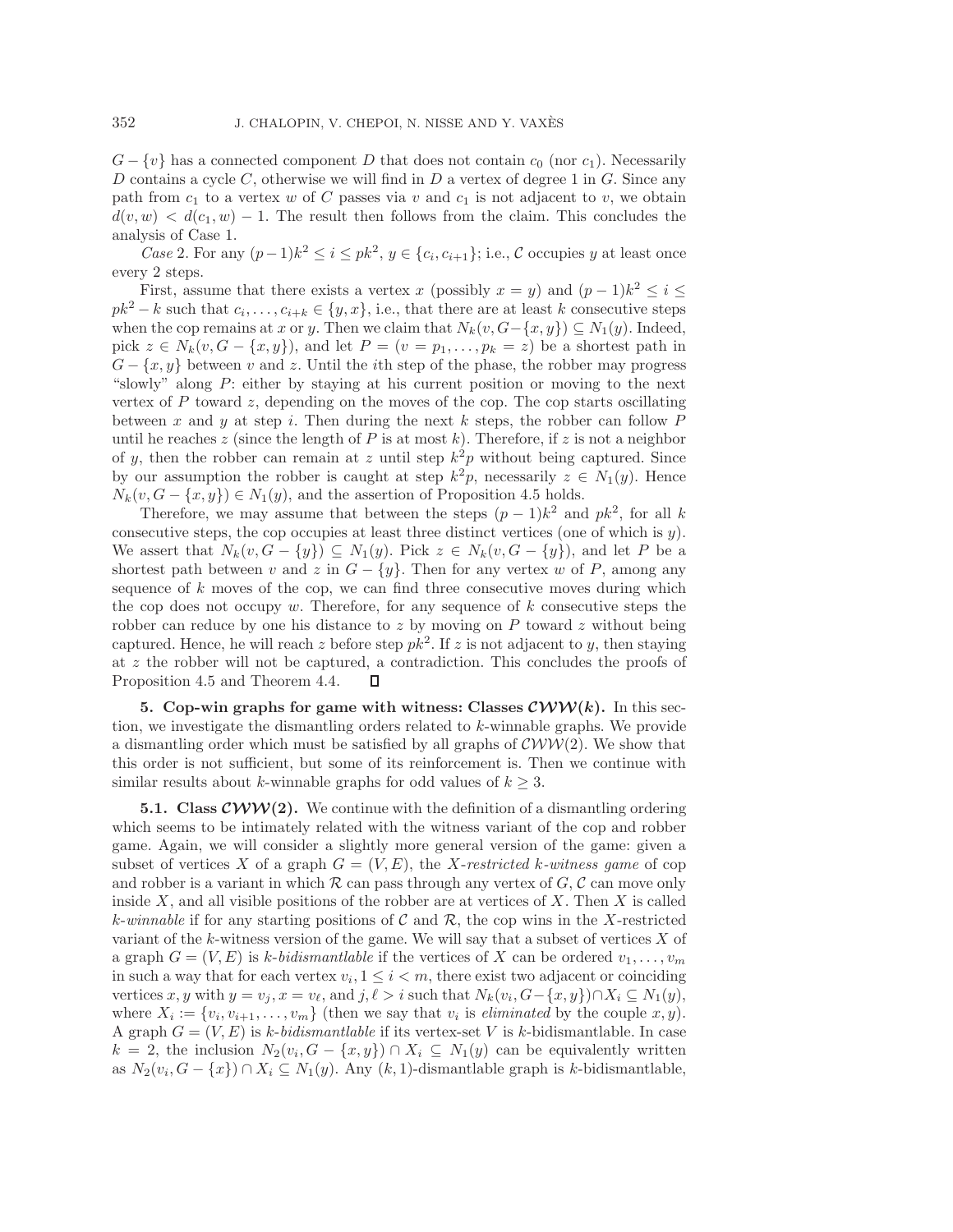but the converse is not true: for any  $k \geq 2$ , the 3-sun  $S_3$  presented in Figure 4.1 is k-bidismantlable but not  $(k, 1)$ -dismantlable. In some proofs, we will denote by  $x(v), y(v)$  a couple of vertices eliminating a vertex v in a k-bidismantling order.

PROPOSITION 5.1. Any graph  $G = (V, E)$  of  $\mathcal{CWW}(2)$  is 2*-bidismantlable.* 

*Proof.* Suppose that a subset  $X \subseteq V$  is 2-winnable and assume that there exists an order  $u_1, \ldots u_\ell$  on the vertices of  $V \setminus X$  such that for each  $1 \leq i \leq \ell$ , there exist  $x(u_i), y(u_i) \in X_{i+1}$  so that  $N_2(u_i, G - \{x(u_i), y(u_i)\}) \cap X_i \subseteq N_1(y(u_i))$  holds, where  $X_i = \{u_i, \ldots, u_\ell\} \cup X$ . We show by induction on |X| that the set X is 2bidismantlable. We first show that we can select a vertex  $v_1 \in X$ , a vertex  $y \in Y$  $N(v_1) \cap X, y \neq v_1$ , and a vertex  $x \in N_1(y) \cap N(v_1) \cap X$  such that  $N_2(v_1, G - \{x, y\}) \cap$  $X \subseteq N_1(y)$ . If there exists a vertex  $y \in X$  such that  $X \subseteq N_1(y)$ , then taking  $x := y$ and any vertex of  $X \setminus \{y\}$  as  $v_1$ , we are done. So, further we assume that X does not contain dominating vertices. Consider a parsimonious winning strategy of the cop and a maximal itinerary of the robber. First suppose that the capture happened when  $R$ is invisible. Let  $v_1$  be the last position where  $R$  is visible. Let a be the position of the cop when the robber shows up in  $v_1$ . We know that  $v_1 \notin N(a)$ , otherwise C would have captured R before. Let y be the vertex where C moves when he sees R at  $v_1$ . Since  $\mathcal R$  is captured when he is invisible, it implies he is captured in  $v_1$ . Moreover, since R follows a maximal itinerary, it implies that  $N_2(v_1, G - \{y\}) \cap X = \{v_1\},\$ otherwise the robber could live longer. Consequently, by setting  $x := y$ , we have  $N_2(v_1, G - \{x, y\}) \cap X \subseteq N_1(y).$ 

Now suppose that C captures  $\mathcal R$  in the next visible move. This means that when C sees R, the cop is located in some vertex  $y \in X$ , the robber is located in some vertex  $w \in X$ , and  $w \in N_1(y)$  holds. Then the cop moves from y to w and captures R there. Denote by  $v_1$  the vertex of X where  $\mathcal R$  is visible for the next-to-last time. Suppose that after having seen  $\mathcal R$  in  $v_1, \mathcal C$  moves first to a vertex of X which we denote by x and then to vertex y. Note that  $x \neq v_1$  (otherwise R would have been caught when he shows up in  $v_1$ ) and that y may coincide with x or with  $v_1$ . When C moves to x, R moves first to some vertex  $u \in N_1(v_1) \setminus \{x\}$  and then, when C moves to y, R moves to a vertex  $w \in N_1(u) \cap X \subseteq (N_2(v_1, G - \{x\}) \cup \{x\})$ . By the definition of the vertices  $y$  and  $w$ , in  $y$  the cop sees (for the last time) the robber which is located at  $w$  and in the next move captures him. Since  $R$  follows a maximal sequence of moves, any vertex of  $N_2(v_1, G - \{x\}) \cap X$  must be adjacent to y, otherwise if there exists  $z \in N_2(v_1, G - \{x\}) \cap X$  not adjacent to y, instead of moving to w, in two moves the robber can safely reach z and survive for a longer time. Thus  $N_2(v_1, G - \{x\}) \cap X \subseteq$  $N_1(y)$  holds. If  $v_1 \neq y$ , then we are done. If  $v_1 = y$ , then  $N_2(y, G - \{x\}) \cap X \subseteq N_1(y)$ . If  $N_1(y) \cap X \subseteq N_1(x)$ , then  $N_2(v_1, G - \{x\}) \cap X \subseteq N_1(y) \cap X \subseteq N_1(x)$ , and thus by setting  $y(v_1) := x(v_1) := x$ , we have  $N_2(v_1, G - \{x(v_1), y(v_1)\}) \cap X \subseteq N_1(y(v_1)),$ and again we are done. Suppose now that there exists a vertex  $v \in N_1(y) \cap X$  which does not belong to  $N_1(x)$ . We assert that  $N_2(v, G - \{x, y\}) \cap X \subseteq N_1(y)$ . Since  $N_1(v, G - \{x, y\}) \cap X \subseteq N_2(y, G - \{x\}) \cap X \subseteq N_1(y)$ , any neighbor u of v in X is a neighbor of y. Consider a vertex  $u \in N_2(v, G - \{x, y\}) \cap X$  and suppose there exists a vertex  $r \in N_1(v) \cap N_1(u) \cap X \setminus \{x, y\}$ . Then  $r \in N_1(y)$  and thus  $u \in N_2(y, G \{x\}$  ∩  $X \subseteq N_1(y)$ . Suppose now that there does not exist any vertex  $r \in N_1(v)$  ∩  $N_1(u) \setminus \{x, y\}$  that belongs to X. Among all vertices in  $N_1(v) \cap N_1(u) \setminus \{x, y\}$ , let r be the last vertex occurring in the ordering  $u_1, \ldots, u_\ell$ . Then since  $u, v \in N_1(r) \cap X$ ,  $u, v \in N_1(y(r))$  and consequently  $y(r) \neq x$ , since  $v \notin N_1(x)$ . By our choice of r, we know that  $y(r) \in X$ , and thus there exists a vertex in  $N(v) \cap N(u) \cap X \setminus \{x, y\}$ , a contradiction.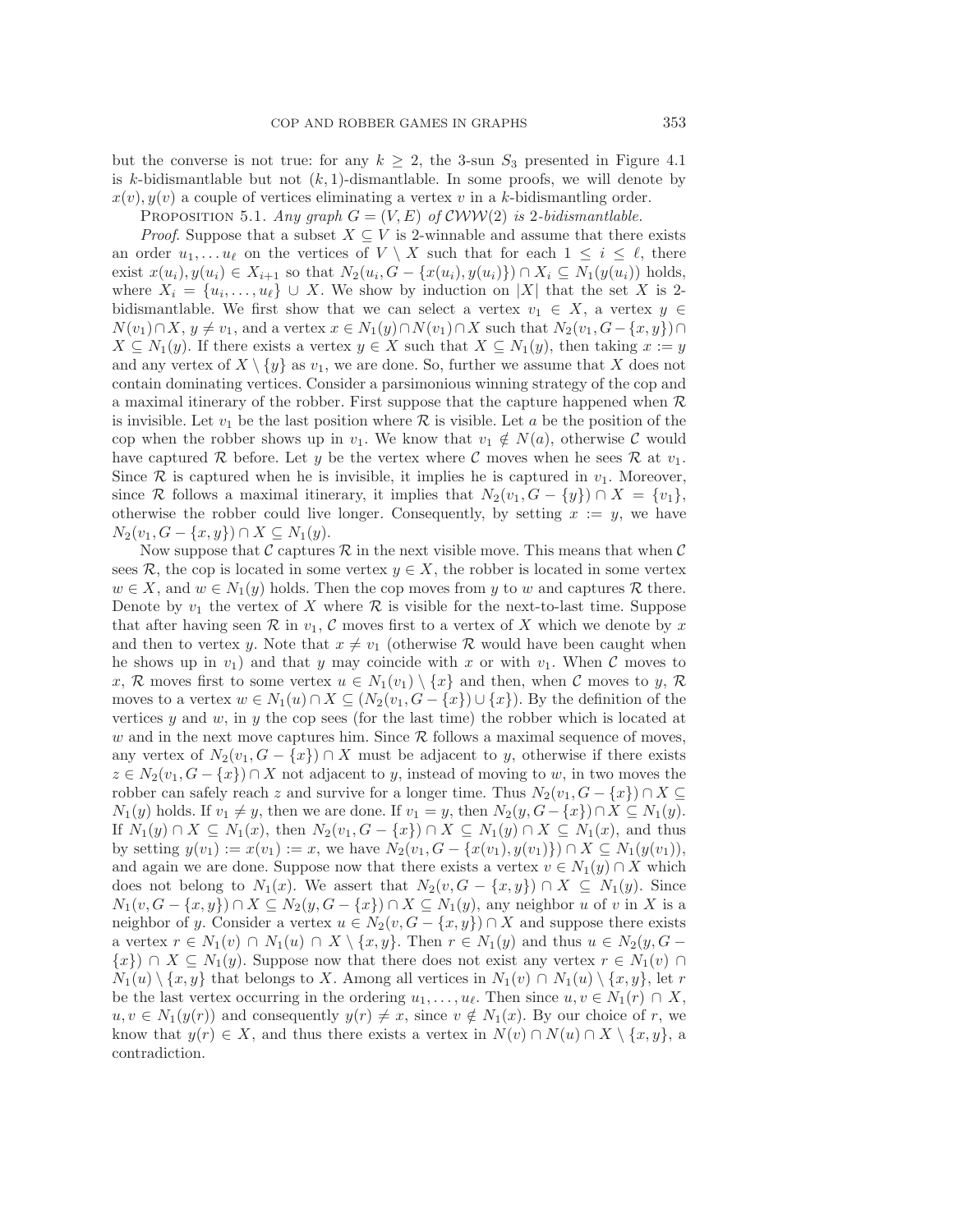Therefore, by setting  $x(v) := y(v) := y$ , we have  $N_2(v, G - \{x(v), y(v)\}) \cap X \subseteq$  $N_1(y(v))$ . In the rest of the proof, we denote by  $v_1$  the vertex satisfying this condition; it can be either  $v_1$  or v. Let  $X' := X \setminus \{v_1\}$ . Note that  $V \setminus X' = V \setminus X \cup \{v_1\}$ , and there exists an order  $u_1,\ldots u_{\ell}, u_{\ell+1} := v_1$  on the vertices of  $V \setminus X'$  so that for each  $1 \leq i \leq \ell + 1$ , there exist  $x(u_i), y(u_i) \in X_{i+1}$  such that  $N_2(u_i, G - \{x(u_i), y(u_i)\}) \cap$  $X_i \subseteq N_1(y(u_i))$ . We show that the set X' is 2-winnable as well. Consider a positional parsimonious winning strategy  $\sigma$  of the cop in X. For any positions c of the cop and r of the robber in X', we note  $\sigma(c, r)=(c_1, c_2)$ . As in the proof of Theorem 2.1, we construct a strategy that uses one bit of memory  $m$ : it is a function that associates to each  $(c, r, m)$  a couple  $((c'_1, c'_2), m)$ . The intuitive idea is that the cop plays using σ, except when he is in y and his memory contains 1; in that case, he plays using σ as if he was in  $v_1$ . If  $m = 0$  or  $c \neq y$ , let  $(c_1, c_2) = \sigma(c, r)$ . If  $c_1 = v_1$ , then  $c'_1 = y$  and  $c'_1 = c_1$  otherwise. If  $c_2 = v_1$ , then  $\sigma'(c, r, m) = ((c'_1, y), 1)$  and  $\sigma'(c, r, m) = ((c'_1, c_2), 0)$ otherwise. If  $m = 1$  and  $c = y$ , let  $(c_1, c_2) = \sigma(v_1, r)$ . If  $c_1 = v_1$ , then  $c'_1 = y$  and  $c'_1 = c_1$  otherwise. If  $c_2 = v_1$ , then  $\sigma'(y, r, 1) = ((c'_1, y), 1)$  and  $\sigma'(y, r, 1) = ((c'_1, c_2), 0)$ otherwise. Since  $N_1(v_1) \cap X \subseteq N_1(y)$ , one can easily check that  $\sigma'$  is a valid strategy for the  $X'$ -restricted game.

By way of contradiction, suppose that there exists an infinite  $X'$ -valid sequence  $S'_r$  of moves of  $R$  in the X'-restricted game allowing him to escape forever against a cop using the strategy  $\sigma'$ . First note that the sequence of moves  $S_c$  of the cop playing σ against  $S'_r$  differs from the sequence of moves  $S'_c$  of the cop playing σ' against  $S'_r$ only in the positions where C is in  $v_1$  in  $S_c$ . We show that there exists an infinite sequence  $S_r$  in the X-restricted game, enabling R to escape forever against C using σ. The visible positions of R in  $S_r$  coincide with the visible positions of R in  $S'_r$ (thus the cop's strategies  $\sigma$  and  $\sigma'$  behave in the same way against both sequences). It is sufficient to show that if during a phase of  $S'_r$  the robber goes from  $r'_0 \in X'$  to  $r'_2 \in X'$  via  $r'_1 \in V(G)$ , then in the X-restricted game where the cop plays with  $\sigma$ (going to  $c_1$  and then to  $c_2$ ), there exists  $r_1$  such that  $R$  can go from  $r'_0$  to  $r'_2$  via  $r_1$  without being captured in  $r_1$ . If  $r'_1 \neq v_1$  or if  $v_1 \notin \{c_1, c_2\}$ , then one can choose  $r_1 = r'_1$  (since  $r'_0, r'_2 \in X'$ , they are different from  $v_1$ ). Thus, we may assume that  $r'_1 = v_1$  and that  $c_1 = v_1$  or  $c_2 = v_1$ . If  $c_2 \in \{v_1, y\}$ , then  $c'_2 = y$ . Since  $r'_1 = v_1$ ,  $r'_2 \in N_1(v_1) \cap X \subseteq N_1(y)$ , and thus R is captured when he shows up in  $r'_2$ ; i.e.,  $S'_r$  does not enable R to escape forever. Consequently,  $c_2 \notin \{v_1, y\}$  and  $c_1 = v_1$ . In this case,  $(r'_0, r_1 := y, r'_2)$  is a X-valid sequence since  $r'_0, r'_2 \in N_1(v_1) \cap X \subseteq N_1(y)$ , and moreover  $y \notin \{c_1, c_2\}$  (since  $c_1 = v_1$  and  $y \neq c_2$ ). It implies that there exists an infinite X-valid sequence  $S_r$  enabling the robber to escape forever, a contradiction.

Starting from a positional strategy for the X-restricted game, we have constructed a winning strategy using memory for the  $X'$ -restricted game. As mentioned in the introduction, it implies that there exists a positional winning strategy for the  $X'$ restricted game. Consequently, the set  $X' := X \setminus \{v_1\}$  is 2-winnable as well. By the induction assumption, X' admits a 2-bidismantling order  $v_2, \ldots, v_m$ . Then clearly  $v_1, v_2, \ldots, v_m$  is a 2-bidismantling of X. If G is 2-winnable, then its set of vertices is 2-winnable and therefore 2-bidismantlable, showing that  $G$  is 2-bidismantlable. Д

The graph from Figure 5.1(a) shows that 2-bidismantlability is not a sufficient condition (the analysis of this and other examples is provided in [14]). We continue with a condition on 2-bidismantling which turns out to be sufficient for 2-winability. A graph G is *strongly* 2*-bidismantlable* if G admits a 2-bidismantling order such that for any vertex  $v_i, i < n$ ,  $y(v_i) = x(v_i)$  or  $N_2(v_i, G - \{y(v_i)\}) \cap X_i \subseteq N_2(x(v_i), G - \{y(v_i)\})$ . (The graph of Figure 5.1(b) does not admit a strong 2-bidismantling order, however,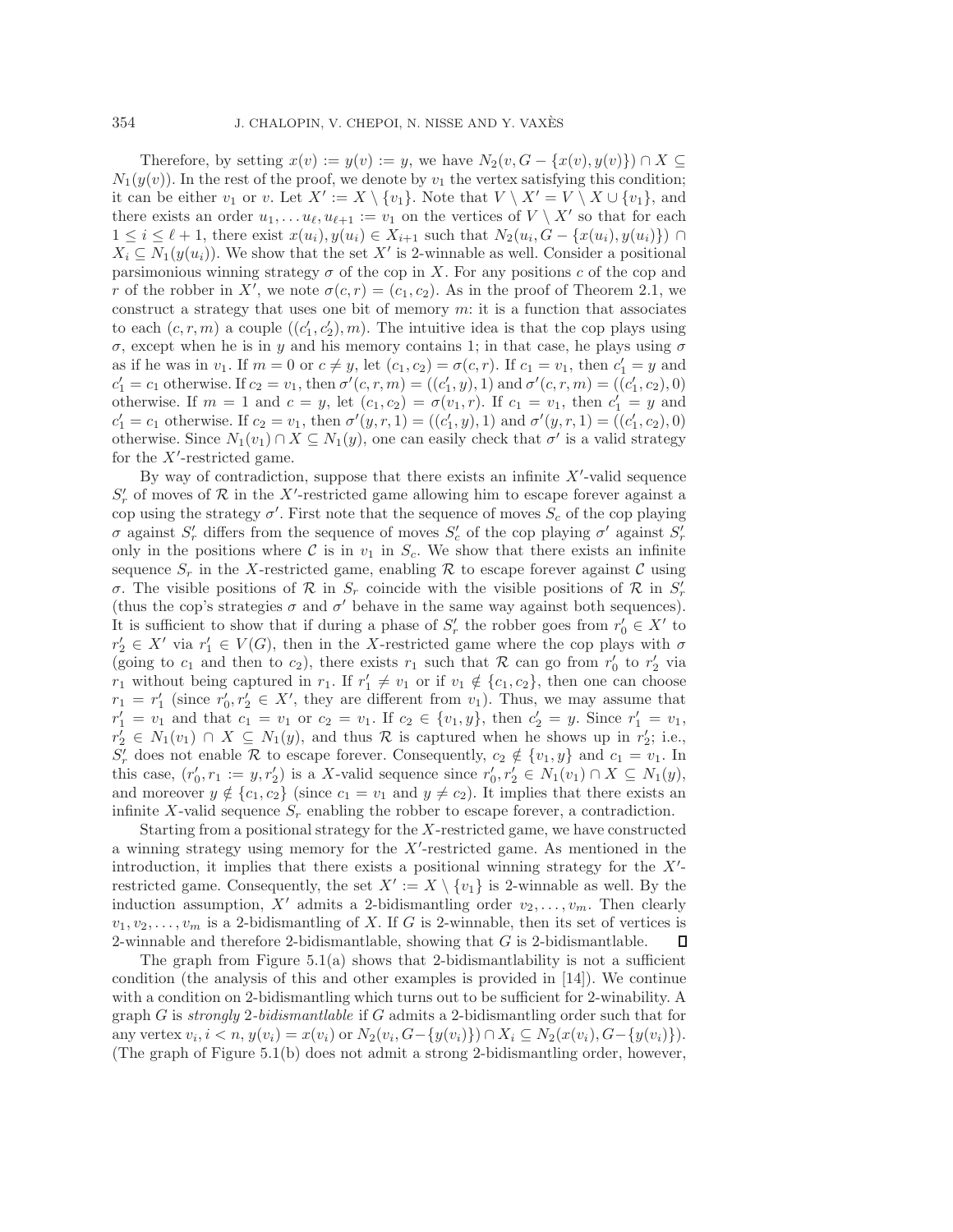

Fig. 5.1. (a) 2*-bidismantlable graph not in* CWW(2)*.* (b) *Graph in* CWW(2) *that is not strongly* 2*-bidismantlable.*

it belongs to  $\mathcal{C}WW(2)$ , showing that strong 2-bidismantlability is not a necessary condition.)

PROPOSITION 5.2. If a graph G is strongly 2*-bidismantlable, then*  $G \in \mathcal{CWW}(2)$ .

*Proof*. Suppose that a subset X of G admits a strong 2-bidismantling order  $v_1,\ldots,v_m$ . Assume by the induction assumption that the set  $X' = \{v_2,\ldots,v_n\}$  is 2-winnable and we establish that X itself is 2-winnable. Let  $N_2(v_1, G - \{x\}) \cap X \subseteq$  $N_1(y)$ . Let  $\sigma'$  be a parsimonious positional winning strategy for C in X'. We define the strategy  $\sigma$  for C in X:  $\sigma(c, r) = r$  if  $r \in N_1(c), \sigma(c, v_1) = (x, y)$  if  $c \in N_1(x)$  (in this case, R will be caught in the next move because  $N_2(v_1, G - \{x\}) \cup X \subseteq N_1(y)$ and  $\sigma(c, v_1) = \sigma'(c, x)$  otherwise, and  $\sigma(c, v) = \sigma'(c, v)$  in all other cases. We prove that  $\sigma$  is winning. Let  $S_r = (r_1, r_2, \ldots)$  be any X-valid sequence of moves of R. We transform  $S_r$  into an X'-valid sequence  $S'_r = (r'_1, r'_2, \ldots)$  of moves of the robber and prove that since C playing  $\sigma'$  eventually captures R following  $S'_r$ , then C playing  $\sigma$ captures  $\mathcal R$  following  $S_r$ .

Let  $r'_1 := x$  if  $r_1 = v_1$  and  $r'_1 := r_1$  otherwise. Suppose that  $r'_1, \ldots, r'_{2j-1}$   $(j \geq 1)$ have been already defined, and we wish to define  $r'_{2j}$  and  $r'_{2j+1}$ . We set  $r'_{2j+1} := r_{2j+1}$ if  $r_{2j+1} \neq v_1$  and  $r'_{2j+1} := x$  otherwise (indeed, when the cop sees the robber at the vertex  $v_1$ , then C will plays against R as like the latter was in x). We set  $r'_{2j} := r_{2j}$  in all cases unless  $v_1 \in \{r_{2j-1}, r_{2j+1}\}\$  and  $r_{2j} \notin N_1(x)$  (in particular  $r_{2j} \neq y$ ). If  $r_{2j-1} = v_1$ (resp., if  $r_{2j+1} = v_1$ ) and  $r_{2j} \notin N_1(x)$ , then there exists a common neighbor u of  $r_{2j-1}$ (resp.,  $r_{2j+1}$ ) and x different from y. The choice of  $r'_{2j}$  depends of the current position  $c_{2j}$  of the cop pursuing R. We set  $r'_{2j} := u$  if  $c_{2j} \neq u$  and  $r'_{2j} := y$  otherwise (this is to avoid artificially creating a move where the robber goes to a vertex occupied by the cop). It can be easily seen that  $S'_r$  is an X'-valid sequence of moves of the robber. Let  $S'_{c} = (c'_{1}, c'_{2},...)$  be the X'-valid sequence of moves of the cop playing  $\sigma'$  against a robber  $\mathcal{R}'$  moving according to  $S'_r$ , and let  $S_c = (c_1, c_2, \ldots)$  be the X-valid sequence of moves of the cop playing  $\sigma$  against the robber  $\mathcal R$  following  $S_r$ . It is easy to check that  $S_c$  and  $S_c$  are similar except for one or two steps before the capture of the robber. Moreover, since  $\sigma'$  is a winning strategy in X', there is  $j > 0$  such that  $c'_j = r'_j$ .

First suppose that C captures the robber  $\mathcal{R}'$  when he is visible, say,  $\mathcal{R}'$  is located in  $r'_{2j+1}$ . If  $r'_{2j+1} = r_{2j+1}$ , then we are done. So, suppose that  $r'_{2j+1} \neq r_{2j+1}$ , i.e.,  $r_{2j+1} = v_1$  and  $r'_{2j+1} = x$ . Therefore, when C sees R in  $v_1$ , the cop is located in a neighbor of x. According to  $\sigma$ , C will move to x and then to y, while R can only reach a vertex in  $N_2(v_1, G - \{x\}) \cap X$ . Since  $N_2(v_1, G - \{x\}) \cap X \subseteq N_1(y)$ , the cop will capture the visible robber in his next move. Now suppose that  $\mathcal C$  captures  $\mathcal R'$  when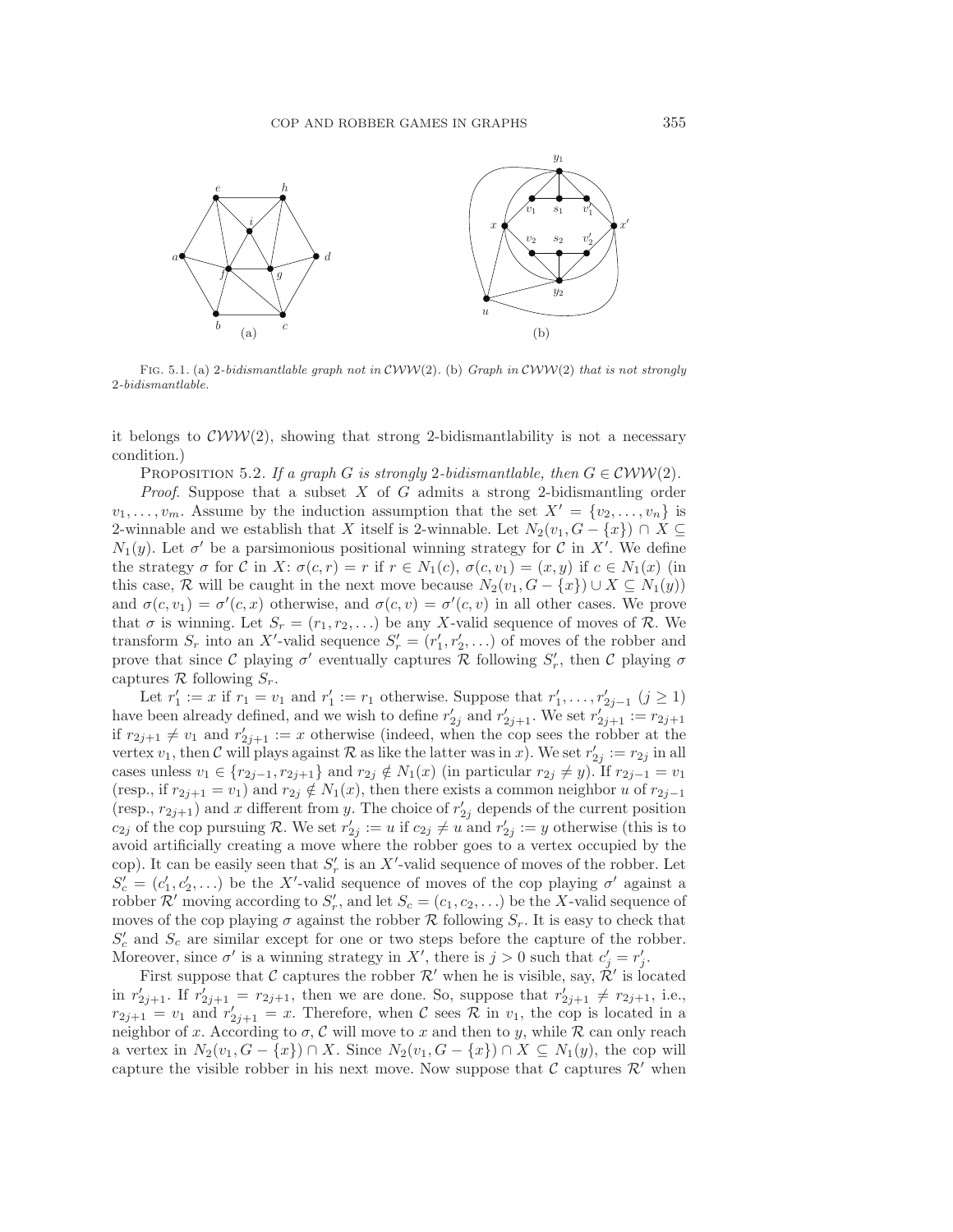the latter is invisible, say,  $\mathcal{R}'$  is located in  $r'_{2j}$ . Again, if  $r'_{2j} = r_{2j}$ , then we are done. Otherwise, according to the definition of  $S'_r, r_{2j}$  is a common neighbor of  $r_{2j-1}$  and  $r_{2j+1}$  different from y with either  $v_1 = r_{2j+1}$  or  $v_1 = r_{2j-1}$ . Suppose that  $v_1 = r_{2j+1}$ (the other case is analogous),  $r'_{2j}$  is either y or a common neighbor u of  $r_{2j-1}$ , and x is provided by the strong 2-bidismantling order. Since between  $r_{2j-1}$  and  $r_{2j+1} = v_1$ the itinerary of  $\mathcal{R}'$  avoids the cop if possible, we deduce that  ${c_{2j-1}, c_{2j}} = {u, y}$ or  ${c_{2j}, c_{2j+1}} = {u, y}$ . If  ${c_{2j-1}, c_{2j}} = {u, y}$ , then, when C sees R at  $r_{2j-1}$ ; the cop is located in a neighbor of  $r_{2j-1}$ . By the definition of  $\sigma$ , C will move to  $r_{2j-1}$  and captures R. Otherwise, if  $\{c_{2j}, c_{2j+1}\} = \{u, y\}$ , then when C sees R in  $v_1$ ; C is located in a neighbor of x. By  $\sigma$ , C will move to x and then to y, while R can only reach a vertex in  $N_2(v_1, G - \{x\}) \cup X$ . Since  $N_2(v_1, G - \{x\}) \cap X \subseteq N_1(y)$ , the cop will capture the visible robber in his next move. П

**5.2. Classes CWW**(k) for  $k \geq 3$ . In this subsection we show that kbidismantlable graphs are k-winnable for any odd  $k \geq 3$ . On the other hand, Figure 5.2 shows that for any  $k \geq 3$ , there exist graphs in  $\mathcal{CWW}(k)$  that are not k-bidismantlable.



FIG. 5.2. *A graph*  $G \in \mathcal{C}WW(k)$  *that is not k-bidismantlable.* 

THEOREM 5.3. For any odd integer  $k \geq 3$ , if a graph G is k-bidismantlable, then  $G \in \mathcal{C}WW(k).$ 

*Proof.* Suppose that  $X \subseteq V$  is a k-bidismantlable set of vertices of a graph G. We prove that there is a winning strategy for the cop in the  $X$ -restricted  $k$ -witness game on G. To do so, we proceed as in the papers [28, 30] and use the k-bidismantling order to mark all X-configurations (c, r). An X*-configuration* of an X-restricted game is a couple  $(c, r)$  that consists of a position of the cop  $c \in X$  and a position of the robber  $r \in X$ , with  $r \neq c$ . An X-configuration  $(c, r)$  is called *terminal* if  $r \in N_1(c)$ . To mark the X-configurations, we use the following procedure  $\text{Mark}(X)$ :

- 1. Initially, all X-configurations are unmarked.
- 2. Any *terminal* X-configuration (c, r) is marked with label 1.
- 3. While it is possible, mark an unmarked X-configuration  $(c, r)$  with the smallest possible integer  $\ell + 1$  such that there exist vertices  $y_{(c,r)} \in N_1(c) \cap X$  and  $x_{(c,r)} \in (N_1(y_{(c,r)}) \setminus \{r\}) \cap X$  such that for all  $z \in N_k(r, G - \{x_{(c,r)}, y_{(c,r)}\}) \cap X$ X, the X-configuration  $(y_{(c,r)}, z)$  is marked with a label at most  $\ell$ .

Claim 2. *If all* X*-configurations are marked by* Mark(X)*, then there is a winning strategy for the cop in the* X*-restricted* k*-witness game on* G*.*

Indeed, pick any initial positions  $c \in X$  of the cop and  $r \in X$  of the robber. If the configuration  $(c, r)$  is terminal, then  $r \in N_1(c)$ , and the robber is captured in the next move. Otherwise, the cop first moves to  $y_{(c,r)}$  and then oscillates between  $x_{(c,r)}$  and  $y_{(c,r)}$  during  $k-1$  steps, ending in  $y_{(c,r)}$  since k is odd. If during one of his invisible moves the robber goes to  $x_{(c,r)}$  or  $y_{(c,r)}$ , then he will be captured immediately. Otherwise, in k moves the robber goes from r to a vertex  $z \in N_k(r, G {x_{(c,r), y_{(c,r)}}$ ) ∩ X. According to Mark(X), the label of  $(y_{(c,r)}, z)$  is strictly less than that of  $(c, r)$ . Therefore, by repeating the same process, after a finite number of steps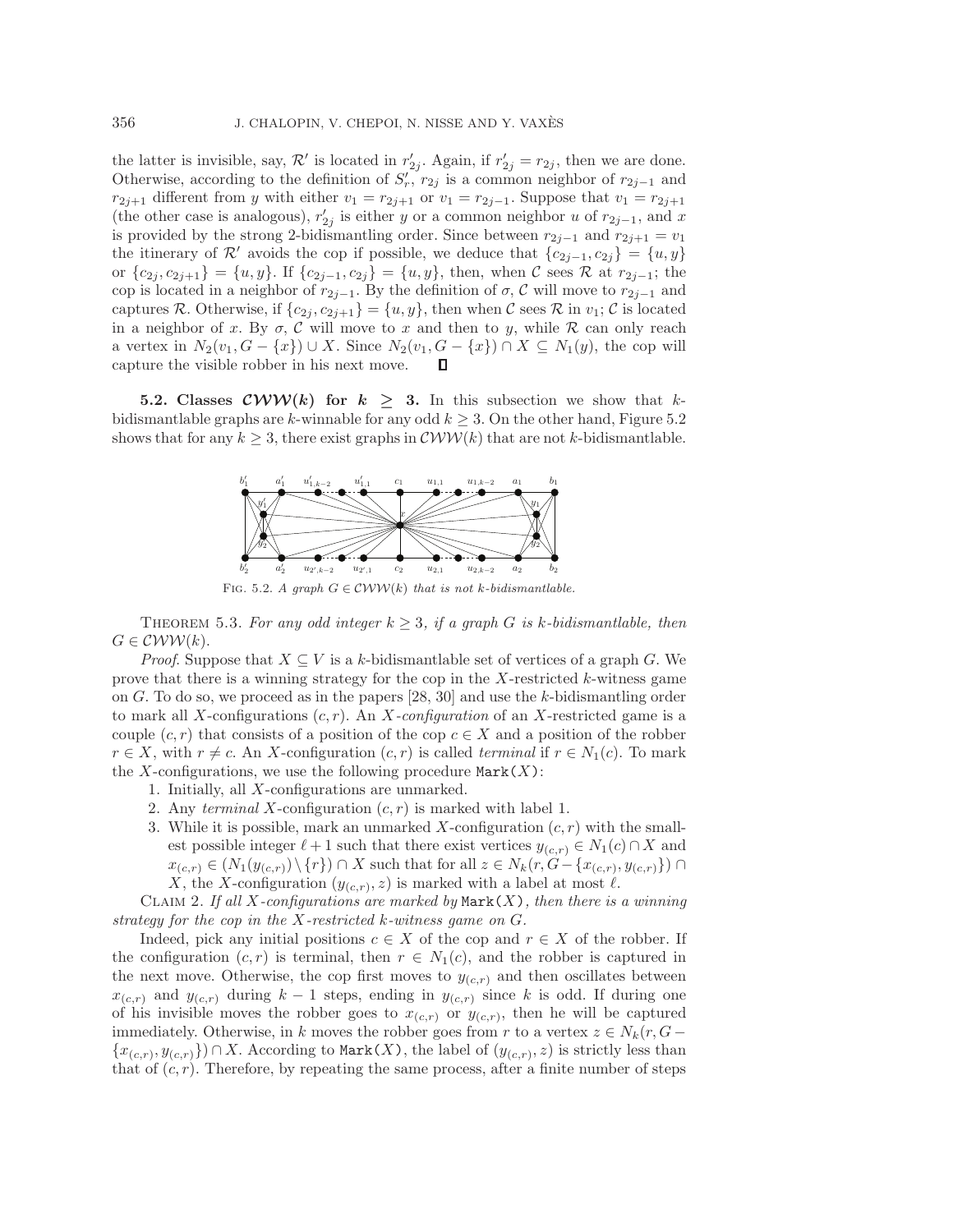either the cop captures the robber during an invisible move or the cop and the robber arrive at a terminal configuration.

Claim 3. *If* X *is* k*-bidismantlable, then* Mark(X) *marks all* X*-configurations.*

The general idea of our proof follows the proof of Theorem 12 of [28]. Let  $\{v_1,\ldots,v_t\}$  be a k-bidismantling ordering of X. We prove by induction on  $t-i$  that Mark $(X_i)$  marks all  $X_i$ -configurations, where  $X_i = \{v_i, \ldots, v_t\}$ . The assertion trivially holds for  $X_{t-1}$ . Let  $i < t-1$ . Assuming that all  $X_{i+1}$ -configurations are marked by Mark $(X_{i+1})$ , we prove that Mark $(X_i)$  marks all  $X_i$ -configurations. By the definition of the k-bidismantling ordering, there exist two adjacent or coinciding vertices  $x, y \in X_{i+1}$  such that  $N_k(v_i, G - \{x, y\}) \cap X_i \subseteq N_1(y)$ . Roughly speaking, Mark $(X_i)$ marks the  $X_i$ -configurations in the same order as  $\text{Mark}(X_{i+1})$  marks the  $X_{i+1}$ configurations, but once a configuration  $(c, y)$  with  $c \in X_{i+1}$  is marked, Mark $(X_i)$ also marks the configuration  $(c, v_i)$ . Once Mark $(X_i)$  has marked all  $X_i$ -configurations  $(c, r) \in X_{i+1} \times X_i$ , the remaining  $X_i$ -configurations  $(v_i, r)$  with  $r \in X_{i+1}$  can also be marked by  $\text{Mark}(X_i)$ .

Let  $\ell \geq 1$ . By induction on  $\ell$ , we prove that *any*  $X_{i+1}$ -configuration  $(c, r)$  that *is marked by*  $\text{Mark}(X_{i+1})$  *with label at most*  $\ell$  *will be also marked by*  $\text{Mark}(X_i)$ *.* Moreover, if  $r = y$ , we prove that *once* Mark $(X_i)$  *has marked*  $(c, r)$ *, then it can mark*  $(c, v_i)$ . Let us first prove this assertion for  $\ell = 1$ . For any  $(c, r) \in X_i \times X_i$ with  $r \in N_1(c)$ ,  $(c, r)$  is marked by Mark $(X_i)$  with label 1. If  $(c, y)$  is marked with label 1 (i.e.,  $y \in N_1(c) \cap X_i$ ), then  $(c, v_i)$  can be marked with 2. Indeed, for all  $z \in N_k(v_i, G - \{x, y\}) \cap X_i$ , we have  $z \in N_1(y)$  (by definition of the k-bidismantling order), and thus the  $X_i$ -configuration  $(y, z)$  is marked with label 1. Hence, by setting  $(x_{(c,v_i)}, y_{(c,v_i)})=(x, y)$ , the procedure Mark $(X_i)$  marks  $(c, v_i)$  with label 2. Assume now that the induction hypothesis holds for some  $\ell \geq 1$ , and we will show that it still holds for  $\ell + 1$ . Let  $(c, r)$  be a  $X_{i+1}$ -configuration marked by  $\text{Mark}(X_{i+1})$  with label  $\ell + 1$ . We first prove that  $(c, r)$  is eventually marked by Mark $(X_i)$ . By the definition of the Mark $(X_{i+1})$ , there exist  $y_{(c,r)} \in N_1(c) \cap X_{i+1}$  and  $x_{(c,r)} \in (N_1(y_{(c,r)}) \setminus \{r\}) \cap$  $X_{i+1}$  such that for all  $z \in N_k(r, G - \{x_{(c,r)}, y_{(c,r)}\}) \cap X_{i+1}$ , the  $X_{i+1}$ -configuration  $(y_{(c,r)}, z)$  is marked with label at most  $\ell$  by Mark $(X_{i+1})$ . By the induction hypothesis, this implies that for all  $z \in N_k(r, G - \{x_{(c,r)}, y_{(c,r)}\}) \cap X_{i+1}$ , the  $X_{i+1}$ -configuration  $(y_{(c,r)}, z)$  is marked by  $\text{Mark}(X_i)$ . If  $v_i \notin N_k(r, G - \{x_{(c,r)}, y_{(c,r)}\})$ , then clearly  $(c, r)$ is marked by Mark $(X_i)$ . Let us assume that  $v_i \in N_k(r, G - \{x_{(c,r)}, y_{(c,r)}\})$ . We aim at proving that  $(y_{(c,r)}, v_i)$  is eventually marked by Mark $(X_i)$ . We distinguish three cases:

- If  $y_{(c,r)} = y$ , then  $(y_{(c,r)}, v_i)$  is marked with label 1 since  $y_{(c,r)} = y \in N_1(v_i)$ . • If  $x_{(c,r)} = y$ , then  $(y_{(c,r)}, v_i)$  is marked with label 1 or 2 by setting
- $(x_{(y_{(c,r)},v_i)}, y_{(y_{(c,r)},v_i)}) = (x, y)$ . Indeed, for all  $z \in N_k(v_i, G \{x, y\}) \cap X_i$ , we have  $z \in N_1(y)$  (by definition of the k-bidismantling order), and thus the  $X_i$ -configuration  $(y, z)$  is marked with label 1.
- Otherwise, we assert that  $(y_{(c,r)}, y)$  has already been marked by Mark $(X_i)$ . By the induction hypothesis, this implies that  $(y_{(c,r)}, v_i)$  was also marked. If  $y \in N_k(r, G - \{x_{(c,r)}, y_{(c,r)}\}) \cap X_{i+1}$  and since  $(c, r)$  is marked with label  $\ell + 1$  by the marking procedure in  $X_{i+1}$ , then  $(y_{(c,r)}, y)$  must be marked by Mark $(X_{i+1})$  with label at most  $\ell$ . By the induction hypothesis, this implies that  $(y_{(c,r)}, y)$  has been marked by Mark $(X_i)$ . Hence, it remains to show that  $y \in N_k(r, G - \{x_{(c,r)}, y_{(c,r)}\}) \cap X_{i+1}.$

Let P be a path of length at most k between r and  $v_i$  in  $G - \{x_{(c,r)}, y_{(c,r)}\}$ . If x or y belongs to P, then we trivially get that  $y \in N_k(r, G - \{x_{(c,r)}, y_{(c,r)}\}) \cap$  $X_{i+1}$ . Otherwise, this means that  $r \in N_k(v_i, G - \{x, y\}) \cap X_i$  and  $r \in$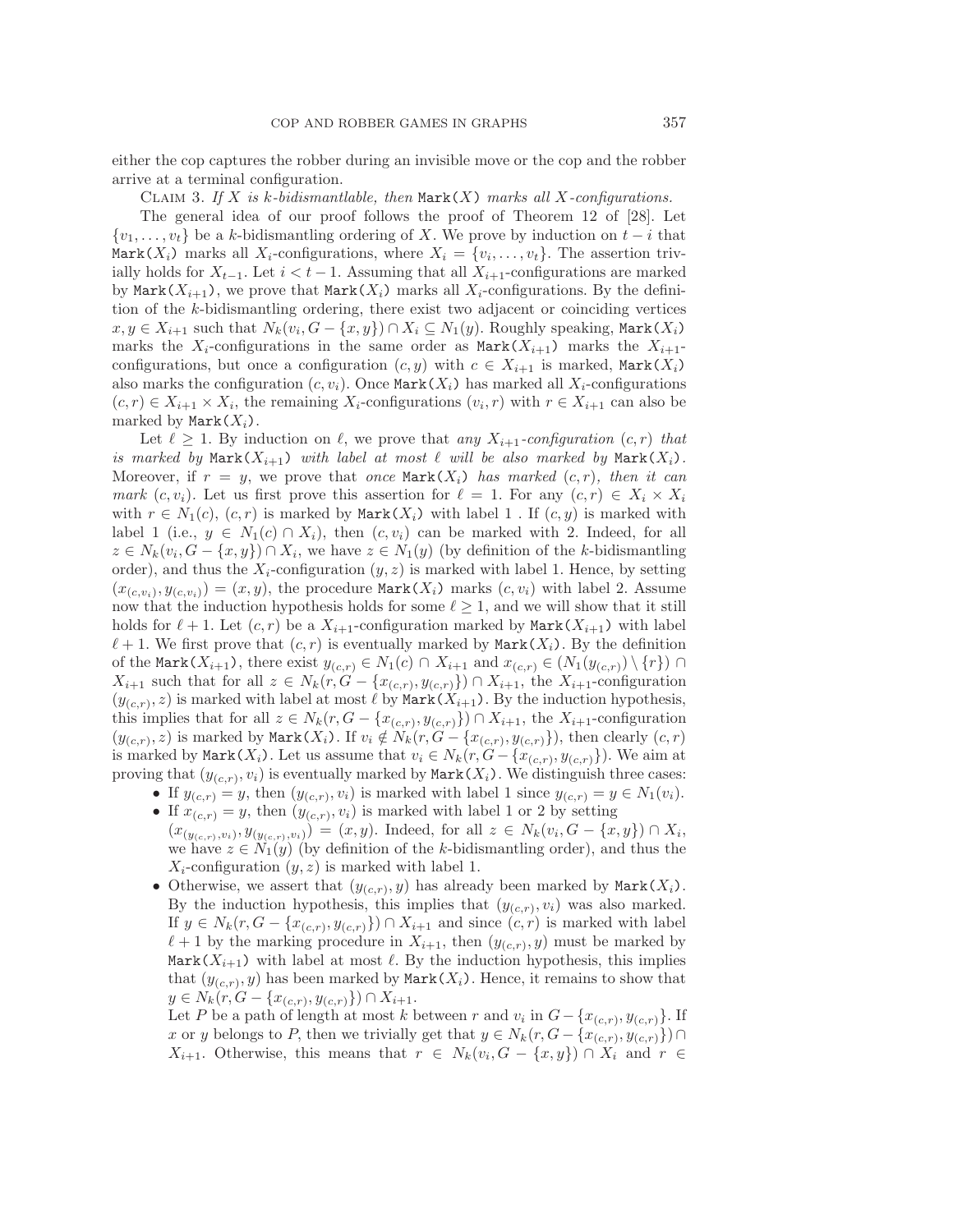$N_1(y)$  holds by definition of the bidismantling order. Hence,  $y \in N_k(r, G \{x_{(c,r)}, y_{(c,r)}\}\cap X_{i+1}.$ 

In all three cases, the pair  $(y_{(c,r)}, v_i)$  is marked by Mark $(X_i)$ . Thus, for all  $z \in N_k(r, G - \{x_{(c,r)}, y_{(c,r)}\}) \cap X_i$ , the  $X_i$ -configuration  $(y_{(c,r)}, z)$  has been marked. Therefore, this is also the case for the  $X_i$ -configuration  $(c, r)$ . To conclude the proof, we need to show that once an  $X_i$ -configuration  $(c, y)$   $(c \neq v_i)$  is marked by Mark $(X_i)$ , then  $(c, v_i)$  can be marked as well. Since  $(c, y)$  has been marked, there exist  $y_{(c,y)} \in N_1(c) \cap X_i$  and  $x_{(c,y)} \in (N_1(y_{(c,y)}) \setminus \{y\}) \cap X_i$  such that for all  $z \in N_k(y, G - \{x_{(c,y)}, y_{(c,y)}\}) \cap X_i$ , the  $X_i$ -configuration  $(y_{(c,y)}, z)$  is marked. Let  $z' \in N_k(v_i, G - \{x_{(c,y)}, y_{(c,y)}\}) \cap X_i$ . We prove that  $z' \in N_k(y, G - \{x_{(c,y)}, y_{(c,y)}\}) \cap X_i$ , which shows that  $(y_{(c,y)}, z')$  has been already marked. Let P be a shortest path between  $v_i$  and  $z'$  in  $G - \{x_{(c,y)}, y_{(c,y)}\}$ . Note that  $|P| \leq k$ . If  $y \in P$ , clearly  $z' \in N_k(y, G - \{x_{(c,y)}, y_{(c,y)}\}) \cap X_i$ ; else if  $x \in P$ , then let P' be the subpath of P from z' to x. Then  $P' \cup \{x, y\}$  is a path of length at most k between z' and y in the graph  $G - \{x_{(c,y)}, y_{(c,y)}\}$ . Otherwise,  $z' \in N_k(v_i, G - \{x, y\}) \cap X_i$ , and thus  $z' \in N_1(y)$ . Therefore, for any  $z' \in N_k(v_i, G - \{x_{(c,y)}, y_{(c,y)}\}) \cap X_i, (y_{(c,y)}, z')$  is marked, and thus the pair  $(c, v_i)$  can be marked as well. Summarizing, we conclude that for all  $c, r \in X_{i+1}$ , the configurations  $(c, r)$  and  $(c, v_i)$  are marked by the procedure Mark $(X_i)$ . To conclude the proof, note that any configuration  $(v_i, r)$  can be marked as well: either with 1 if  $r \in N_1(v_i)$  or by setting  $(x_{(v_i,r)}, y_{(v_i,r)}) = (y, y)$ otherwise. Ц

Open question 3. *Characterize the* k*-winnable graphs for* k = 2, 3 *and, more generally, for all* k*.*

To conclude, we characterize the cop-win graphs in the combined game in which the robber can "hide and ride." In this game, the robber is visible every k moves and has speed s while the cop has speed 1. This means that at each step, the robber can move to a vertex at distance at most s from his current position and that the cop can see the robber only every k steps. We denote by  $\mathcal{C}\mathcal{W}\mathcal{FRW}(s,k)$  the class of cop-win graphs in this game. By definition,  $\mathcal{C}\mathcal{WFRW}(1,k) = \mathcal{C}\mathcal{W}\mathcal{W}(k)$  and  $\mathcal{C}\mathcal{WFRW}(s, 1) =$  $\mathcal{C}\mathcal{WFR}(s)$ . We can show that if  $s \geq 2, k \geq 1$ , and  $(s, k) \neq (2, 1)$ , then  $\mathcal{C}\mathcal{WFRW}(s, k)$ is the class of big brother graphs (the proof of this result is presented in [14]).

**Acknowledgment.** We wish to thank the referees for a careful reading of the first version of the manuscript and useful suggestions.

## REFERENCES

- [1] R. P. Anstee and M. Farber, *On bridged graphs and cop-win graphs*, J. Combin. Theory Ser. B, 44 (1988), pp. 22–28.
- [2] M. Aigner and M. Fromme, *A game of cops and robbers*, Discrete Appl. Math., 8 (1984), pp. 1–12.
- [3] N. Alon and A. Mehrabian, *On a generalization of Meyniel's conjecture on the cops and robbers game*, Electron, J. Combin., 18 (2011), P19.
- [4] B. Alspach, *Searching and sweeping graphs: A brief survey*, Matematiche (Catania), 59 (2004), pp. 5–37.
- [5] T. Andreae, *On a pursuit game played on graphs for which a minor is excluded*, J. Combin. Theory Ser. B, 41 (1986), pp. 37–47.
- [6] H.-J. Bandelt and V. Chepoi, *A Helly theorem in weakly modular spaces*, Discrete Math., 160 (1996), pp. 25–39.
- [7] H.-J. Bandelt and V. Chepoi, *Metric graph theory and geometry: a survey,* in: Surveys on Discrete and Computational Geometry, Twenty Years Later, Contemp. Math. 453, J. E. Goodman, J. Pach, and R. Pollack, eds., AMS, Providence, RI, 2008, pp. 49–86.
- [8] I. Benjamini, *Survival of the weak in hyperbolic spaces, a remark on competition and geometry*,